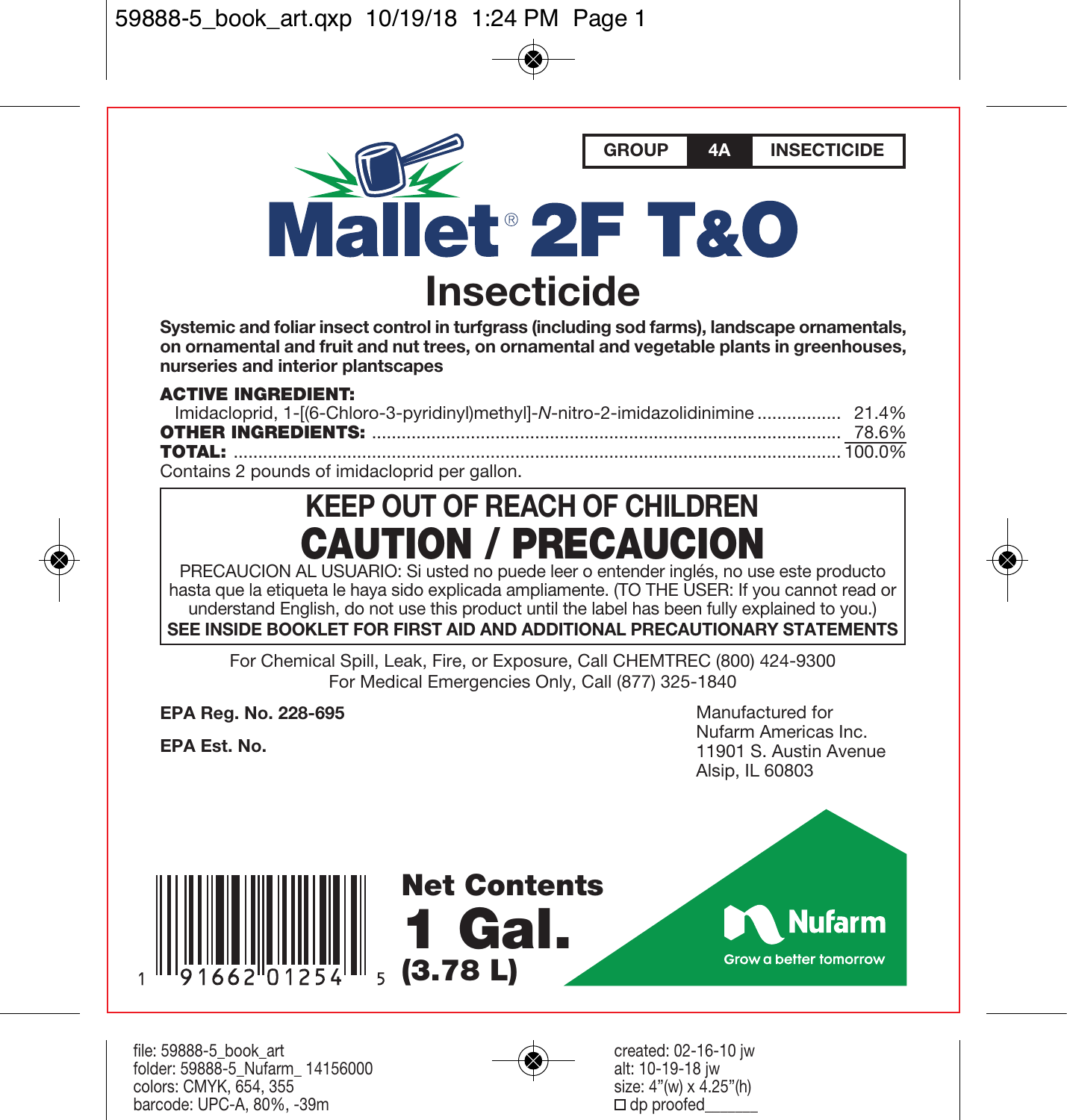### **PRECAUTIONARY STATEMENTS HAZARDS TO HUMANS AND DOMESTIC ANIMALS CAUTION**

Harmful if absorbed through skin. Harmful if inhaled. Avoid contact with skin, eyes, or clothing. Avoid breathing spray mist. Wear long-sleeved shirt and long pants, socks, shoes, and chemical-resistant gloves (such as Natural Rubber, Selection Category A).

#### **PERSONAL PROTECTIVE EQUIPMENT (PPE)**

#### **Applicators and other handlers must wear:**

- Long-sleeved shirt and long pants.
- Chemical-resistant gloves made of any waterproof material such as, barrier laminate, butyl rubber, nitrile rubber, neoprene rubber, natural rubber, polyethylene, polyvinylchloride (PVC) or viton.
- Shoes plus socks.

Follow manufacturer's instructions for cleaning/maintaining personal protective equipment, PPE. If no such instructions for washables, use detergent and hot water. Keep and wash PPE separately from other laundry.

**Engineering controls statement:** When handlers use closed systems, enclosed cabs, or aircraft in a manner that meets the requirements listed in the Worker Protection Standard (WPS) for agricultural pesticides [40 CFR 170.240(d)(4-6)], the handler PPE requirements may be reduced or modified as specified in the WPS.

Important: When reduced PPE is worn because a closed system is being used, handlers must be provided all PPE specified above for "Applicators and Other Handlers" and have such PPE immediately available for use in an emergency, such as a spill or equipment breakdown.

## **USER SAFETY RECOMMENDATIONS**

#### **User should:**

- Wash hands before eating, drinking, chewing gum, using tobacco or using the toilet.
- Remove clothing immediately if pesticide gets inside. Then wash thoroughly and put on clean clothing.
- Remove PPE immediately after handling this product. Wash the outside of gloves before removing. As soon as possible, wash thoroughly and change into clean clothing.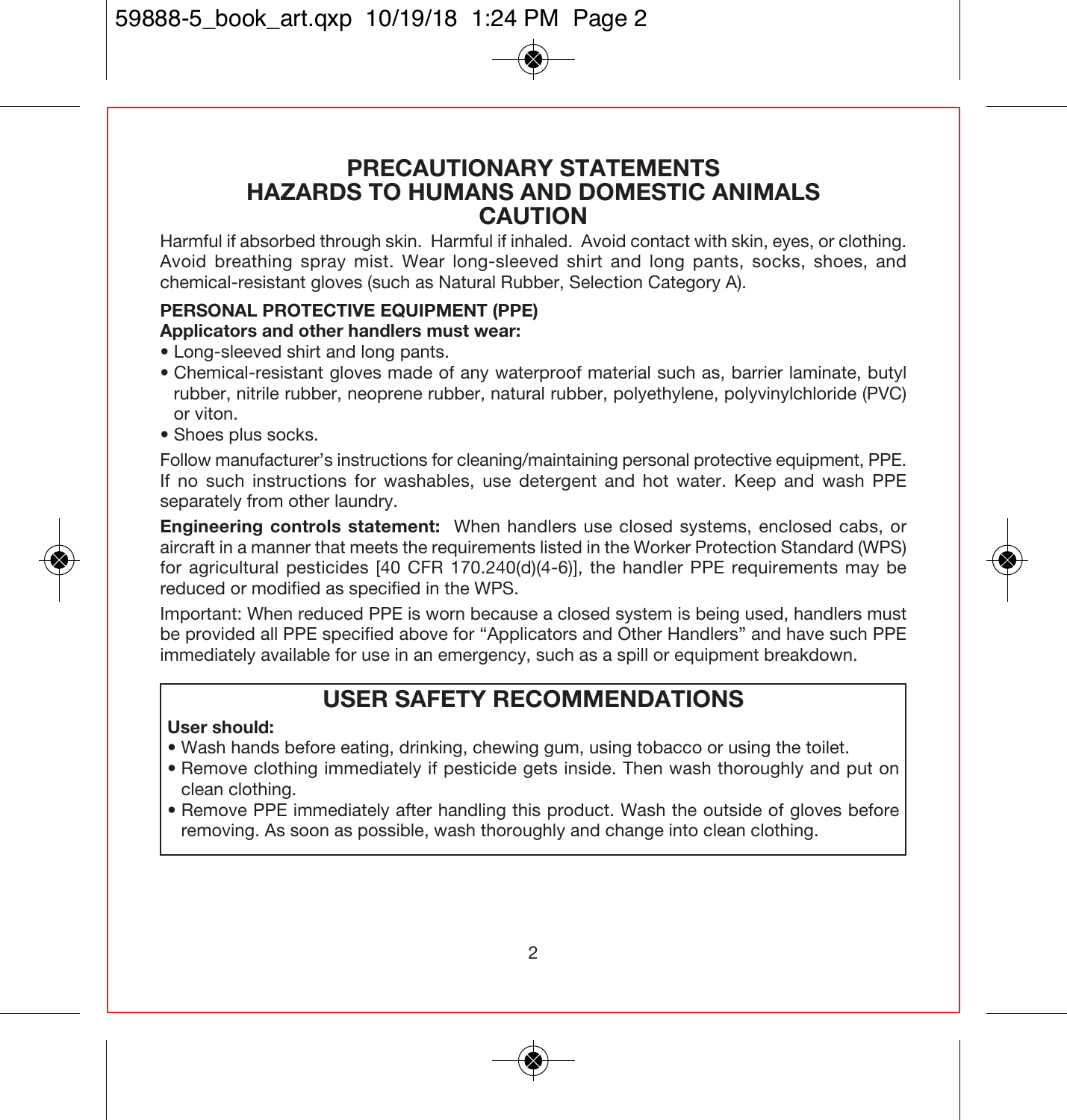|                                         | <b>FIRST AID</b>                                                                                                                                                                                                                                                                              |
|-----------------------------------------|-----------------------------------------------------------------------------------------------------------------------------------------------------------------------------------------------------------------------------------------------------------------------------------------------|
| IF<br><b>SWALLOWED</b>                  | • Call a poison control center or doctor immediately for treatment advice.<br>. Have person sip a glass of water if able to swallow.<br>. DO NOT induce vomiting unless told to do so by the poison control center<br>or doctor.<br>• DO NOT give anything by mouth to an unconscious person. |
| <b>IF INHALED</b>                       | • Move the person to fresh air.<br>. If person is not breathing, call 911 or an ambulance, then give artificial<br>respiration, preferably mouth-to-mouth if possible.<br>. Call a poison control center or doctor for further treatment advice.                                              |
| <b>IF ON SKIN OR</b><br><b>CLOTHING</b> | • Take off contaminated clothing.<br>. Rinse skin immediately with plenty of water for 15 to 20 minutes.<br>. Call a poison control center or doctor for treatment advice.                                                                                                                    |
| <b>IF IN EYES</b>                       | • Hold eye open and rinse slowly and gently with water for 15 to 20 minutes.<br>. Remove contact lenses, if present, after the first 5 minutes, then continue<br>rinsing eye.<br>• Call a poison control center or doctor for treatment advice.                                               |

# **HOT LINE NUMBER**

Have the product container or label with you when calling a poison control center or doctor, or going for treatment. You may also contact 1-877-325-1840 for emergency medical treatment information.

# **NOTE TO PHYSICIAN**

No specific antidote is available. Treat the patient symptomatically.

# **Environmental Hazards**

This product is highly toxic to aquatic invertebrates. **DO NOT** apply directly to water, or to areas where surface water is present or to intertidal areas below the mean high water mark. **DO NOT** contaminate water when disposing of equipment washwaters.

This product is highly toxic to bees exposed to direct treatment or residues on blooming crops/plants or weeds. **DO NOT** apply this product or allow it to drift to blooming crops/plants or weeds if bees are foraging the treatment area.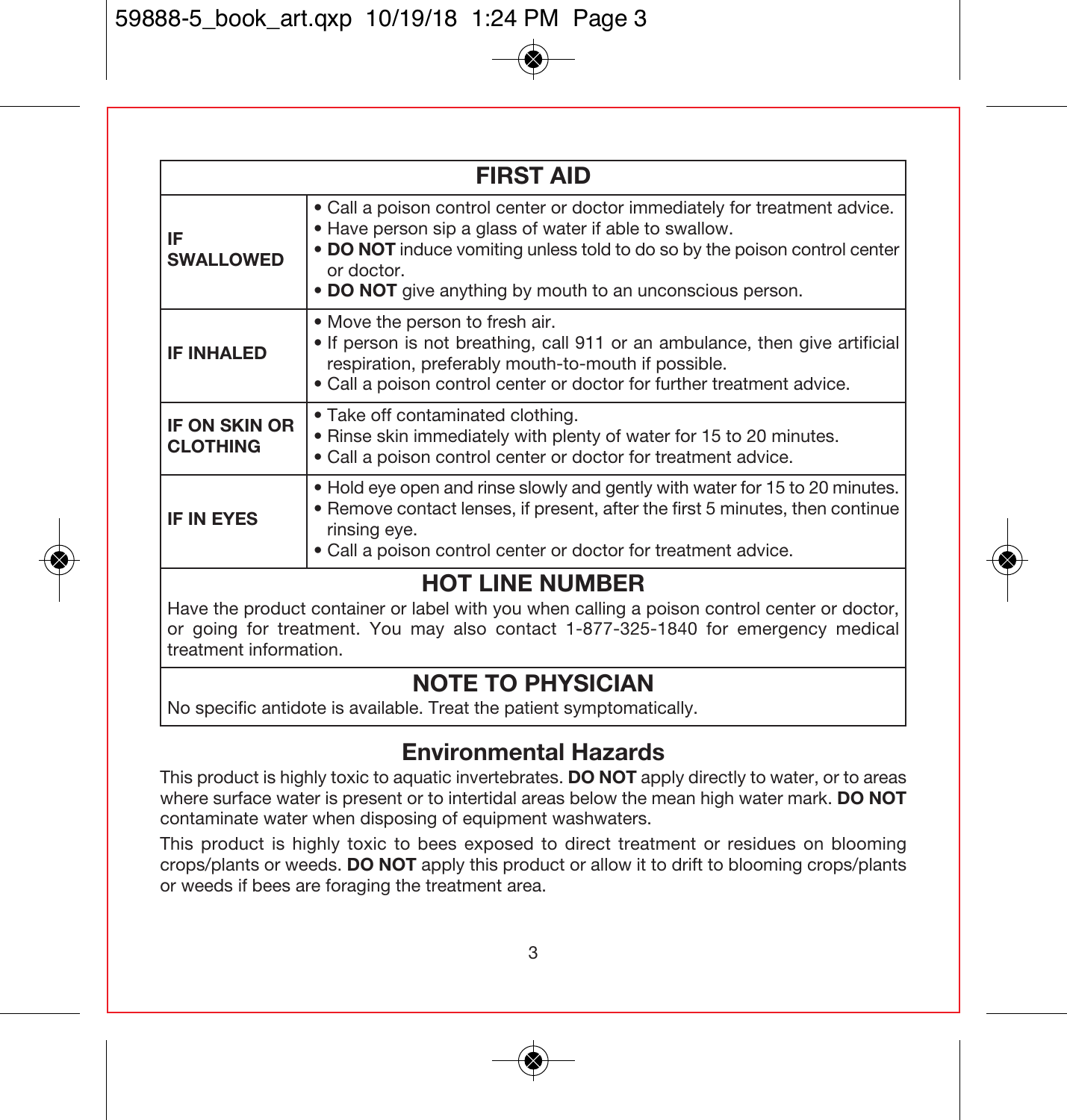This chemical demonstrates the properties and characteristics associated with chemicals detected in groundwater. The use of this chemical in areas where soils are permeable, particularly where the water table is shallow, may result in groundwater contamination.

# **PROTECTION OF POLLINATORS**

**APPLICATION RESTRICTIONS EXIST FOR THIS PRODUCT BECAUSE OF RISK TO BEES AND OTHER INSECT POLLINATORS. FOLLOW APPLICATION RESTRICTIONS FOUND IN THE DIRECTIONS FOR USE TO PROTECT POLLINATORS.**

Look for the bee hazard icon  $\vee$  in the Directions for Use for each application site for specific use restrictions and instructions to protect bees and other insect pollinators.

#### **This product can kill bees and other insect pollinators.**

Bees and other insect pollinators will forage on plants when they flower, shed pollen, or produce nectar.

Bees and other insect pollinators can be exposed to this pesticide from:

- Direct contact during foliar applications, or contact with residues on plant surfaces after foliar applications
- Ingestion of residues in nectar and pollen when the pesticide is applied as a seed treatment, soil, tree injection, as well as foliar applications.

When Using This Product Take Steps To:

- Minimize exposure of this product to bees and other insect pollinators when they are foraging on pollinator attractive plants around the application site.
- Minimize drift of this product on to beehives or to off-site pollinator attractive habitat. Drift of this product onto beehives or off-site to pollinator attractive habitat can result in bee kills.

Information on protecting bees and other insect pollinators may be found at the Pesticide Environmental Stewardship website at:

http://pesticidestewardship.org/PollinatorProtection/Pages/default.aspx.

Pesticide incidents (for example, bee kills) should immediately be reported to the state/tribal lead agency. For contact information for your state, go to: www.aapco.org/officials.html. Pesticide incidents should also be reported to the National Pesticide Information Center at: www.npic.orst.edu or directly to EPA at: beekill@epa.gov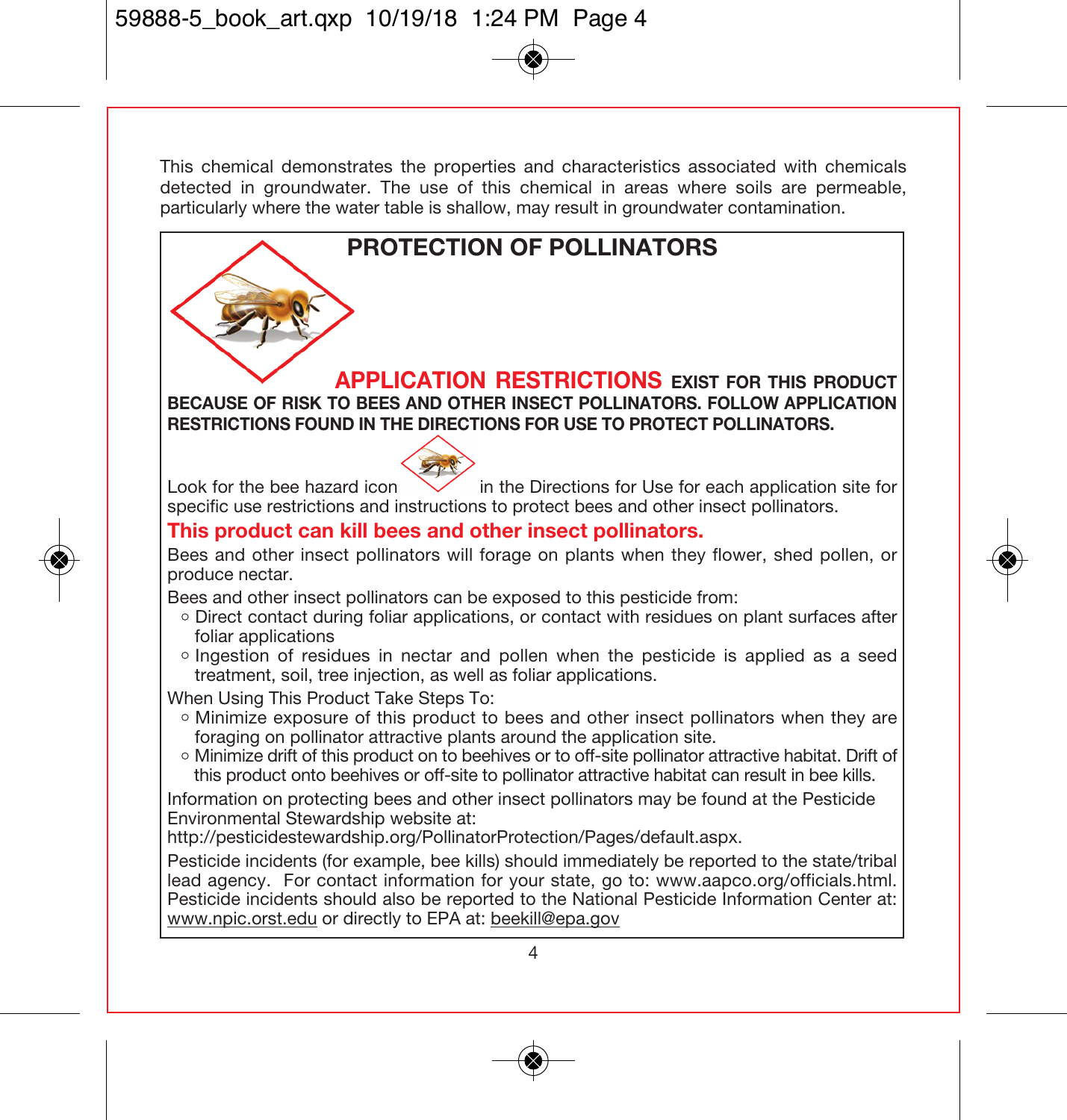# **DIRECTIONS FOR USE**

It is a violation of Federal law to use this product in a manner inconsistent with its labeling.

See individual crops for specific pollinator protection application restrictions. If none exist under the specific crop site [site, for non-ag uses], for foliar applications, follow these application directions for food/feed and commercially grown ornamentals that are attractive to pollinators and non-agriculture use sites:



#### **FOR FOOD CROPS AND COMMERCIALLY GROWN ORNAMENTALS NOT UNDER CONTRACT FOR POLLINATION SERVICES BUT ARE ATTRACTIVE TO POLLINATORS**

**Do not apply this product while bees are foraging. Do not apply this product until flowering is complete and all petals have fallen unless one of the following conditions is met:** 

- **The application is made to the target site after sunset**
- **The application is made to the target site when temperatures are below 55˚F**
- **The application is made in accordance with a government-initiated public health response**
- **The application is made in accordance with an active stateadministered apiary registry program where beekeepers are notified no less than 48-hours prior to the time of the planned application so that the bees can be removed, covered or otherwise protected prior to spraying**
- **The application is made due to an imminent threat of significant crop loss, and a documented determination consistent with an IPM plan or predetermined economic threshold is met. Every effort should be made to notify beekeepers no less than 48-hours prior to the time of the planned application so that the bees can be removed, covered or otherwise protected prior to spraying.**



#### **NON-AGRICULTURAL USE SITES:**

**Do not apply this product while bees are foraging. Do not apply this product to plants that are flowering. Only apply after all flower petals have fallen off.**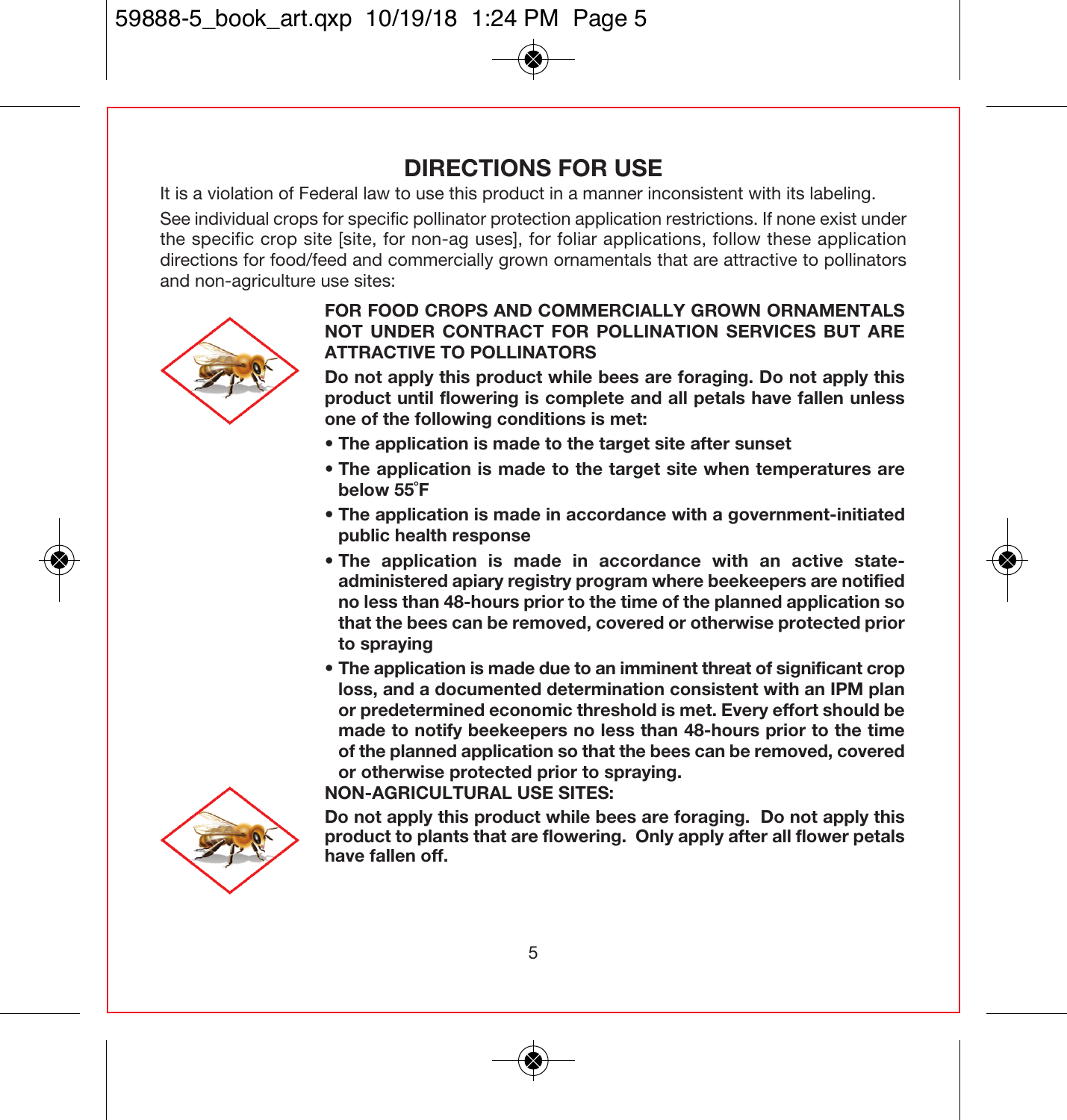**DO NOT** apply this product in a way that will contact workers or other persons, either directly or through drift. Only protected handlers may be in the area during application. For any requirements specific to your State or Tribe, consult the agency responsible for pesticide regulation.

**DO NOT** apply this product, by any application method, to linden, basswood or other Tilia species in the State of Oregon.

This is a suspension concentrate. Settling may occur during shipment or storage. Shake well  $[$ for sizes  $\leq$  5 gallons] or Stir  $[$ for  $>$  5 gallons] prior to mixing the spray solution.

**DO NOT** apply when wind speed favors drift beyond the area intended for treatment.

# **AGRICULTURAL USE REQUIREMENTS**

Use this product only in accordance with its labeling and with the Worker Protection Standard, 40 CFR part 170. This Standard contains requirements for the protection of agricultural workers on farms, forests, nurseries, and greenhouses, and handlers of agricultural pesticides. It contains requirements for training, decontamination, notification, and emergency assistance. It also contains specific instructions and exceptions pertaining to the statements on this label about personal protective equipment (PPE) and restricted-entry interval. The requirements in this box only apply to uses of this product that are covered by the Worker Protection Standard.

**DO NOT** enter or allow worker entry into treated areas during the restricted entry interval (REI) of **12 hours.** 

**Exception:** If the product is soil-injected or soil-incorporated, the Worker Protection Standard, under certain circumstances, allows workers to enter the treated area if there will be no contact with anything that has been treated.

PPE required for early entry to treated areas that is permitted under the Worker Protection Standard and that involves contact with anything that has been treated, such as plants, soil, or water, is:

- Coveralls
- Chemical-resistant gloves made of any waterproof material such as, barrier laminate, butyl rubber, nitrile rubber, neoprene rubber, natural rubber, polyethylene, polyvinylchloride (PVC) or viton
- Shoes plus socks

# **NON-AGRICULTURAL USE REQUIREMENTS**

The requirements in this box apply to uses of this product that are NOT within the scope of the Worker Protection Standard for agricultural pesticides (40 CFR part 170). The WPS applies when this product is used to produce agricultural plants on farms, forests, nurseries, or greenhouses. Keep children and pets off treated area until dry.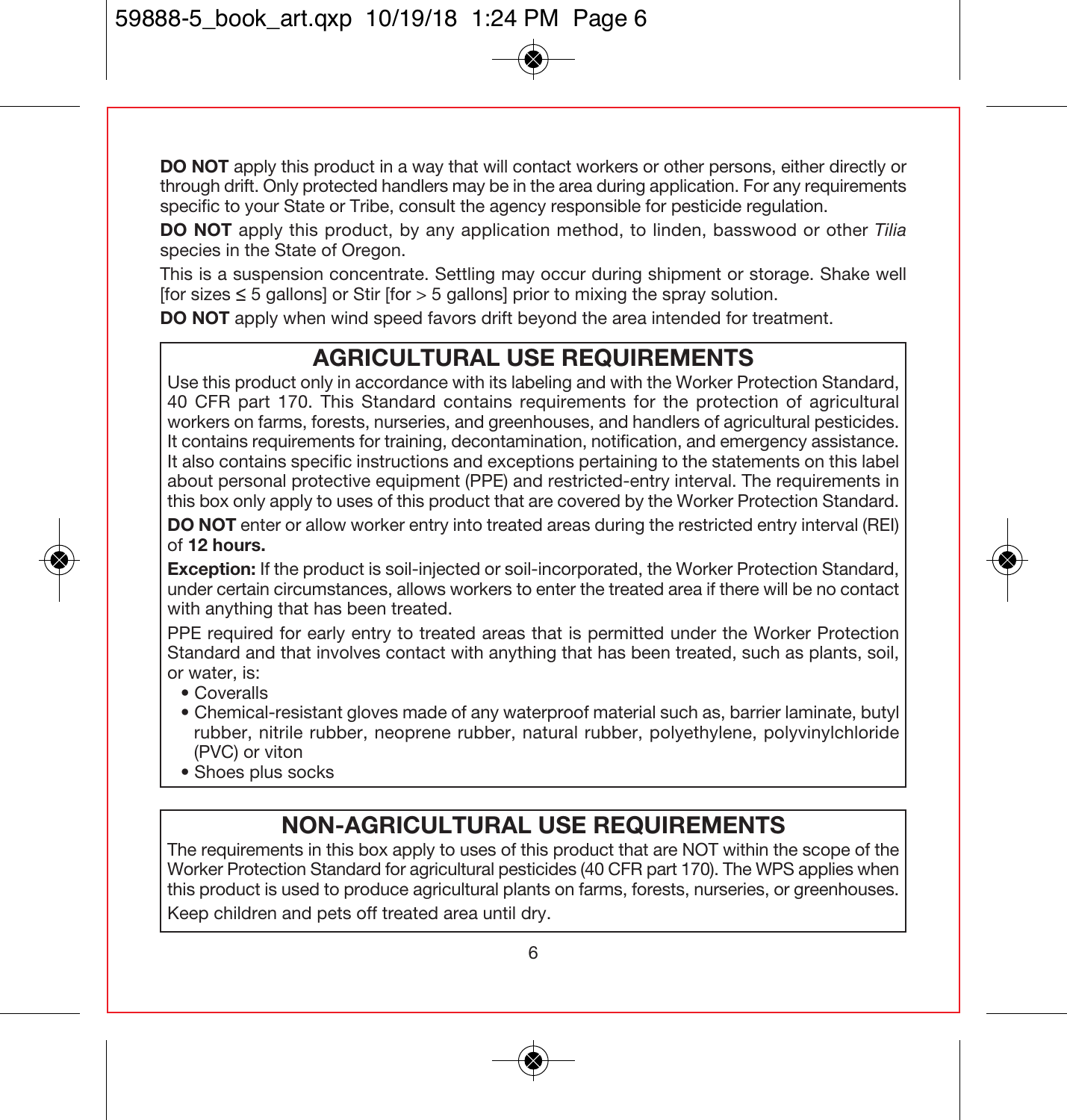#### **OBSERVE THE FOLLOWING PRECAUTIONS WHEN MIXING AND APPLYING IN THE VICINITY OF AQUATIC AREAS SUCH AS LAKES, RESERVOIRS, RIVERS, PERMANENT STREAMS, MARSHES OR NATURAL PONDS, ESTUARIES AND COMMERCIAL FISH PONDS. RUNOFF MANAGEMENT**

Do not cultivate within 10 feet of the aquatic areas to allow growth of vegetative filter strip. When used on erodible soils, best management practices for minimizing runoff should be employed. Consult your local Natural Resources Conservation Service for recommendations in your use area.

# **ENDANGERED SPECIES NOTICE**

Under the Endangered Species Act, it is a Federal Offense to use any pesticide in a manner that results in the death of a member of an endangered species. Consult your local county bulletin, County Extension Agent, or Pesticide State Lead Agency for information concerning endangered species in your area.

## **RESISTANCE MANAGEMENT**

Some insects are known to develop resistance to insecticides after repeated use. As with any insecticide, the use of this product should conform to resistance management strategies established for the use area.

This product contains a Group 4A insecticide called imidacloprid. Insect biotypes with acquired or inherent tolerance to group 4A products may eventually dominate the insect population if Group 4A products are used repeatedly as the predominant method of control for targeted species. This may eventually result in partial or total loss of control of those species by this product and to other Group 4A products.

The active ingredient in this product is a member of the neonicotinoid chemical group. Avoid using a block of more than three consecutive applications of this product and/or other Group 4A products having the same or similar mode of action. Following a neonicotinoid block of treatments, Nufarm strongly encourages the rotation to a block of applications with effective products of a different mode before using additional applications of neonicotinoid products. Using a block rotation or windowed approach, along with other IPM practices, is considered an effective use strategy for preventing or delaying an insect pest's ability to develop resistance to this class of chemistry.

Foliar applications of this product or other Group 4A products from the neonicotinoid chemical class should not be used on crops previously treated with long-residual, soil-applied products from the neonicotinoid chemical class.

Other Group 4A, neonicotinoid products used as foliar treatments include: Actara®, Assail®, Calypso®, Centric®, Intruder™, Leverage® and Trimax™. Other 4A Group, neonicotinoid products used as soil treatment include: Admire® and Platinum®.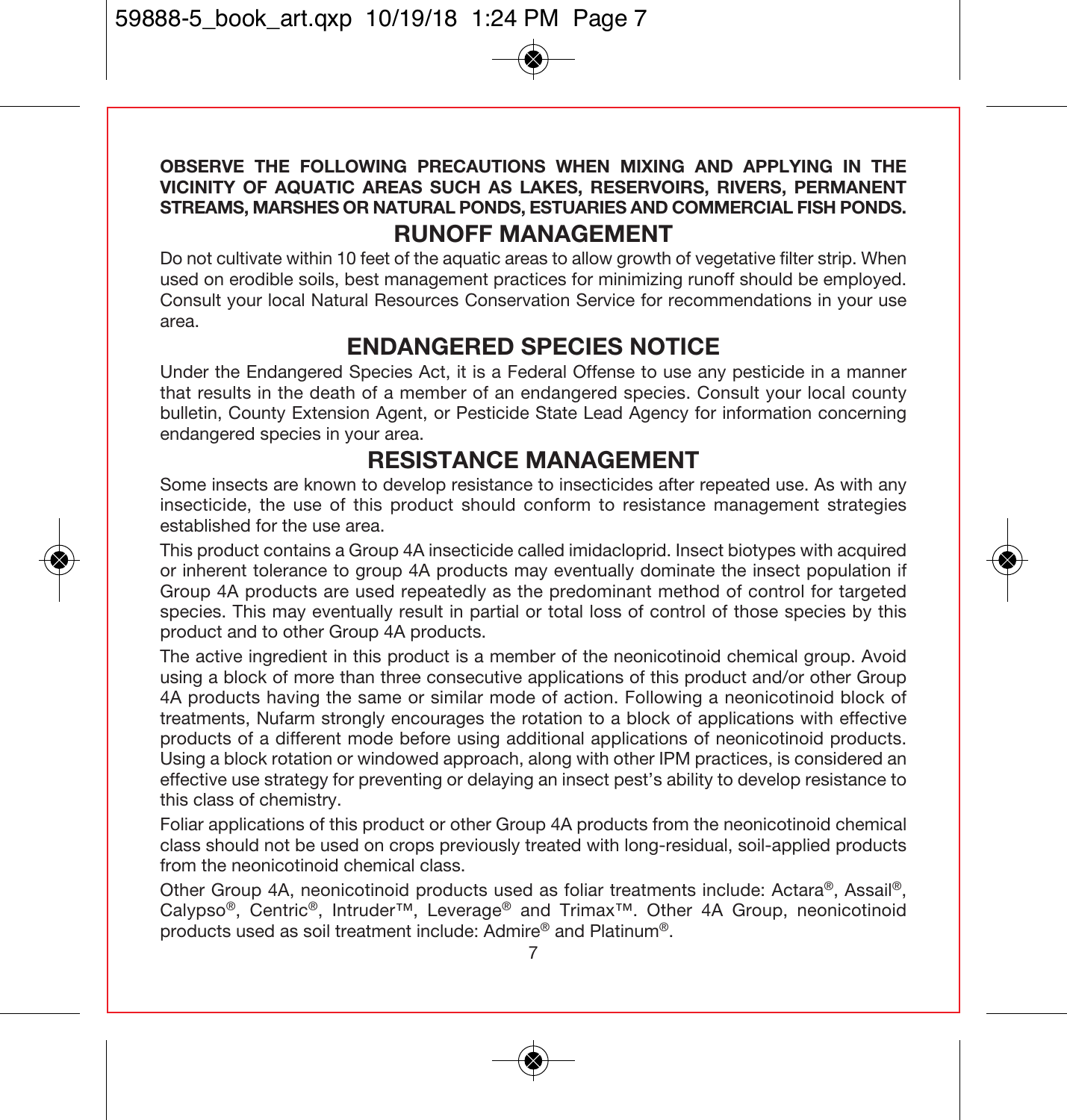Contact your local extension specialist, certified crop advisor and/or product manufacturer for additional insect resistance management recommendations. Also, for more information on Insect Resistance Management (IRM), visit the Insecticide Resistance Action Committee (IRAC) on the web at http://irac-online.org/.

# **USE INFORMATION**

Thorough uniform coverage is necessary to achieve optimal control. A spray adjuvant may be used to improve coverage. This product may not knockdown established and heavy insect populations. Two applications may be required to achieve control; retreat if needed and as directed on this label. Tank mix this product with other insecticides as recommended for knockdown of pests or for improved control of other pests.

## **Rotational Crops**

As soon as practical following the last application, treated areas may be replanted with any crop specified on an imidacloprid label, or any crop for which a tolerance exists for the active ingredient. For crops not listed on an imidacloprid label, or for crops for which no tolerances for the active ingredient have been established, a 12-month plant-back interval must be observed. IMPORTANT: Cover crops for soil building or erosion control may be planted at any time, but do not graze or harvest for food or feed.

#### **Immediate Plant-back:**

All crops on this label plus the following crops not on this label: barley, canola, corn (field, sweet and pop), rapeseed, sorghum, sugar beet and wheat.

#### **30-Day Plant-back:**

Cereals (including buckwheat, millet, oats, rice, rye and triticale), soybeans and safflower

#### **12- Month Plant-back:**

All other crops

# **MIXING INSTRUCTIONS**

To prepare the application mixture, add a portion of the required amount of water to the spray tank, begin agitation, and add this product. Complete filling tank with the balance of water needed. Be sure to maintain agitation during both mixing and application.

This product may also be used with other pesticides and/or fertilizer solutions; refer to the **Compatibility Section** below. When tank mixtures of this product and other pesticides are involved, prepare the tank mixture as specified above and follow the suggested Mixing Order below.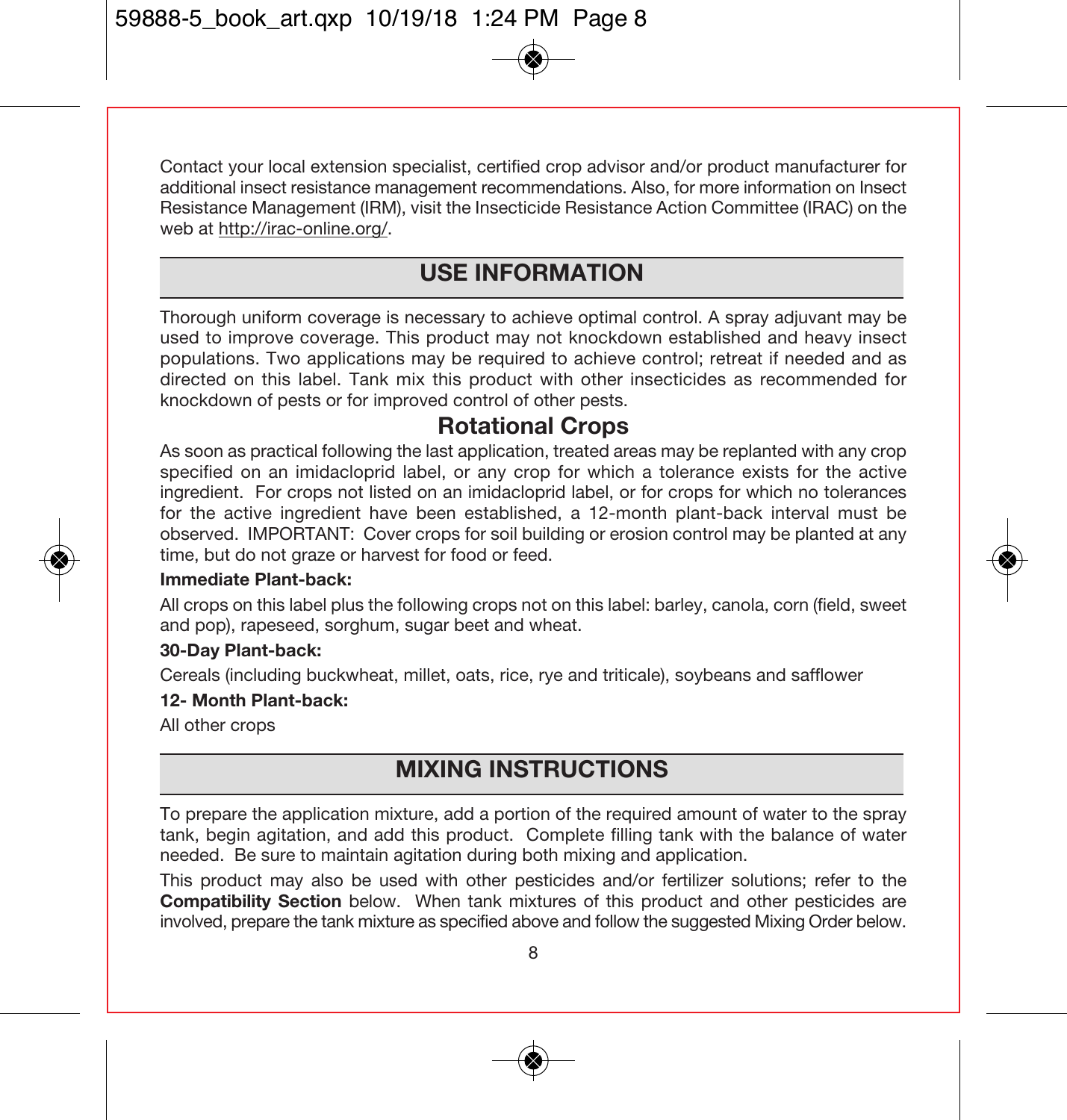#### **Mixing Order**

When pesticide mixtures are needed, add wettable powders first, this product or other flowables second, and emulsifiable concentrates last. Ensure good agitation as each component is added and do not add an additional component until the previous is thoroughly mixed. A fertilizer / pesticide compatibility agent may be needed if a fertilizer solution is to be added to the mixture. Be sure to maintain constant agitation during both mixing and application to ensure uniformity of spray mixture.

#### **Compatibility**

Before adding this product to the spray or mix tank, the compatibility of the intended tank mixture should be checked using the following test:

- 1) Add proportionate amount of each ingredient in the appropriate order to a pint or a quart jar;
- 2) Cap and shake for 5 minutes;
- 3) Let set for 5 minutes.

**DO NOT** use if poor mixing or formation of precipitates that do not readily re-disperse occur, indicating an incompatible mixture. For further information, contact your local Nufarm representative.

## **APPLICATION INSTRUCTIONS**

Apply this product as a directed or broadcast foliar spray using properly calibrated ground application equipment as allowed in the specific application section. For insecticidal efficacy, thorough coverage of all target foliage without runoff is necessary. To obtain thorough coverage use adequate spray volumes, properly calibrated application equipment and a spray adjuvant if necessary. Failure to provide adequate coverage and retention of this product on leaves and fruit, if present, may result in loss of insect control or delay in onset of activity. Minimum spray volumes, unless otherwise specified on crop specific application sections, are 10 gallons/acre by ground. This product may also be applied by chemigation (see APPLICATION THROUGH IRRIGATION SYSTEMS (CHEMIGATION) section below) if allowed in the specific application section.

## **SPRAY DRIFT MANAGEMENT**

The interaction of many equipment and weather related factors determine the potential for spray drift. The applicator is responsible for considering all of these factors when making application decisions. Avoiding spray drift is the responsibility of the applicator.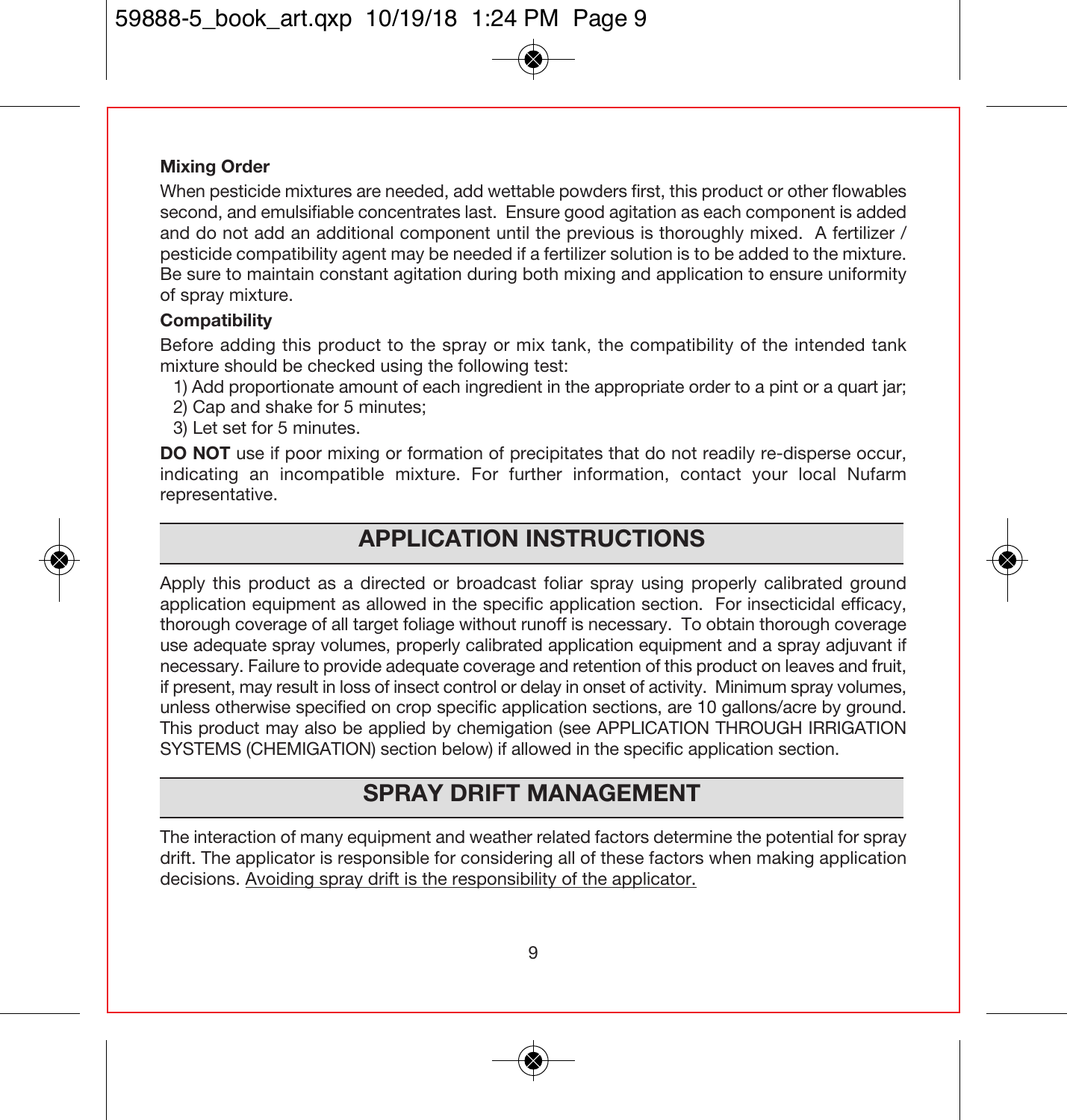#### **Mixing and Loading Requirements**

To avoid potential contamination of groundwater, the use of a properly designed and maintained containment pad for mixing and loading of any pesticide into application equipment is recommended. If containment pad is not used, maintain a minimum distance of 25 feet between mixing and loading areas and potential surface to groundwater conduits such as field sumps, uncased well heads, sinkholes, or field drains.

#### **Importance of Droplet Size**

An important factor influencing drift is droplet size. Small droplets (<150-200 microns) drift to a greater extent than large droplets. Within typical equipment specifications, applications should be made to deliver the largest droplet spectrum that provides sufficient control and coverage. Formation of very small droplets may be minimized by appropriate nozzle selection.

#### **Wind Speed Restrictions**

Drift potential increases at wind speeds of less than 3 mph (due to inversion potential) or more than 10 mph. However, many factors, including droplet size, canopy and equipment specifications determine drift potential at any given wind speed. Do not apply when winds are greater than 15 mph and avoid gusty and windless conditions. Risk of exposure to sensitive aquatic areas can be reduced by avoiding applications when wind direction is toward the aquatic area.

#### **Restrictions During Temperature Inversions**

Because the potential for spray drift is high during temperature inversions, do NOT make ground applications during temperature inversions. Temperature inversions restrict vertical air mixing, which causes small suspended droplets to remain close to the ground and move laterally in a concentrated cloud. Temperature inversions are characterized by increasing temperature with altitude and are common on nights with limited cloud cover and light to no wind. They begin to form as the sun sets and often continue into the morning. Their presence can be indicated by ground fog; however if fog is not present, inversions can also be identified by the movement of smoke from a ground source. Smoke that layers and moves laterally in a concentrated cloud (under low wind conditions) indicates an inversion, while smoke that moves upward and rapidly dissipates indicates good vertical mixing.

#### **No-Spray Zone Requirements for Foliar Applications**

Do not apply by ground within 25 feet of lakes; reservoirs; rivers; permanent streams, marshes or natural ponds; estuaries and commercial fish farm ponds.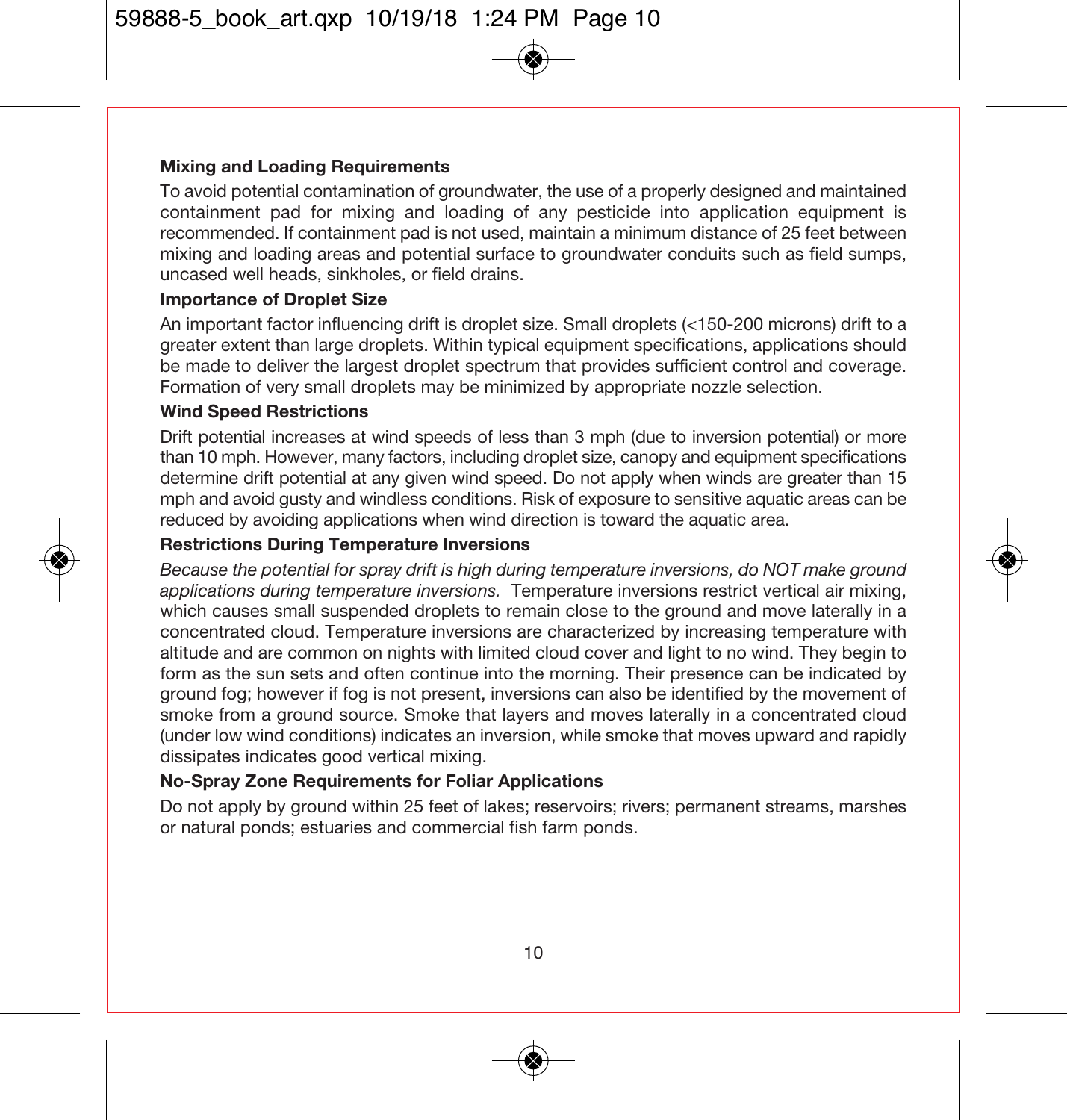### **APPLICATION THROUGH IRRIGATION SYSTEMS (CHEMIGATION)**

This product may be applied at rates specified on this label either alone or in tank mixture with other pesticides and chemicals registered for application through irrigation systems. The normal dilution ratio is 1:100 to 1:200, depending on the system. Always meter the product into the irrigation water during the first part of the irrigation cycle. The product may be mixed separately prior to injection. Agitation may be necessary if the mixture is allowed to stand more than 24 hours.

- **DO NOT** connect an irrigation system (including greenhouse systems) used for pesticide application to a public water system unless the pesticide label-prescribed safety devices for public water systems are in place.
- Apply this product only through micro-irrigation (individual spaghetti tube), drip irrigation, overhead irrigation, and ebb and flood or hand-held or motorized calibrated irrigation equipment and only as specified in the use directions. *DO NOT apply this product through any other type of irrigation system.* Crop injury or lack of effectiveness can result from nonuniform distribution of treated water.
- Be sure to remove scale, pesticide residue and other foreign matter from the tank and entire irrigation system prior to application.
- A person knowledgeable of the chemigation system and responsible for its operation, or a person who is under the supervision of the responsible person, shall shut the system down and make necessary adjustments should the need arise.
- If you have any questions about calibration, you should contact State Extension Service specialists, equipment manufacturers or other experts.

#### **SAFETY DEVICES FOR IRRIGATION SYSTEMS CONNECTED TO PUBLIC WATER SUPPLIES:**

If the source of water for your irrigation system is a public water supply, follow the instructions below.

- 1. Public water system means a system for the provision to the public of piped water for human consumption if such system has at least 15 service connections or regularly serves an average of at least 25 individuals daily at least 60 days out of the year.
- 2. Chemigation systems connected to public water systems must contain a functional, reducedpressure zone, backflow preventer (RPZ) or the functional equivalent in the water supply line upstream from the point of pesticide introduction. As an option to the RPZ, water from the public water system should be discharged into a reservoir tank prior to pesticide introduction.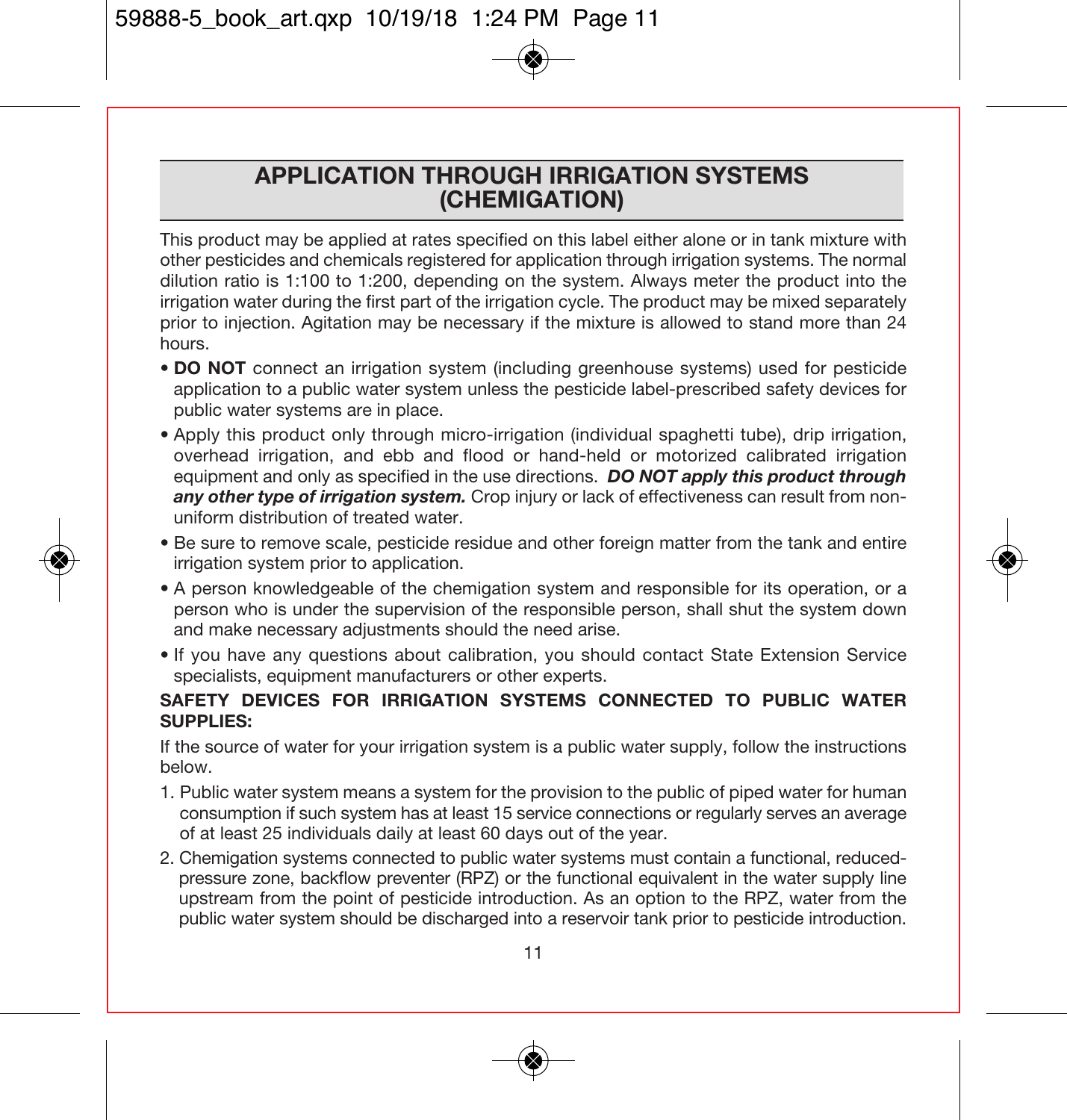There shall be a complete physical break (air gap) between the outlet end of the fill pipe and the top or overflow rim of the reservoir tank of at least twice the inside diameter of the fill pipe.

- 3. The pesticide injection pipeline must contain a functional, automatic, quick-closing check valve to prevent the flow of fluid back toward the injection pump.
- 4. The pesticide injection pipeline must contain a functional, normally closed, solenoid-operated valve located on the intake side of the injection pump and connected to the system interlock to prevent fluid from being withdrawn from the supply tank when the irrigation system is either automatically or manually shut down.
- 5. The system must contain functional interlocking controls to automatically shut off the pesticide injection pump when the water pump motor stops, or in cases where there is no water pump, when the water pressure decreases to the point where pesticide distribution is adversely affected.
- 6. Systems must use a metering pump, such as a positive displacement injection pump (e.g. diaphragm pump) effectively designed and constructed of materials that are compatible with pesticides and capable of being fitted with a system interlock.
- 7. Do not apply when wind speed favors drift beyond the area intended for treatment.

#### **SAFETY DEVICES FOR IRRIGATION SYSTEMS NOT CONNECTED TO A PUBLIC WATER SUPPLY:**

- 1. The system must contain a functional check valve, vacuum relief valve and low pressure drain appropriately located on the irrigation pipeline to prevent water source contamination from backflow.
- 2. The pesticide injection pipeline must contain a functional, automatic, quick-closing check valve to prevent the flow of fluid back toward the injection pump.
- 3. The pesticide injection pipeline must also contain a functional normally closed solenoidoperated valve located on the intake side of the injection pump and connected to the system interlock to prevent fluid from being withdrawn from the supply tank when the irrigation system is either automatically or manually shut down.
- 4. The system must contain functional interlocking controls to automatically shut off the pesticide injection pump when the water pump motor stops.
- 5. The irrigation line or water pump must include a functional pressure switch which will stop the water pump motor when the water pressure decreases to the point where the pesticide distribution is adversely affected.
- 6. Systems must use a metering pump such as a positive displacement injection pump (e.g. diaphragm pump) effectively designed and constructed of materials that are compatible with pesticides and capable of being fitted with a system interlock.
- 7. Do not apply when wind speed favors drift beyond the area intended for treatment.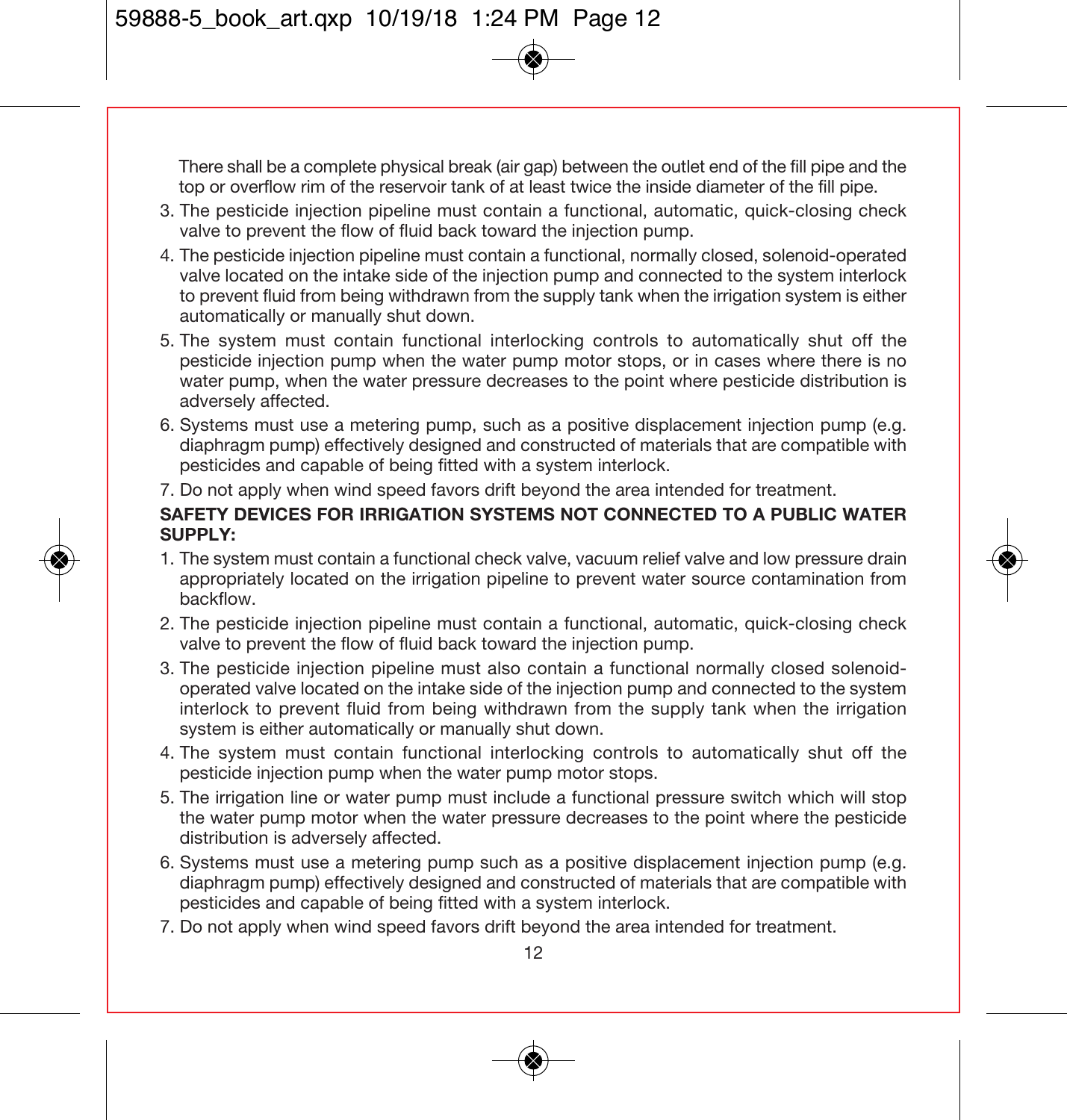#### **Water Volume**

When applying this product through chemigation make it as concentrated as possible. Retention of this product on target site of insect infestation is necessary for optimum activity. **DO NOT** use this product by chemigation in water volumes exceeding 0.10 inches/acre.

#### **Uniform Water Distribution and System Calibration**

The irrigation system must provide uniform distribution of treated water. Crop injury, lack of effectiveness, or illegal pesticide residues in the crop can result from non-uniform distribution of treated water. The system must be calibrated to uniformly apply the rates specified. If you have questions about calibration, contact State Extension Service specialists, equipment manufacturers or other experts.

#### **Chemigation Monitoring**

A person knowledgeable of the chemigation system and responsible for its operation, or under the supervision of the responsible person, shall shut the system down and make necessary adjustments should the need arise.

#### **Drift**

Do not apply when the wind favors drift beyond the area intended for treatment.

## **APPLICATION TO TURFGRASS**

Use this product for the control of listed soil inhabiting pests of turfgrass, including Northern & Southern masked chafers, Cyclocephala borealis, C. immaculata, and/or C. lurida; Asiatic garden beetle, Maladera castanea; European chafer, Rhizotroqus majalis; Green June beetle, Cotinis nitida; May or June beetle, Phyllophaga spp.; Japanese beetle, Popillia japonica; Oriental beetle, Anomala orientalis; Billbugs, Sphenophorus spp.; Annual bluegrass weevil, Listronotus spp.; Black turfgrass ataenius, Ataenius spretulus and Aphodius spp.; European crane fly, Tipula paludosa; and mole crickets, Scapteriscus spp. Use this product for suppression of cutworms and chinch bugs. Use as directed on turfgrass in home lawns, business and office complexes, shopping complexes, multi-family residential complexes, golf courses, airports, cemeteries, parks, playgrounds, athletic fields and sod farms.

The active ingredient in this product has sufficient residual activity so that applications can be made preceding the egg laying activity of the target pests. Base the need for an application on historical monitoring of the site, previous records or experiences, current season adult trapping or other methods. Make applications prior to egg hatch of the target pests, followed by sufficient irrigation or rainfall to move the active ingredient through the thatch.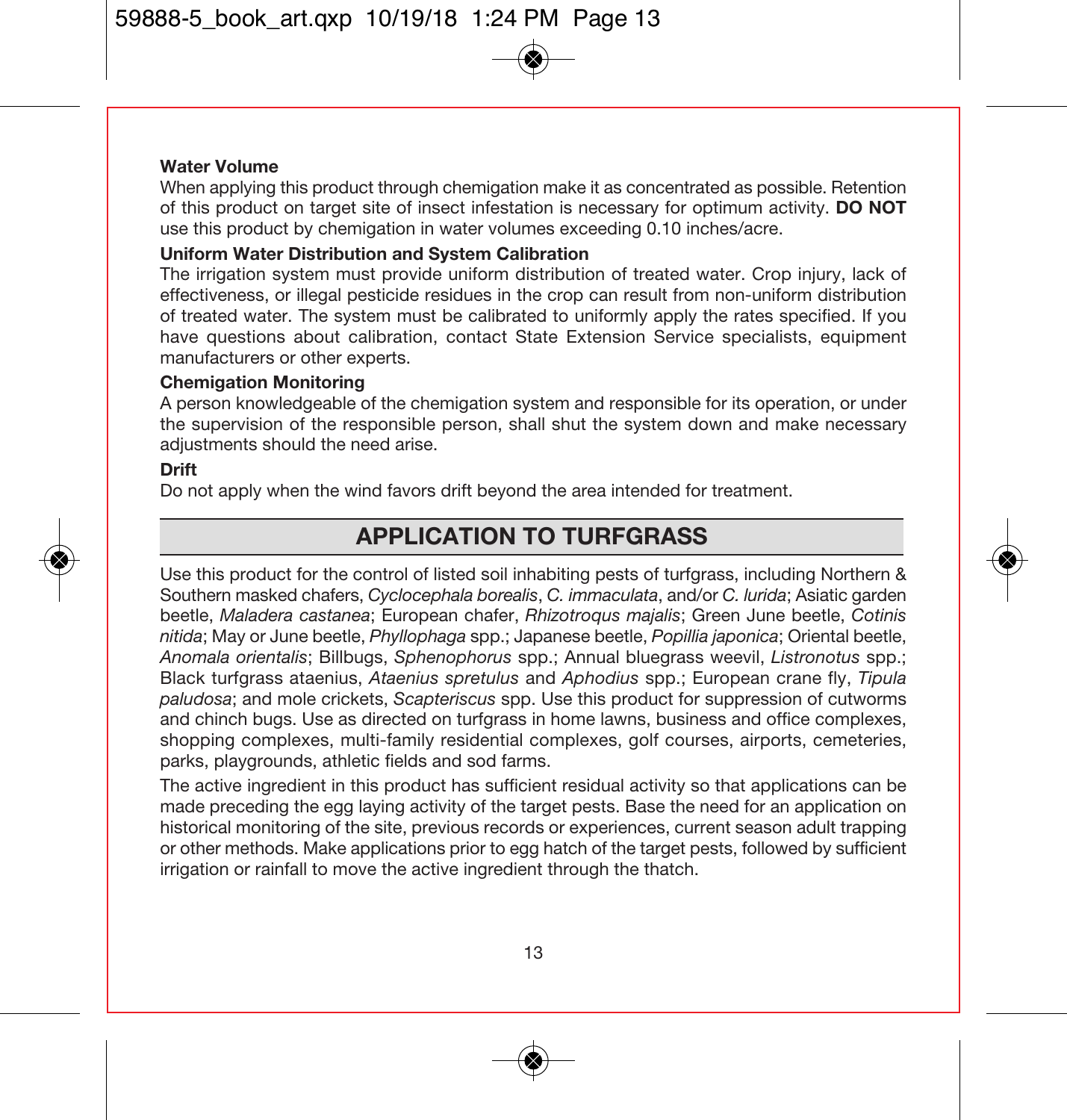#### **RESTRICTIONS**

- **DO NOT** make applications when turfgrass areas are waterlogged or the soil is saturated with water. Adequate distribution of the active ingredient cannot be achieved when these conditions exist.
- The treated turf area must be in such a condition that the rainfall or irrigation will penetrate vertically in the soil profile.
- Do not exceed a total of 1.6 pints (0.4 lb of active ingredient) per acre per year.

#### **Application Methods**

Apply this product in sufficient water to provide adequate distribution in the treated area. The use of accurately calibrated equipment normally used for the application of turfgrass insecticides is required. Use equipment which will produce a uniform, coarse droplet spray, using a low pressure setting to eliminate off target drift. Check calibration periodically to ensure that equipment is working properly.

| <b>TURFGRASS</b>                                                                                                                                                                                                                                                                                                    |                                                                                            |                                                                                                                                                                                                                         |
|---------------------------------------------------------------------------------------------------------------------------------------------------------------------------------------------------------------------------------------------------------------------------------------------------------------------|--------------------------------------------------------------------------------------------|-------------------------------------------------------------------------------------------------------------------------------------------------------------------------------------------------------------------------|
| <b>PEST</b>                                                                                                                                                                                                                                                                                                         | <b>USE RATE</b>                                                                            | <b>REMARKS</b>                                                                                                                                                                                                          |
| Larvae of:<br>Annual bluegrass weevil<br>Asiatic garden beetle<br><b>Billbugs</b><br>Black turfgrass ataenius<br>Cutworms (suppression)<br>European chafer<br>European crane fly<br>Green June beetle<br>Japanese beetle<br>Northern masked chafer<br>Oriental beetle<br>Phyllophaga spp.<br>Southern masked chafer | 1.25 to 1.6 pt per acre<br>or<br>$0.46$ to $0.6$ fl oz<br>(14 to 17 ml)<br>per 1,000 sq ft | For control of grubs, billbugs, annual<br>bluegrass weevil, and European crane<br>fly make application prior to egg hatch<br>of the target pest.<br>Read "Application Methods" Section<br>for Application to Turfgrass. |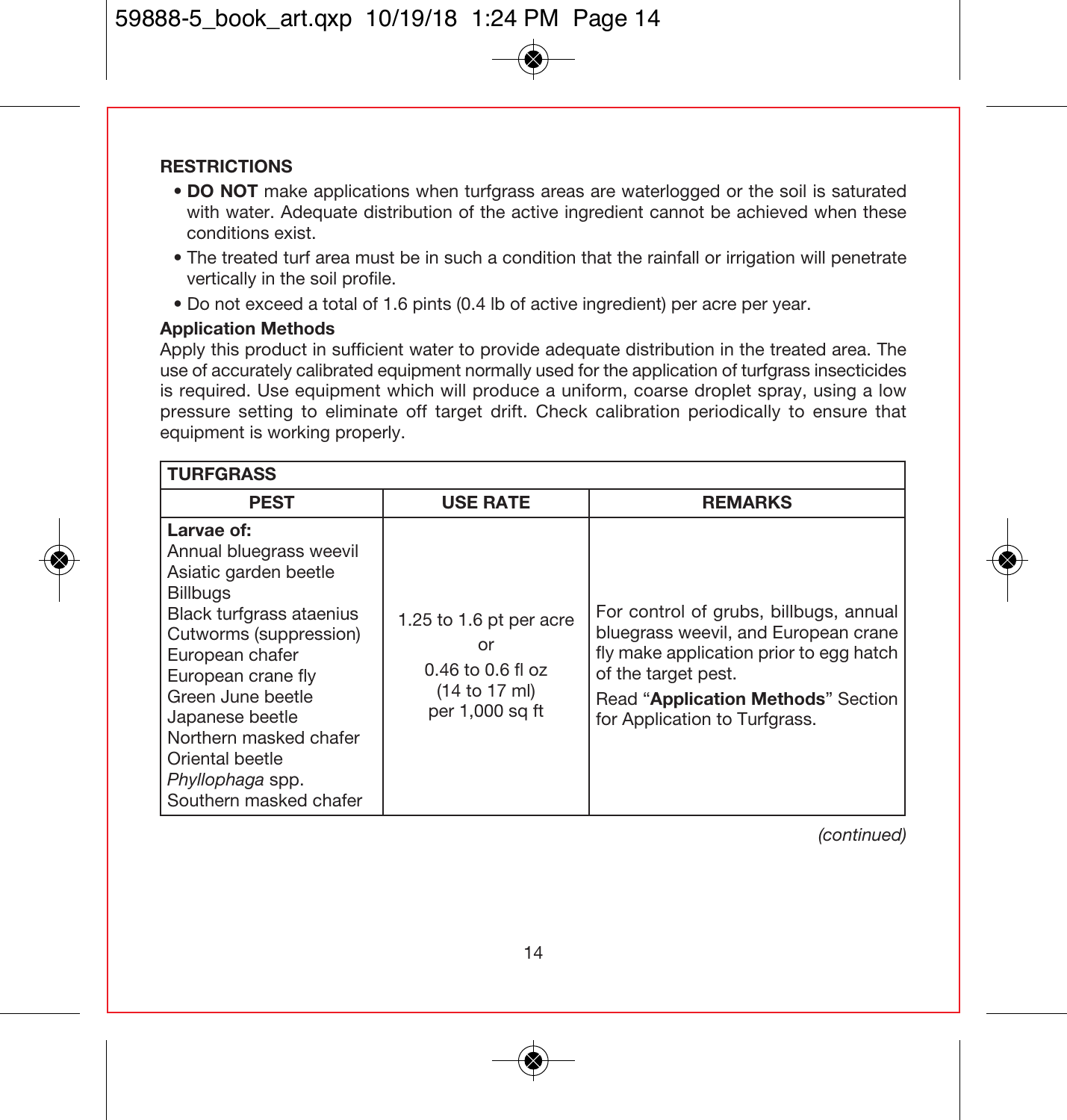| <b>TURFGRASS (continued)</b>              |                                                               |                                                                                                                                                                                                                                                                                                                                                                                                                                               |  |
|-------------------------------------------|---------------------------------------------------------------|-----------------------------------------------------------------------------------------------------------------------------------------------------------------------------------------------------------------------------------------------------------------------------------------------------------------------------------------------------------------------------------------------------------------------------------------------|--|
| <b>PEST</b>                               | <b>USE RATE</b>                                               | <b>REMARKS</b>                                                                                                                                                                                                                                                                                                                                                                                                                                |  |
| Chinchbugs (suppression)<br>Mole crickets | 1.6 pt per acre<br>or<br>0.6 fl oz (17 ml)<br>per 1,000 sq ft | For suppression of chinchbugs, make<br>application prior to or during the hatching<br>of the first instar nymphs. For control of<br>mole crickets make application prior to or<br>during the peak egg hatch period. When<br>adults or large nymphs are present and<br>actively tunneling, accompany<br>the<br>application of this product with a remedial<br>insecticide. Follow the most restrictive<br>label instructions when tank-mixing. |  |

Consult your local turf, state Agricultural Experiment Station, or State Extension Service Specialists for more specific information regarding timing of application.

#### **RESTRICTIONS:**

- **DO NOT** apply more than 25.6 fluid ounces (1.6 pints) (0.4 lb of active ingredient) per acre per year.
- **DO NOT** mow turf or lawn area until after sufficient irrigation or rainfall has occurred so that uniformity of application will not be affected.
- Irrigation or rainfall must occur within 24 hours after application to move the active ingredient through the thatch.
- **DO NOT** allow this product to contact plants in bloom while bees are foraging the treatment area.
- **DO NOT** graze treated areas or use clippings from treated areas for feed or forage.
- **DO NOT** allow runoff or puddling of irrigation water following application.
- Keep children and pets off treated area until dry.
- **DO NOT** use for seed production.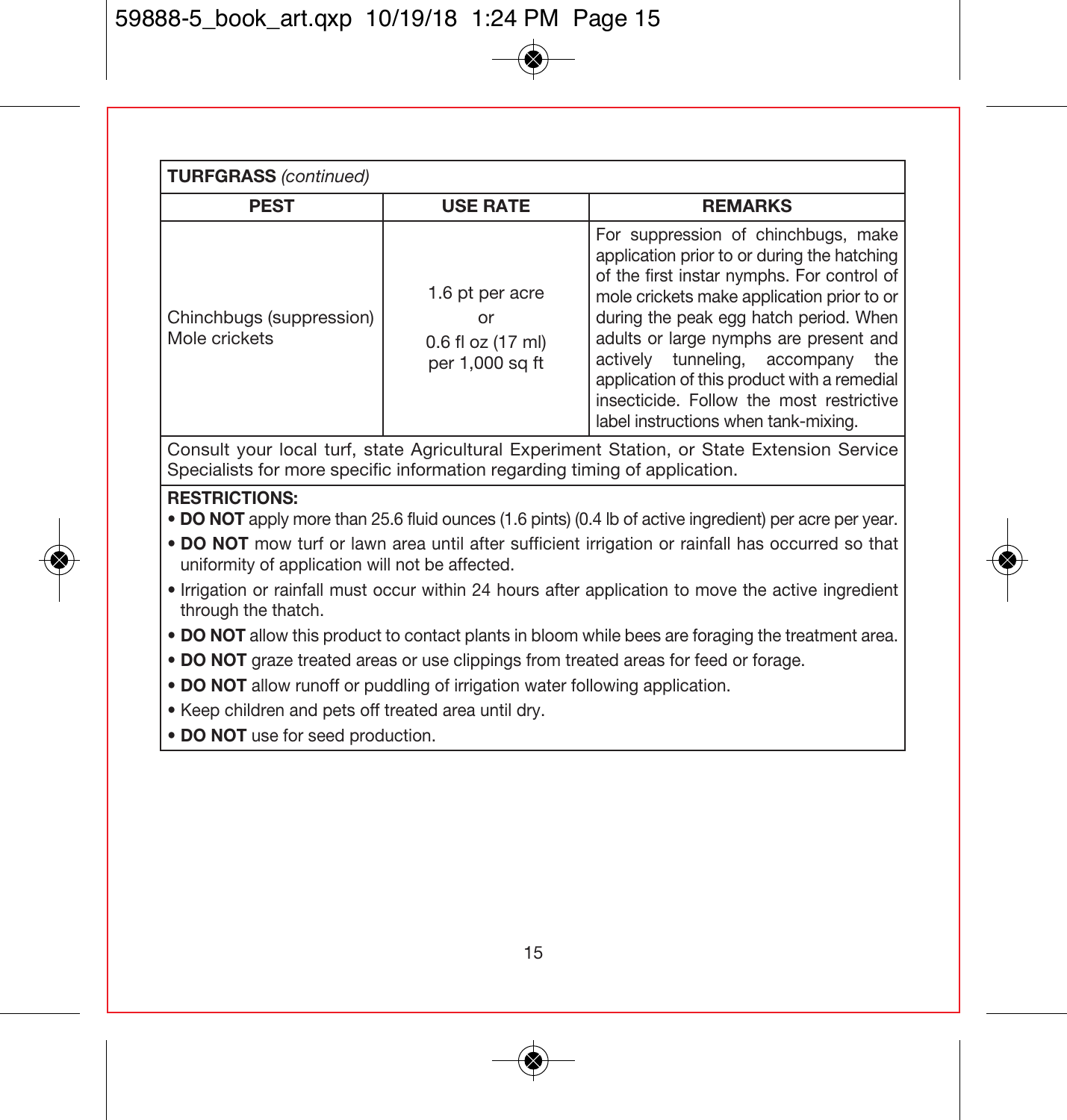# **APPLICATION TO LANDSCAPE ORNAMENTALS**

Use this product on ornamentals in and around the perimeter of commercial and residential landscapes and interior plantscapes. It is a systemic product and will be translocated upward into the plant system from root uptake. Apply this product to areas where the growing portion of the target plant can absorb the active ingredient. The addition of a nitrogen containing fertilizer, where applicable, into the solution has been shown to enhance the uptake of the active ingredient. Application can be made by foliar application or soil applications; including soil injection, drenches, and broadcast sprays. Foliar applications offer locally systemic activity against insect pests.

When making soil applications to plants with woody stems, systemic activity will be delayed until the active ingredient is translocated throughout the plant. In some cases, this translocation delay could take 60 days or longer. For this reason, applications must be made prior to anticipated pest infestation to achieve control.

For outdoor applications, do not exceed a total of 25.6 fluid ounces (1.6 pints) (0.4 lb of active ingredient) per acre per year.

#### **Ant Management Programs**

Use this product to control aphids, scale insects, mealybugs and other sucking pests on ornamentals to limit the honeydew available as a food source for ant populations. Applications can then be supplemented with residual sprays, bait placements or other ant control tactics to further reduce the pest population.

#### **Application Methods**

Mix product with the required amount of water and apply as desired dependent upon the selected use pattern.

When making foliar applications on hard-to-wet foliage such as holly, pine, or ivy, the addition of a spreader/sticker will improve coverage. If concentrate or mist type spray equipment is used, apply an equivalent amount of product on the area sprayed, as would be used in a dilute application.

This insecticide has been found to be compatible with commonly used fungicides, miticides, liquid fertilizers, and other commonly used insecticides. The physical compatibility of this product may vary with different sources of pesticide products and local cultural practices. Prepare, on a small scale (pint or quart jar), any tank mixture which has not been previously tested by using the proper proportions of pesticides and water to ensure the physical compatibility of the mixture.

**RESTRICTION: DO NOT** apply through any irrigation system.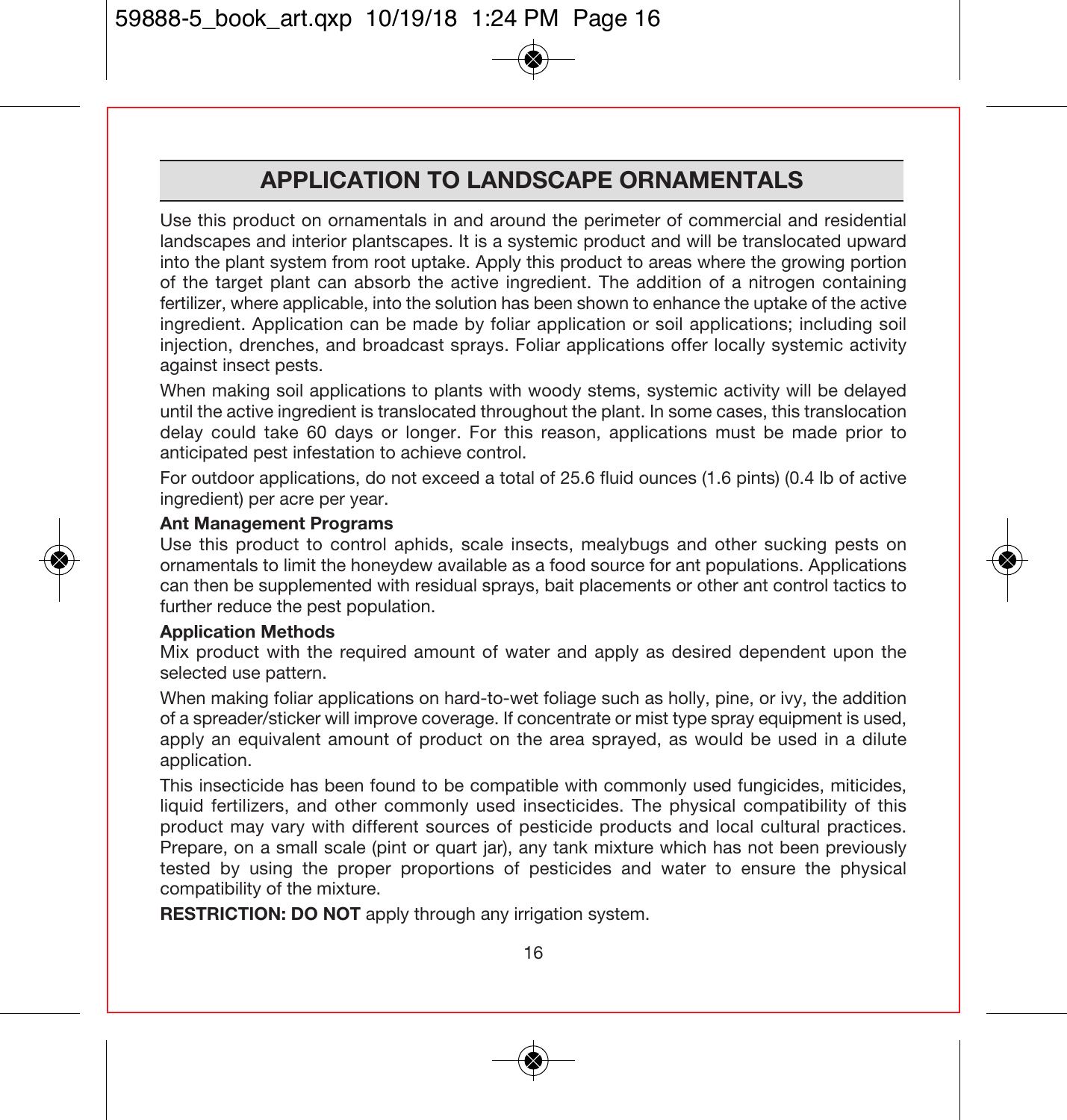| <b>INTERIOR PLANTSCAPES</b> (in and around the perimeter of industrial and commercial buildings and<br>residential areas)                                                                                                                                                   |                                                           |                                                                                                                                                                                                                                                                                                                                                                       |  |
|-----------------------------------------------------------------------------------------------------------------------------------------------------------------------------------------------------------------------------------------------------------------------------|-----------------------------------------------------------|-----------------------------------------------------------------------------------------------------------------------------------------------------------------------------------------------------------------------------------------------------------------------------------------------------------------------------------------------------------------------|--|
|                                                                                                                                                                                                                                                                             | <b>FOLIAR APPLICATIONS</b>                                |                                                                                                                                                                                                                                                                                                                                                                       |  |
| <b>PEST</b><br><b>USE RATE</b><br><b>REMARKS</b>                                                                                                                                                                                                                            |                                                           |                                                                                                                                                                                                                                                                                                                                                                       |  |
| Adelgids<br>Aphids<br>Japanese beetles (adults)<br>Lace bugs<br>Leaf beetles<br>(including Elm and<br>Viburnum leaf beetles)<br>Leafhoppers<br>(including Glassy-winged<br>sharpshooter)<br>Leafminers<br>Mealy bugs<br>Sawfly larvae<br>Thrips (suppression)<br>Whiteflies | $1.7 f$ l oz<br>(50 ml)<br>per 100 gallons of water       | Start treatments prior to establishment<br>of high pest populations and reapply on<br>an as needed basis. For resistance<br>management purposes, an imidacloprid<br>foliar application following<br>a<br>soil<br>application in the same crop is not<br>recommended.                                                                                                  |  |
|                                                                                                                                                                                                                                                                             | <b>BROADCAST APPLICATIONS</b>                             |                                                                                                                                                                                                                                                                                                                                                                       |  |
| <b>PEST</b>                                                                                                                                                                                                                                                                 | <b>USE RATE</b>                                           | <b>REMARKS</b>                                                                                                                                                                                                                                                                                                                                                        |  |
| White grub larvae (such as<br>Japanese beetle larvae,<br>chafers, Phyllophaga spp.,<br>Asiatic garden<br>beetle,<br>Oriental beetle)                                                                                                                                        | $0.46$ to $0.6$ fl oz<br>(14 to 17 ml)<br>per 1,000 sq ft | Mix required amount of product in<br>sufficient water to uniformly and<br>accurately cover the area being<br>treated. DO NOT use less than 2<br>gallons of water per 1,000 square feet.<br>Irrigate thoroughly to incorporate this<br>insecticide into the upper soil profile.<br>Refer to use directions (found below)<br>specific for Flowers and Ground<br>Covers. |  |

**ORNAMENTAL TREES, SHRUBS, EVERGREENS, FLOWERS, FOLIAGE PLANTS, GROUNDCOVERS,**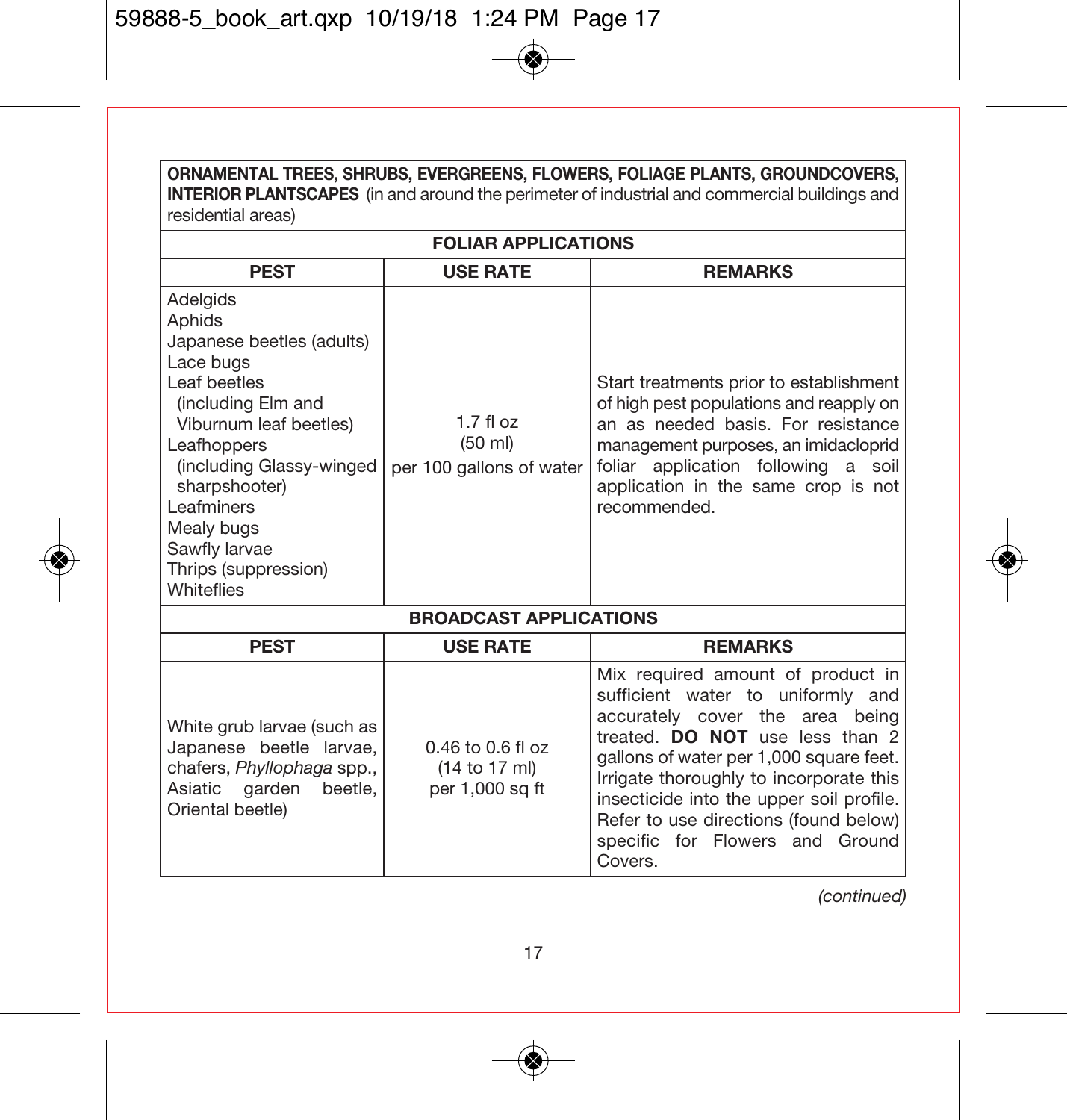**ORNAMENTAL TREES, SHRUBS, EVERGREENS, FLOWERS, FOLIAGE PLANTS, GROUNDCOVERS, INTERIOR PLANTSCAPES** (in and around the perimeter of industrial and commercial buildings and residential areas) (continued)

#### **RESTRICTIONS:**

- **DO NOT** apply more than 25.6 fluid ounces (1.6 pints) (0.4 lbs AI) per acre per year.
- **DO NOT** harvest or consume fruits or nuts from trees that have been treated within 1 year of application.
- **DO NOT** apply through any irrigation system.
- **Follow application restrictions for Non-agricultural use sites on page 5 to protect bees and other insect pollinators.**
- Keep children and pets off treated area until dry.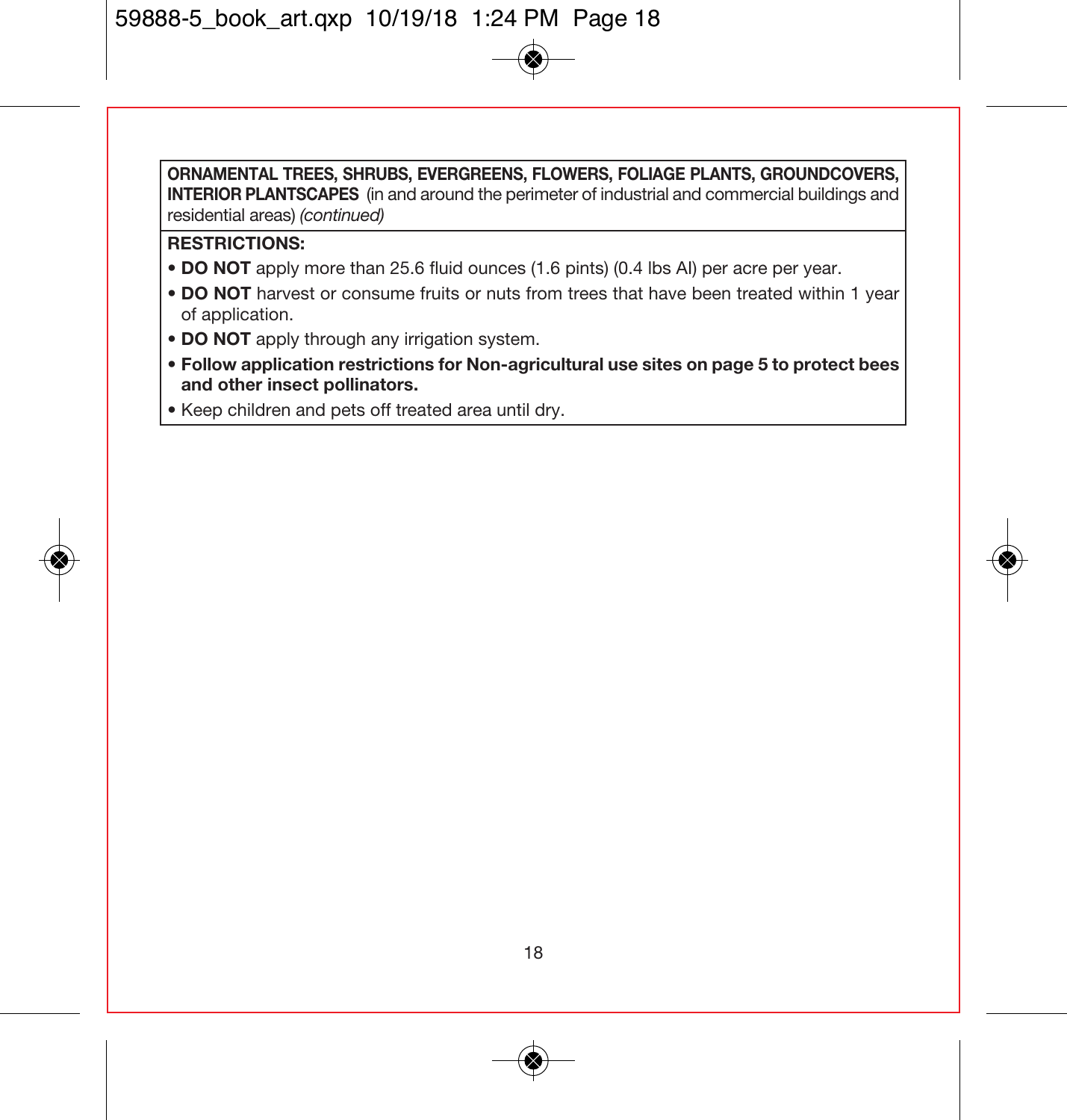| ORNAMENTAL TREES, SHRUBS, FLOWERS AND GROUNDCOVERS (in and around the<br>perimeter of industrial and commercial buildings and residential areas, and state, national,<br>and private wooded and forested areas for the insect pests listed below)                                                                                                                                                                                                                                                                                                                                                                        |                                                                                                                                                                                                                                                                                                                                                                                                                                                                                                                                                                                                                       |                                                                                                                                                                                                                                                                                                                                                                                                                                                                                                                                                                                                                                                                                                                                                                                                                                                                                                                                                                      |  |
|--------------------------------------------------------------------------------------------------------------------------------------------------------------------------------------------------------------------------------------------------------------------------------------------------------------------------------------------------------------------------------------------------------------------------------------------------------------------------------------------------------------------------------------------------------------------------------------------------------------------------|-----------------------------------------------------------------------------------------------------------------------------------------------------------------------------------------------------------------------------------------------------------------------------------------------------------------------------------------------------------------------------------------------------------------------------------------------------------------------------------------------------------------------------------------------------------------------------------------------------------------------|----------------------------------------------------------------------------------------------------------------------------------------------------------------------------------------------------------------------------------------------------------------------------------------------------------------------------------------------------------------------------------------------------------------------------------------------------------------------------------------------------------------------------------------------------------------------------------------------------------------------------------------------------------------------------------------------------------------------------------------------------------------------------------------------------------------------------------------------------------------------------------------------------------------------------------------------------------------------|--|
| <b>PEST</b>                                                                                                                                                                                                                                                                                                                                                                                                                                                                                                                                                                                                              | <b>USE RATE</b>                                                                                                                                                                                                                                                                                                                                                                                                                                                                                                                                                                                                       | <b>APPLICATION SITE</b>                                                                                                                                                                                                                                                                                                                                                                                                                                                                                                                                                                                                                                                                                                                                                                                                                                                                                                                                              |  |
| Adelgids<br>Alder borer<br>Aphids<br>Armored scales<br>(suppression)<br>Asian longhorned beetle<br>Black vine weevil larvae<br>Bronze birch borer<br>Emerald ash borer<br>Eucalyptus longhorned<br>borer<br><b>Flatheaded borers</b><br>(including Bronze birch<br>and Alder)<br>Japanese beetles<br>Lace bugs<br>Leaf beetles<br>(including elm and<br>viburnum leaf beetles)<br>Leafhoppers<br>(including glassy-winged<br>sharpshooter)<br>Leafminers<br>Mealybugs<br>Pine tip moth larvae<br>Psyllids<br>Royal palm bugs<br>Sawfly larvae*<br>Soft scales<br>Thrips (suppression)<br>White grub larvae<br>Whiteflies | For TREES:<br>Use the following rates as<br>a function of tree diameter<br>at breast height (DBH):<br>Apply 0.1 - 0.4 fl.oz. (3 to<br>12 mL) per inch of trunk<br>diameter (DBH)<br>You may use the higher<br>rate $(0.3 - 0.4$ fl.oz.) only<br>for trees >15 inches (DBH)<br>to control:<br>Asian longhorned beetle,<br>Emerald<br>ash<br>borer,<br>Eucalyptus longhorned<br>Bronze<br>borer.<br>birch<br>borer, and Alder borer<br><b>RESTRICTION: DO NOT</b><br>apply more than 25.6<br>fl.oz. (0.4 lb Al) per acre<br>per year.<br>Diameter at Breast Height<br>(DBH) is measured at 4.5<br>feet from the around. | <b>TREES</b><br>Soil Injection: GRID SYSTEM: Holes<br>must be spaced on 2.5 foot centers, in<br>a grid pattern, extending to the drip<br>line of the tree. CIRCLE SYSTEM:<br>Apply in holes evenly spaced in circles,<br>(use more than one circle dependent<br>upon the size of the tree) beneath the<br>drip line of the tree extending in from<br>that line. BASAL SYSTEM: Space<br>injection holes evenly around the base<br>of the tree trunk no more than 6 to 12<br>inches out from the base.<br>Mix required dosage in sufficient water<br>to inject an equal amount of solution in<br>each hole. Maintain a low pressure and<br>use sufficient solution for distribution<br>of the liquid into the treatment zone.<br>Keep the treated area moist for 7 to 10<br>days. DO NOT use less than 4 holes<br>per tree.<br><b>NEW YORK SPECIFIC RESTRICTION:</b><br><b>No Soil Injection Applications Allowed</b><br>in Nassau or Suffolk Counties of New<br>York. |  |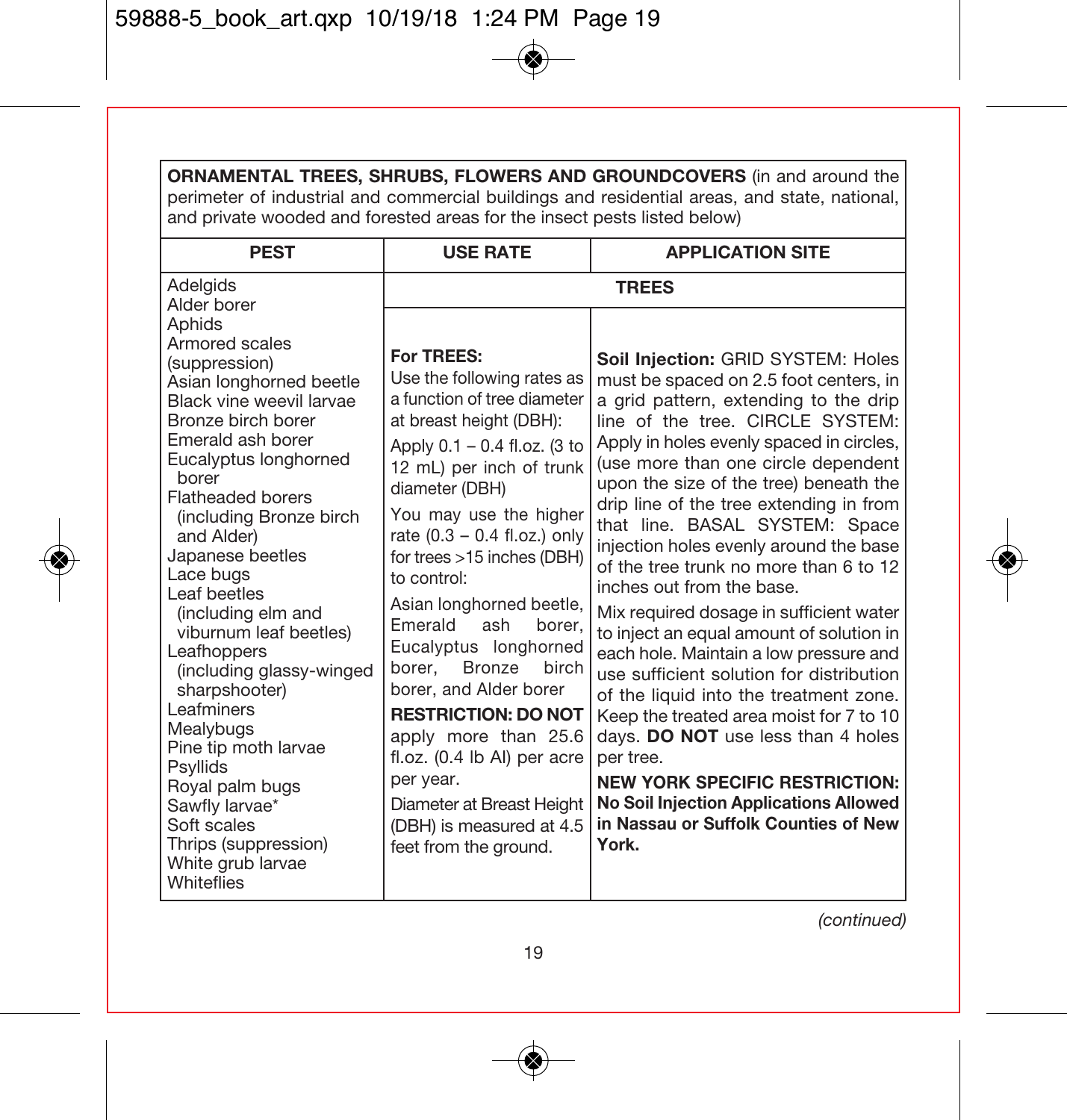| <b>ORNAMENTAL TREES, SHRUBS, FLOWERS AND GROUNDCOVERS</b> (in and around the<br>perimeter of industrial and commercial buildings and residential areas, and state, national,<br>and private wooded and forested areas for the insect pests listed below) |                                   |                                                                                                                                                                                                                                                                                                                                                                                                                                                                                                                                                                                                                                                                                                                                                                                                                                                                                                                             |  |
|----------------------------------------------------------------------------------------------------------------------------------------------------------------------------------------------------------------------------------------------------------|-----------------------------------|-----------------------------------------------------------------------------------------------------------------------------------------------------------------------------------------------------------------------------------------------------------------------------------------------------------------------------------------------------------------------------------------------------------------------------------------------------------------------------------------------------------------------------------------------------------------------------------------------------------------------------------------------------------------------------------------------------------------------------------------------------------------------------------------------------------------------------------------------------------------------------------------------------------------------------|--|
| <b>PEST</b>                                                                                                                                                                                                                                              | <b>USE RATE</b>                   | <b>APPLICATION SITE</b>                                                                                                                                                                                                                                                                                                                                                                                                                                                                                                                                                                                                                                                                                                                                                                                                                                                                                                     |  |
|                                                                                                                                                                                                                                                          |                                   | <b>TREES</b>                                                                                                                                                                                                                                                                                                                                                                                                                                                                                                                                                                                                                                                                                                                                                                                                                                                                                                                |  |
| (continued from<br>previous page)                                                                                                                                                                                                                        | (continued from<br>previous page) | Soil Drench: Uniformly apply the<br>dosage in no less than 10 gallons of<br>water per 1,000 square feet as a<br>drench around the base of the tree.<br>directed to the root zone. Remove<br>plastic or any other barrier that will<br>stop solution from reaching the root<br>zone.<br>For Control of Specified Borers:<br>Application to trees already heavily<br>infested may not prevent the eventual<br>loss of the trees due to existing pest<br>damage and tree stress.<br><b>Basal Drench using Slow Release</b><br>Irrigation Bags (such as Treegator®<br>15, 20, or 50 Gallon capacity): Follow<br>manufacturer's<br>instructions<br>for<br>installation and setup of drip irrigation<br>water bag. Fill bag to 1/4 capacity with<br>irrigation water. Add the specified rate<br>of this product for the tree diameter to<br>which the bag is attached.<br>Add<br>remaining volume of water needed to<br>fill bag. |  |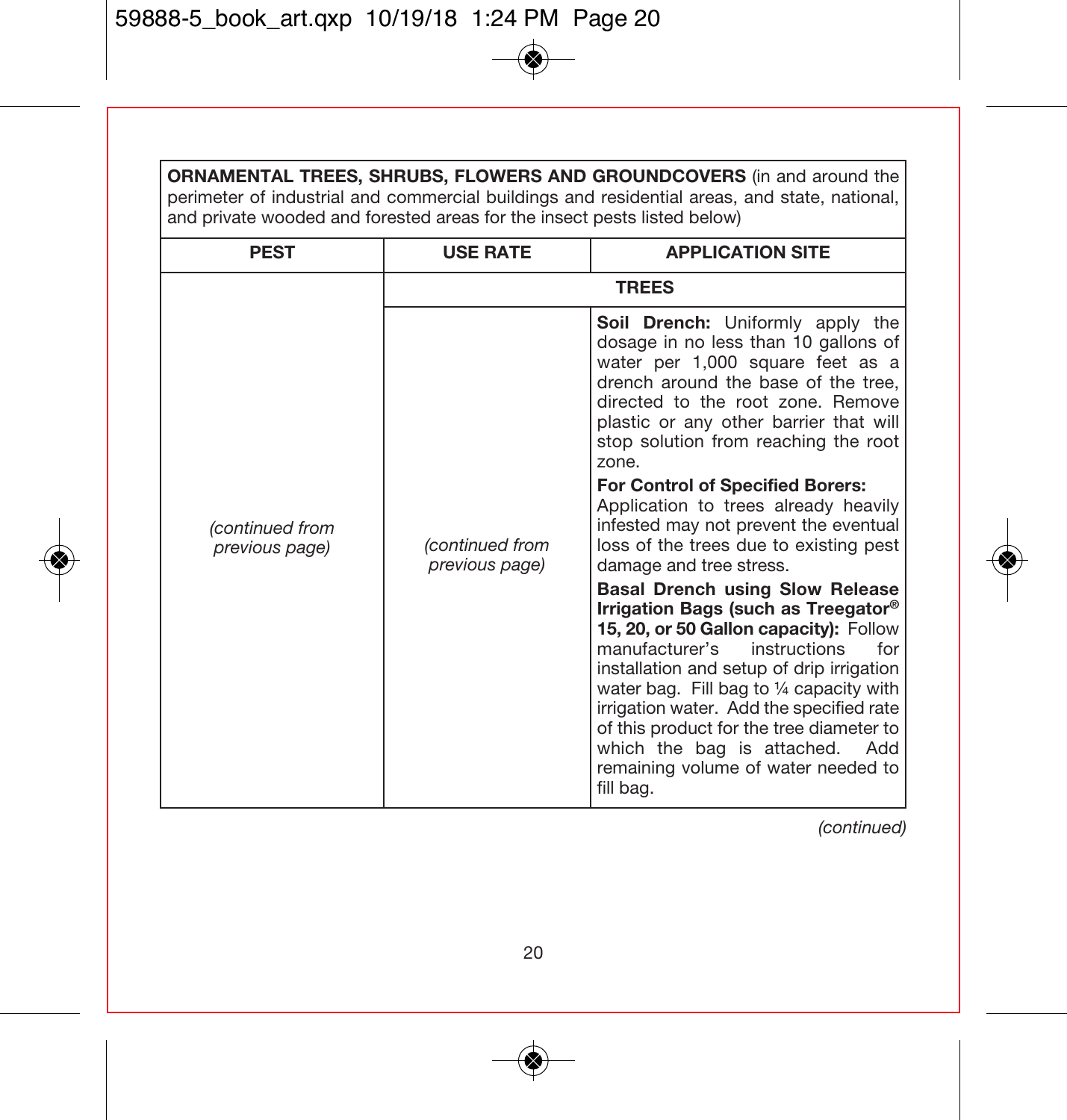| <b>ORNAMENTAL TREES, SHRUBS, FLOWERS AND GROUNDCOVERS</b> (in and around the<br>perimeter of industrial and commercial buildings and residential areas, and state, national,<br>and private wooded and forested areas for the insect pests listed below) (continued) |                                                                    |                                                                                                                                                                                                                                                                                                                                                                                                                                                                                                                                                                                                                                                                                                                                                                                                                                                                                                                                                                                                                                                    |
|----------------------------------------------------------------------------------------------------------------------------------------------------------------------------------------------------------------------------------------------------------------------|--------------------------------------------------------------------|----------------------------------------------------------------------------------------------------------------------------------------------------------------------------------------------------------------------------------------------------------------------------------------------------------------------------------------------------------------------------------------------------------------------------------------------------------------------------------------------------------------------------------------------------------------------------------------------------------------------------------------------------------------------------------------------------------------------------------------------------------------------------------------------------------------------------------------------------------------------------------------------------------------------------------------------------------------------------------------------------------------------------------------------------|
| <b>PEST</b>                                                                                                                                                                                                                                                          | <b>USE RATE</b>                                                    | <b>APPLICATION SITE</b>                                                                                                                                                                                                                                                                                                                                                                                                                                                                                                                                                                                                                                                                                                                                                                                                                                                                                                                                                                                                                            |
| (continued from<br>previous page)                                                                                                                                                                                                                                    | $0.1$ to $0.2$ fl oz<br>(3 to 6 ml)<br>per foot of<br>shrub height | <b>SHRUBS</b><br>Soil Injection: Apply to individual plants<br>using dosage indicated.<br>Mix required dosage in sufficient water<br>to inject an equal amount of solution in<br>each hole. Maintain a low pressure and<br>use sufficient solution for distribution of<br>the liquid into the treatment zone. Keep<br>the treated area moist for 7 to 10 days.<br>DO NOT use less than 4 holes per shrub.<br><b>NEW YORK SPECIFIC RESTRICTION:</b><br>No Soil Injection Applications Allowed in<br>Nassau or Suffolk Counties of New York.<br>Soil Drench: Uniformly apply the dosage<br>in no less than 10 gallons of water per<br>1,000 square feet as a drench around the<br>base of the tree, directed to the root zone.<br>Remove plastic or any other barrier that will<br>stop solution from reaching the root zone.<br>Basal Drench using Slow Release<br>Irrigation Bags (such as Treegator® 15,<br>20, or 50 Gallon capacity):<br>Follow<br>manufacturer's instructions for installation<br>and setup of drip irrigation water bag. Fill |
|                                                                                                                                                                                                                                                                      |                                                                    | bag to 1/4 capacity with irrigation water.<br>Add the specified rate of this product for<br>the shrub height to which the bag is<br>attached. Add remaining volume of water<br>needed to fill bag.                                                                                                                                                                                                                                                                                                                                                                                                                                                                                                                                                                                                                                                                                                                                                                                                                                                 |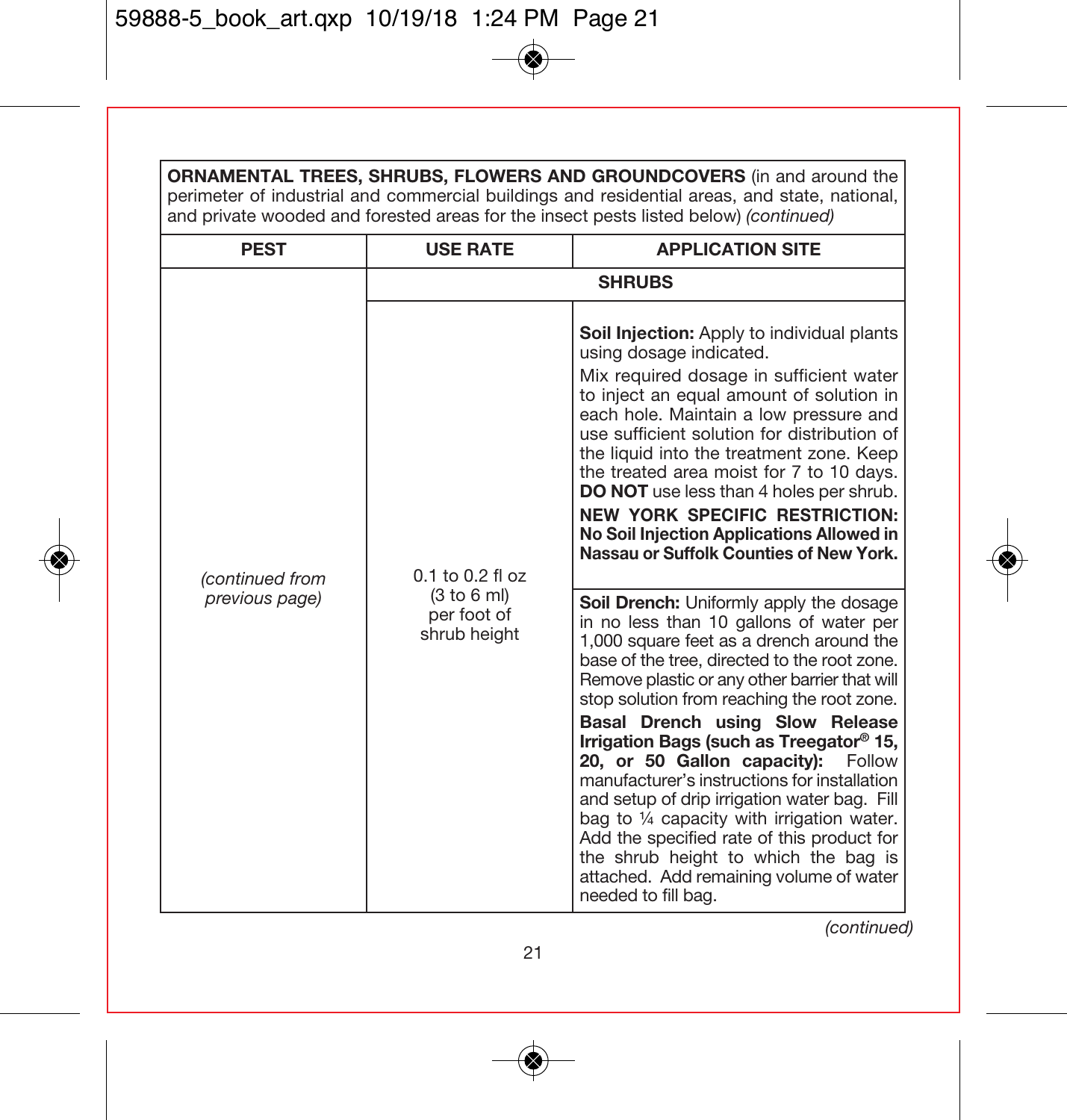**ORNAMENTAL TREES, SHRUBS, FLOWERS AND GROUNDCOVERS** (in and around the perimeter of industrial and commercial buildings and residential areas, and state, national, and private wooded and forested areas for the insect pests listed below) (continued)

| <b>PEST</b>                       | <b>USE RATE</b>                                          | <b>APPLICATION SITE</b>                                                                                                                                                                                                                                                        |
|-----------------------------------|----------------------------------------------------------|--------------------------------------------------------------------------------------------------------------------------------------------------------------------------------------------------------------------------------------------------------------------------------|
|                                   |                                                          | <b>FLOWERS &amp; GROUNDCOVERS</b>                                                                                                                                                                                                                                              |
| (continued from<br>previous page) | $0.46$ to $0.6$ fl oz<br>(14 to 17 ml)<br>per 1000 sa ft | Apply as a broadcast treatment and<br>incorporate into the soil before planting<br>or apply prior to bloom or after all<br>flower petals have fallen off for<br>established plants. If application is<br>made to established plants, irrigate<br>thoroughly after application. |
| Romarke                           |                                                          |                                                                                                                                                                                                                                                                                |

#### **Remarks**

\*Pine sawfly larvae feed on mature foliage beginning in early spring. Make treatments in the fall before pine sawfly emergence in spring to allow adequate time for imidacloprid translocation into mature foliage.

#### **RESTRICTIONS:**

- **DO NOT** apply more than 25.6 fluid ounces (1.6 pints) (0.4 lbs AI) per acre per year.
- **DO NOT** harvest or consume fruits or nuts from trees that have been treated within 1 year of application.
- **DO NOT** apply through any irrigation system.
- Keep children and pets off treated area until dry.
- Do not apply to areas which are water logged or saturated, which will not allow penetration into the root zone of the plant.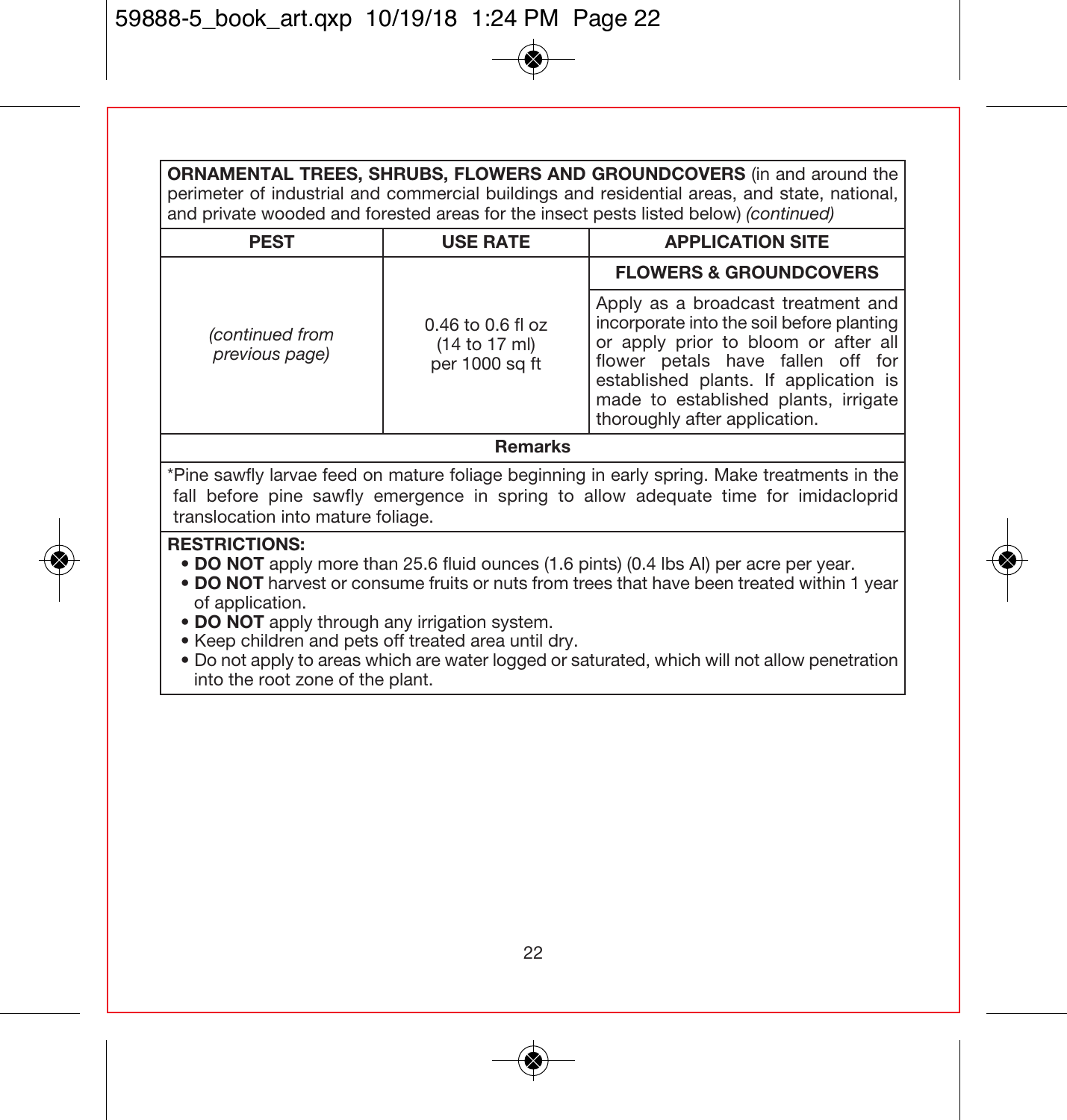| POME FRUITS: Apple, Crabapple, Loquat, Mayhaw, Pear, Pear (oriental), Quince (around<br>perimeter of industrial and commercial buildings and on residential areas)                                                                                                                                                                                                                                                                                                                                                                                                                                                                                                                                                                                                                                                                                                                                                                                                                                                                                                                                                                                                                                                                                                                                                                                                           |                                                          |                  |
|------------------------------------------------------------------------------------------------------------------------------------------------------------------------------------------------------------------------------------------------------------------------------------------------------------------------------------------------------------------------------------------------------------------------------------------------------------------------------------------------------------------------------------------------------------------------------------------------------------------------------------------------------------------------------------------------------------------------------------------------------------------------------------------------------------------------------------------------------------------------------------------------------------------------------------------------------------------------------------------------------------------------------------------------------------------------------------------------------------------------------------------------------------------------------------------------------------------------------------------------------------------------------------------------------------------------------------------------------------------------------|----------------------------------------------------------|------------------|
| <b>PEST</b><br><b>USE RATE</b>                                                                                                                                                                                                                                                                                                                                                                                                                                                                                                                                                                                                                                                                                                                                                                                                                                                                                                                                                                                                                                                                                                                                                                                                                                                                                                                                               |                                                          |                  |
| Aphids (except Wooly apple aphid)<br>Leafhoppers (including glassy-winged sharpshooter)<br>Leafminer<br>Mealybugs*<br>San Jose scale*                                                                                                                                                                                                                                                                                                                                                                                                                                                                                                                                                                                                                                                                                                                                                                                                                                                                                                                                                                                                                                                                                                                                                                                                                                        | 1.5 fl $07$<br>$(45 \text{ ml})$<br>per 100 gal of water | $6.0$ fl $0z/A1$ |
| <b>Remarks</b>                                                                                                                                                                                                                                                                                                                                                                                                                                                                                                                                                                                                                                                                                                                                                                                                                                                                                                                                                                                                                                                                                                                                                                                                                                                                                                                                                               |                                                          |                  |
| Apply specified dosage as foliar spray as needed after petal-fall is complete.<br>For control of Rosy apple aphid, apply prior to leafrolling caused by the pest.<br>For first generation leafminer control, make first application as soon as petal-fall is complete.<br>Greatest leafminer control will result from the earliest possible application. For second and<br>succeeding generations of leafminer, optimal control is obtained from applications made early<br>in the adult flight against egg and early instar larvae. A second application may be required<br>10 days later if severe pressure continues or if generations are overlapping. A single<br>application may result in suppression only. This product will not control late stage larvae.<br>For San Jose Scale, time applications to the crawler stage. Treat each generation.<br>For late season (preharvest) control of leafhopper species, apply this product while most<br>leafhoppers are in the nymphal stage.<br>For control of mealybugs, insure good spray coverage of the trunk and scaffolding limbs or<br>other resting sites of the mealybugs.<br><sup>1</sup> The amount of this product required per acre will depend on tree size and volume of foliage<br>present. The rate per acre is based on a standard of 400 gallons of dilute spray solution per<br>acre for large trees. |                                                          |                  |
| <b>RESTRICTIONS:</b><br>• DO NOT apply more than 6.0 fluid ounces per acre in a single application.<br>. DO NOT make more than 4 applications per year.<br>. DO NOT apply more than 25.6 fluid ounces per acre per year.<br>• Allow 10 or more days between applications. Allow at least 7 days between last application<br>and harvest.<br>. Follow application restrictions for Non-agricultural use sites on page 5 to protect<br>bees and other insect pollinators.<br>. Keep children and pets off treated area until dry.<br>. DO NOT consume or harvest fruits or nuts from trees that have been treated within one<br>year.<br>* Not for use in California for control on pears.                                                                                                                                                                                                                                                                                                                                                                                                                                                                                                                                                                                                                                                                                     |                                                          |                  |
| 23                                                                                                                                                                                                                                                                                                                                                                                                                                                                                                                                                                                                                                                                                                                                                                                                                                                                                                                                                                                                                                                                                                                                                                                                                                                                                                                                                                           |                                                          |                  |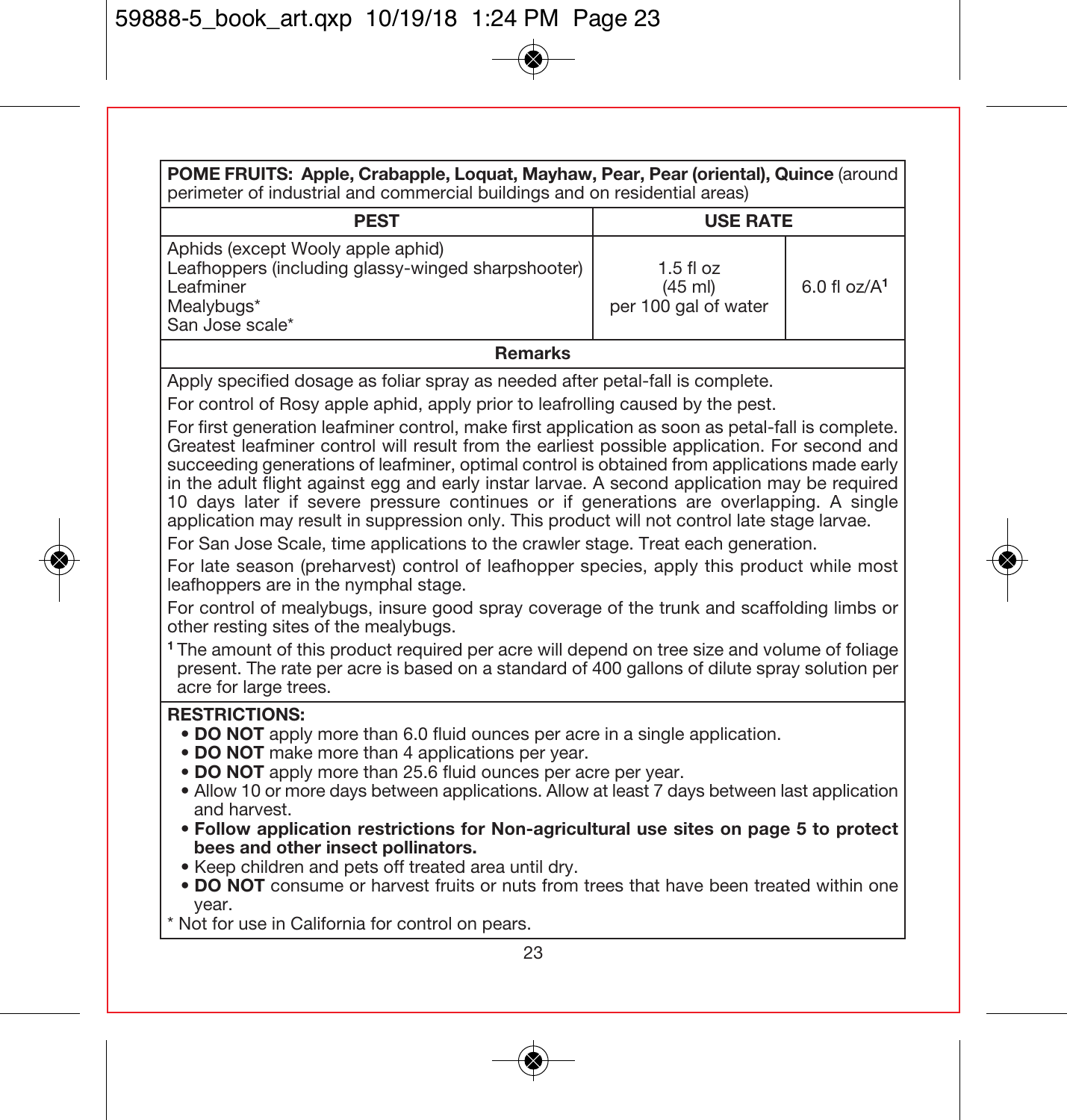| <b>PECANS*</b> (around perimeter of industrial and commercial buildings and on residential areas)                |                                                                           |  |  |
|------------------------------------------------------------------------------------------------------------------|---------------------------------------------------------------------------|--|--|
| <b>PEST</b><br><b>USE RATE</b>                                                                                   |                                                                           |  |  |
| Yellow pecan aphid<br>Black margined aphid<br>Pecan leaf phylloxera<br>Pecan spittlebug<br>Pecan stem phylloxera | $1.5f$ loz<br>6.0 f1 oz/A <sup>1</sup><br>(45 ml)<br>per 100 gal of water |  |  |

#### **Remarks**

Make foliar applications as pests begin to build before populations become extreme. Two applications at a 10 to 14-day interval may be required to achieve control. Scout and retreat if needed. Thorough uniform coverage of foliage is necessary for control. Addition of an organosilicone-based spray adjuvant at a rate not to exceed the adjuvant manufacturer's specified use rate may improve coverage.

**<sup>1</sup>** The amount of this product required per acre will depend on tree size and volume of foliage present. The rate per acre is based on a standard of 400 gallons of dilute spray solution per acre for large trees.

#### **RESTRICTIONS:**

- **DO NOT** apply more than a total of 18.0 fluid ounces of this product per acre per year.
- **DO NOT** make more than 3 applications per year.
- Allow at least 7 days between last application and harvest.
- Allow 10 or more days between applications.
- **DO NOT** apply through any irrigation system.
- **Follow application restrictions for Non-agricultural use sites on page 5 to protect bees and other insect pollinators.**
- Keep children and pets off treated area until dry.
- Use on pecans not permitted in California unless otherwise directed by specific supplemental labeling.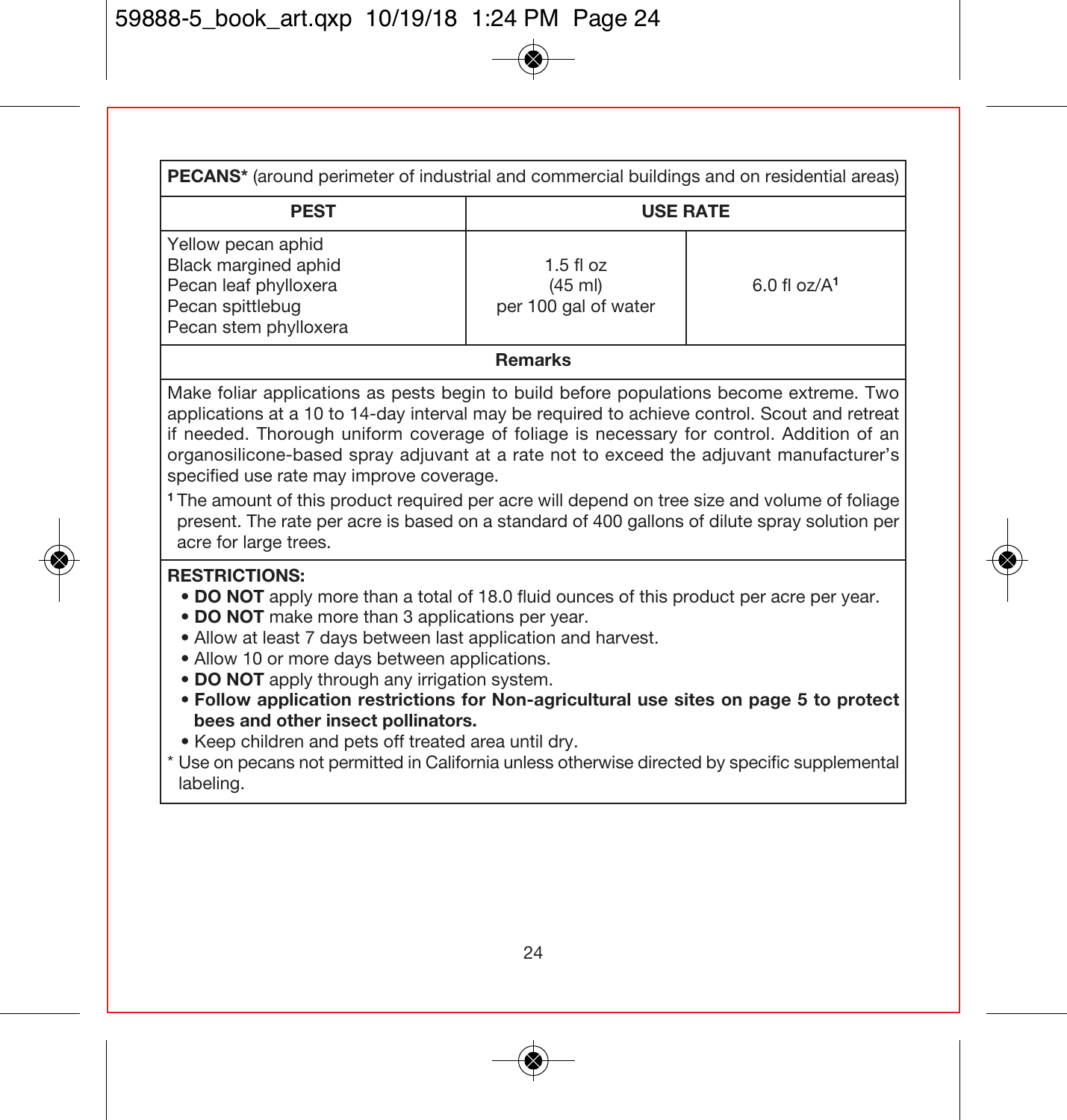| <b>GRAPES:</b> (around perimeter of industrial and commercial buildings and on residential areas)                                                                                                                                                                                                |                                                          |                  |  |
|--------------------------------------------------------------------------------------------------------------------------------------------------------------------------------------------------------------------------------------------------------------------------------------------------|----------------------------------------------------------|------------------|--|
| <b>PEST</b>                                                                                                                                                                                                                                                                                      | <b>USE RATE</b>                                          |                  |  |
| Leafhoppers<br>(including glassy-winged<br>sharpshooter)<br>Mealybugs                                                                                                                                                                                                                            | $1.5$ fl oz<br>$(45 \text{ ml})$<br>per 100 gal of water | $3.0$ fl $oz/A1$ |  |
| <b>Remarks</b>                                                                                                                                                                                                                                                                                   |                                                          |                  |  |
| <sup>1</sup> Apply specified dosage as a foliar spray using 200 gallons of water per acre.                                                                                                                                                                                                       |                                                          |                  |  |
| <b>RESTRICTIONS:</b><br>• DO NOT apply more than a total of 6.0 ounces of this product per acre per year.<br>• Allow at least 14 days between applications.<br>• Applications may be applied up to and including day of harvest.<br><b>CRANAT</b> control on contract the control of the control |                                                          |                  |  |

**• DO NOT** apply through any irrigation system.

**CITRUS: Citrus and Citrus hybrids, Orange (sweet and sour), Calamondin, Grapefruit, Kumquat, Lemon, Lime, Pummelo, Tangerine, Tangelo** (around perimeter of industrial and commercial buildings and on residential areas)

| <b>PEST</b>                                                                                                                       |                                                | <b>USE RATE</b>          |
|-----------------------------------------------------------------------------------------------------------------------------------|------------------------------------------------|--------------------------|
| Aphids<br>Asian citrus psyllid<br>Black fly<br>Citrus leafminer<br>Leafhoppers/Sharpshooters<br>Mealybugs<br>Scales<br>Whiteflies | $1.5$ fl oz<br>(45 ml)<br>per 100 gal of water | 6.0 f1 oz/A <sup>1</sup> |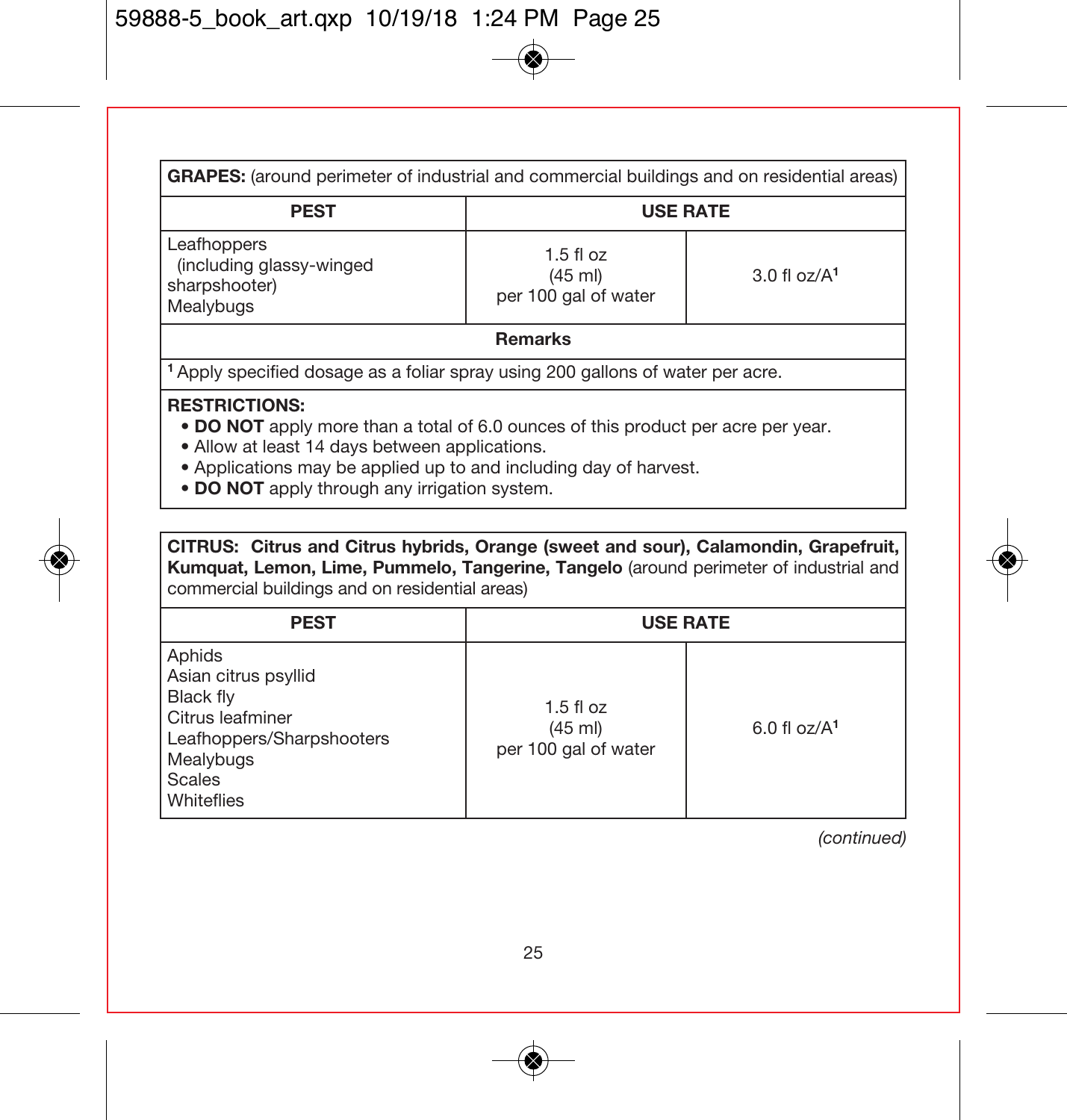**CITRUS: Citrus and Citrus hybrids, Orange (sweet and sour), Calamondin, Grapefruit, Kumquat, Lemon, Lime, Pummelo, Tangerine, Tangelo** (around perimeter of industrial and commercial buildings and on residential areas) (continued)

#### **Remarks**

Apply specified dosage as foliar spray as needed after petal-fall is complete.

For first generation leafminer control, make first application as soon as petal-fall is complete. Greatest leafminer control will result from the earliest possible application. For second and succeeding generations of leafminer, optimal control is obtained from applications made early in the adult flight against egg and early instar larvae. A second application may be required 10 days later if severe pressure continues or if generations are overlapping. A single application may result in suppression only. This product will not control late stage larvae.

For late season (preharvest) control of leafhopper species, apply this product while most leafhoppers are in the nymphal stage.

For control of mealybugs, insure good spray coverage of the trunk and scaffolding limbs or other resting sites of the mealybugs.

**<sup>1</sup>** The amount of this product required per acre will depend on tree size and volume of foliage present. The rate per acre is based on a standard of 400 gallons of dilute spray solution per acre for large trees.

#### **RESTRICTIONS:**

- **DO NOT** apply more than 6.0 fluid ounces per acre in a single application.
- **DO NOT** make more than 5 applications per year.
- **Maximum amount of product allowed per year:** 32 fluid ounces/acre (0.50 lb AI/acre)
- Allow 10 or more days between applications.
- Allow at least 7 days between last application and harvest.
- **DO NOT** apply through any irrigation system.
- **DO NOT** apply pre-bloom or during bloom or when bees are actively foraging.
- Keep children and pets off treated area until dry.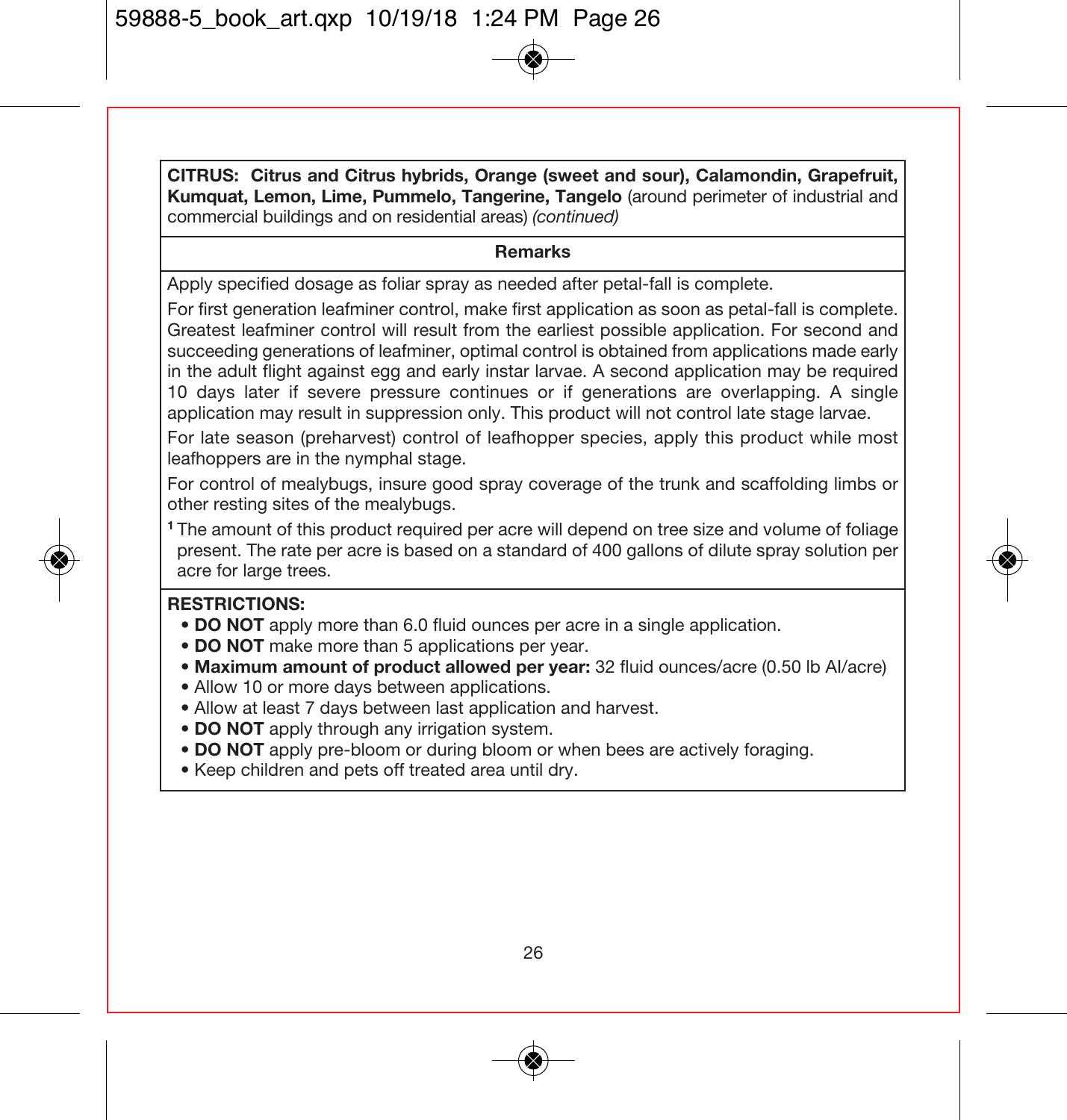| AVOCADO: (around perimeter of industrial and commercial buildings and on residential areas)                                                                                                                                                                                                                                                                                                                      |                                                |                  |  |
|------------------------------------------------------------------------------------------------------------------------------------------------------------------------------------------------------------------------------------------------------------------------------------------------------------------------------------------------------------------------------------------------------------------|------------------------------------------------|------------------|--|
| <b>PEST</b>                                                                                                                                                                                                                                                                                                                                                                                                      | <b>USE RATE</b>                                |                  |  |
| Aphids<br>Avocado lacebug<br>Leafhoppers<br>Whiteflies                                                                                                                                                                                                                                                                                                                                                           | $1.5$ fl oz<br>(45 ml)<br>per 100 gal of water | $6.0$ fl $oz/A1$ |  |
| <b>Remarks</b>                                                                                                                                                                                                                                                                                                                                                                                                   |                                                |                  |  |
| <sup>1</sup> The amount of this product required per acre will depend on tree size and volume of foliage<br>present. The rate per acre is based on a standard of 400 gallons of dilute spray solution per<br>acre for large trees.                                                                                                                                                                               |                                                |                  |  |
| <b>RESTRICTIONS:</b><br>. DO NOT apply more than a total of 6.0 ounces of this product per acre per year.<br>• Allow at least 14 days between applications.<br>• Allow at least 7 days between application and harvest.<br>• DO NOT apply through any irrigation system.<br>• DO NOT apply pre-bloom or during bloom or when bees are actively foraging.<br>. Keep children and pets off treated area until dry. |                                                |                  |  |

# **APPLICATION TO GRASSY AREAS IN NURSERIES**

This product can be used for the control of listed soil inhabiting pests of grassy areas of nurseries, including Northern and Southern masked chafers, Cyclocephala borealis, C. immaculata, and/or C. lurida; Asiatic garden beetle, Maladera castanea; European chafer, Rhizotroqus majalis; Green June beetle, Cotinis nitida; May or June beetle, Phyllophaga spp.; Japanese beetle, Popillia japonica; Oriental beetle, Anomala orientalis; Billbugs, Spherophorus spp.; Annual bluegrass weevil, Hyperodes spp.; Black turfgrass ataenius, Ataenius spretulus and Aphodius spp. and mole crickets, Scapteriscus spp. This product can also be used for suppression of cutworms and chinchbugs. This product can be used as directed on nursery grass in sites such as under or around field or container grown plants, on roadways or other grassy areas in or around nurseries.

The active ingredient in this product has sufficient residual activity so that applications can be made preceding the egg laying activity of the target pests. The need for an application can be based on historical monitoring of the site, previous records or experiences, current season adult trapping or other methods. When applications are made prior to egg hatch of the target pests,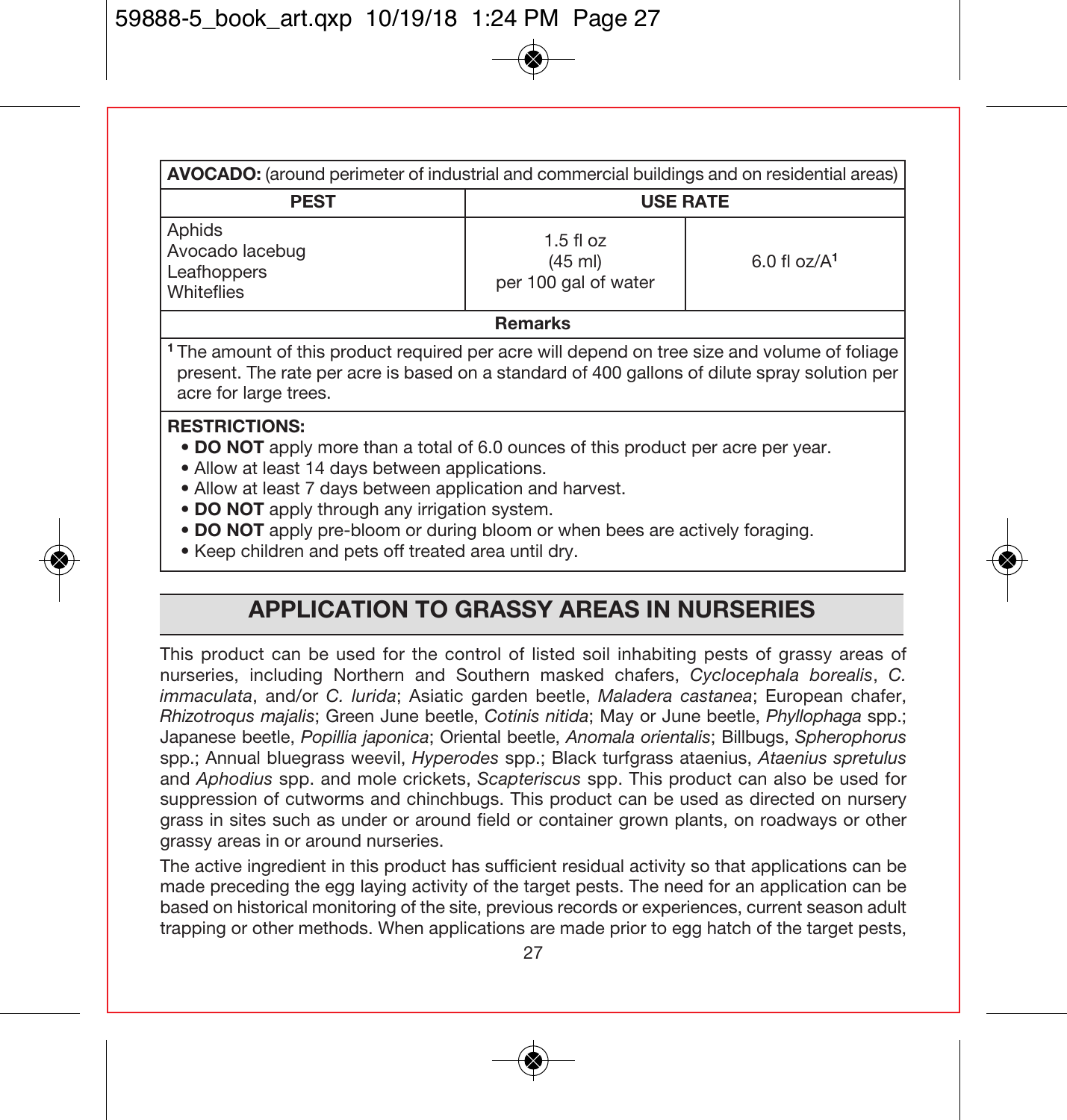sufficient irrigation or rainfall is needed to allow the movement of the active ingredient through the thatch.

#### **RESTRICTIONS:**

- **DO NOT** make application when grassy areas are waterlogged or the soil is saturated with water. Adequate distribution of the active ingredient cannot be achieved when these conditions exist.
- The treated grassy area must be in such a condition that the rainfall or irrigation will penetrate vertically in the soil profile.
- Do not exceed a total of 25.6 fluid ounces (1.6 pints) (0.4 lb of active ingredient) per acre per year.

#### **Application Equipment for Use on Grassy Areas in Nurseries**

Apply this product in sufficient water to provide adequate distribution in the treated area. The use of accurately calibrated equipment normally used for the application of soil insecticides is required. Use equipment which will produce a uniform, course droplet spray, using a low pressure setting to eliminate off target drift. Check calibration periodically to ensure that equipment is working properly.

| <b>GRASSY AREAS OF FIELD AND FOREST NURSERIES</b>                                                                                                                                                                                                                                                                   |                                                                                                                                                 |  |
|---------------------------------------------------------------------------------------------------------------------------------------------------------------------------------------------------------------------------------------------------------------------------------------------------------------------|-------------------------------------------------------------------------------------------------------------------------------------------------|--|
| <b>PEST</b>                                                                                                                                                                                                                                                                                                         | <b>USE RATE</b>                                                                                                                                 |  |
| Larvae of:<br>Annual bluegrass weevil<br>Asiatic garden beetle<br><b>Billbugs</b><br>Black turfgrass ataenius<br>Cutworms (suppression)<br>European chafer<br>European crane fly<br>Green June beetle<br>Japanese beetle<br>Northern masked chafer<br>Oriental beetle<br>Phyllophaga spp.<br>Southern masked chafer | 19.2 to 25.6 fl oz per acre<br>$(1.25 \text{ to } 1.6 \text{ pt})$ per acre)<br>or<br>$0.46$ to $0.6$ fl oz<br>(14 to 17 ml)<br>per 1,000 sq ft |  |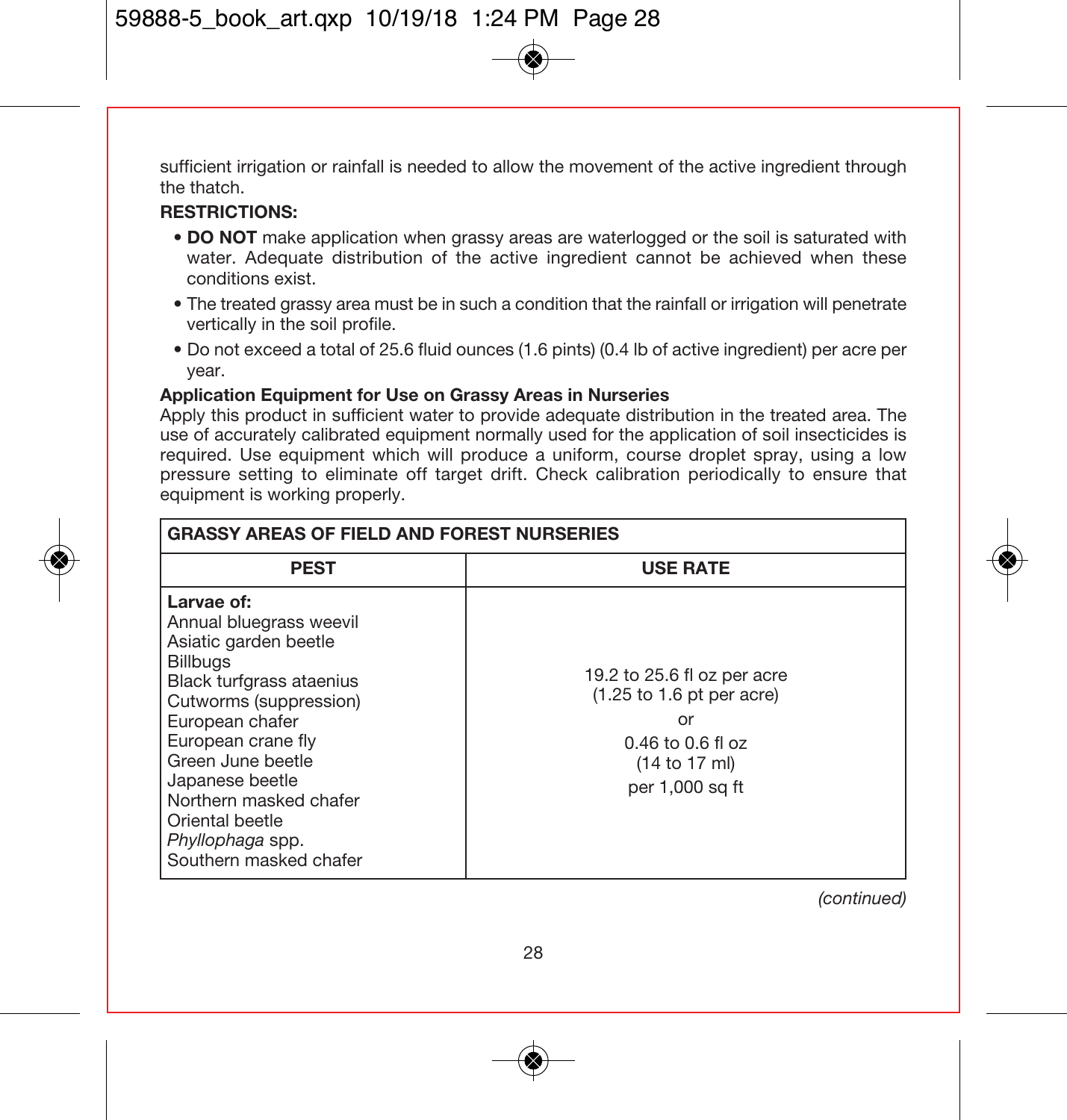| <b>PEST</b>                                                                                                                                                                                                                                                                                                                                                                                                                 | <b>USE RATE</b>                                                                                                                                                                             |  |  |
|-----------------------------------------------------------------------------------------------------------------------------------------------------------------------------------------------------------------------------------------------------------------------------------------------------------------------------------------------------------------------------------------------------------------------------|---------------------------------------------------------------------------------------------------------------------------------------------------------------------------------------------|--|--|
|                                                                                                                                                                                                                                                                                                                                                                                                                             | 25.6 fl oz per acre<br>(1.6 pt per acre)                                                                                                                                                    |  |  |
| Chinchbugs (suppression)                                                                                                                                                                                                                                                                                                                                                                                                    | or                                                                                                                                                                                          |  |  |
| Mole crickets                                                                                                                                                                                                                                                                                                                                                                                                               | $0.6f$ l oz<br>(17 ml)                                                                                                                                                                      |  |  |
|                                                                                                                                                                                                                                                                                                                                                                                                                             | per 1.000 sq ft                                                                                                                                                                             |  |  |
|                                                                                                                                                                                                                                                                                                                                                                                                                             | <b>Remarks</b>                                                                                                                                                                              |  |  |
| For control of grubs, billbugs and annual bluegrass-weevil, make application prior to egg hatch<br>of the target pest.                                                                                                                                                                                                                                                                                                      |                                                                                                                                                                                             |  |  |
| Read "APPLICATION EQUIPMENT" section of this label.                                                                                                                                                                                                                                                                                                                                                                         |                                                                                                                                                                                             |  |  |
| For suppression of chinchbugs, make application prior to or during the hatching of the first<br>instar nymphs. For control of mole crickets make application prior to or during the peak egg<br>hatch period. When adults or large nymphs are present and actively tunneling, accompany<br>the application of this product with a remedial insecticide. Follow the most restrictive label<br>instructions when tank-mixing. |                                                                                                                                                                                             |  |  |
| Consult your local turf, state Agricultural Experiment Station, or State Extension Service<br>Specialists for more specific information regarding timing of application.                                                                                                                                                                                                                                                    |                                                                                                                                                                                             |  |  |
|                                                                                                                                                                                                                                                                                                                                                                                                                             | <b>Restrictions</b>                                                                                                                                                                         |  |  |
| • DO NOT apply more than 25.6 fluid ounces (1.6 pt) (0.4 lb of active ingredient) per acre per<br>vear.                                                                                                                                                                                                                                                                                                                     |                                                                                                                                                                                             |  |  |
| • Irrigation or rainfall must occur within 24 hours after application to move the active ingredient<br>through the thatch.                                                                                                                                                                                                                                                                                                  |                                                                                                                                                                                             |  |  |
|                                                                                                                                                                                                                                                                                                                                                                                                                             | . DO NOT mow turf or lawn area until after sufficient irrigation or rainfall has occurred. Do not<br>allow this product to contact plants in bloom if bees are foraging the treatment area. |  |  |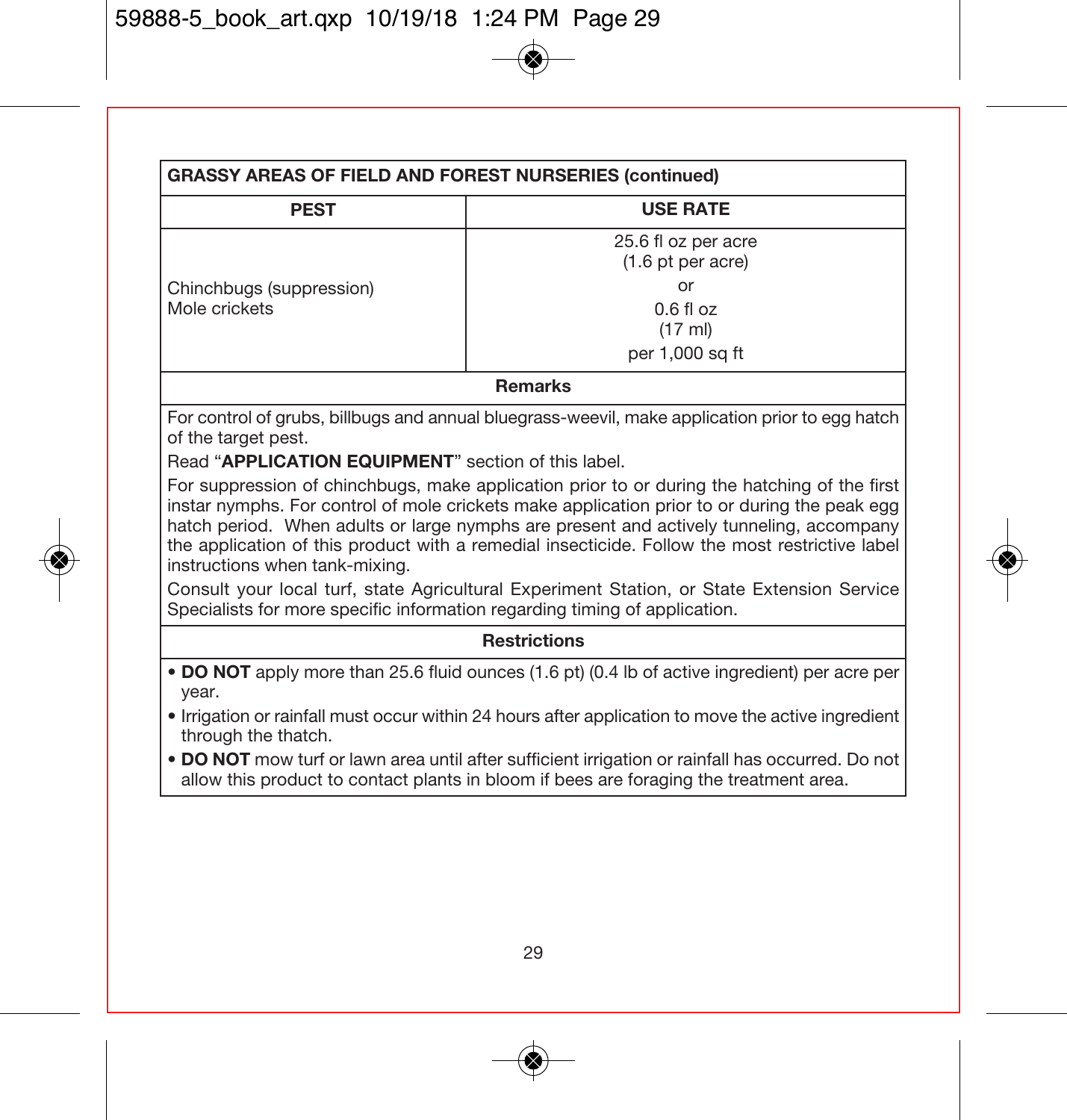### **APPLICATION TO ORNAMENTALS AND VEGETABLE PLANTS**  (Nurseries, Greenhouses, Interior Plantscapes)

This product is for insect control on ornamental and vegetable plants in nurseries and greenhouses and interior plantscapes. This product is a systemic product and will be translocated upward into the plant system. To assure optimum effectiveness, the product must be placed where the growing portion of the target plant can absorb the active ingredient. The addition of a nitrogen containing fertilizer, where applicable, into the solution may enhance the uptake of the active ingredient. Application can be made by foliar application or soil applications; including soil injection, drenches, and broadcast sprays.

When making soil applications to plants with woody stems, systemic activity will be delayed until the active ingredient is translocated throughout the plant. Make application prior to anticipated pest infestation.

**Bark Media:** Media with 30% or more bark content may confer a shorter period of protection when treated with this product.

**Resistance:** Some insects are known to develop resistance to insecticides after repeated use. Because the development of resistance cannot be predicted, the use of this product must conform to resistance management strategies established for the use area. Consult your local or state pest management authorities for details.

#### **Application Equipment for Ornamentals and Vegetable Plants**

Mix product with the required amount of water and apply as specified for the selected use pattern. When making foliar applications on hard-to-wet foliage such as holly, pine, or ivy, the addition of a spreader/sticker will improve coverage. If concentrate or mist type spray equipment is used, apply an equivalent amount of product on the area sprayed, as would be used in a dilute application.

This product has been found to be compatible with commonly used fungicides, miticides, liquid fertilizers, and other commonly used insecticides. The physical compatibility of this product may vary with different sources of pesticide products and local cultural practices. For any tank mixture that has not been previously tested, prepare on a small scale (pint or quart jar), using the proper proportions of pesticides and water to ensure the physical compatibility of the mixture.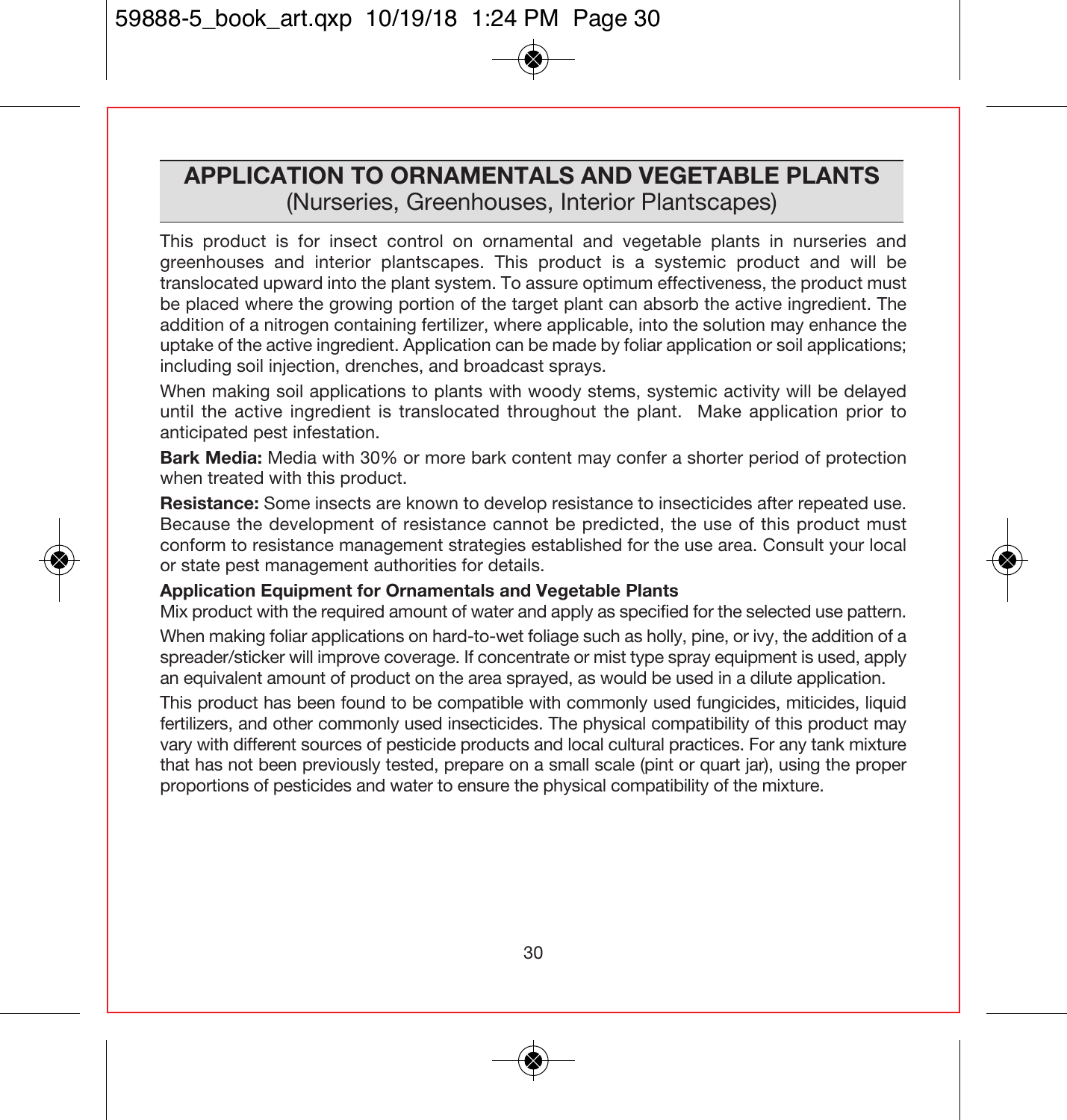**FOLIAR & BROADCAST APPLICATIONS: ORNAMENTAL TREES (including non-bearing fruit & nut trees), SHRUBS, EVERGREENS, FLOWERS, FOLIAGE PLANTS, GROUNDCOVERS, INTERIOR PLANTSCAPES, VEGETABLE PLANTS\*** (around field-grown nursery and container stock, indoor and outdoor ornamentals (including both greenhouse and interior plantscapes) and ornamentals grown in flats, benches or beds)

| <b>FOLIAR APPLICATIONS</b>                                                                                                                                                                                                                                                  |                                                   |                                                                                                                                                                                                                                                         |  |
|-----------------------------------------------------------------------------------------------------------------------------------------------------------------------------------------------------------------------------------------------------------------------------|---------------------------------------------------|---------------------------------------------------------------------------------------------------------------------------------------------------------------------------------------------------------------------------------------------------------|--|
| <b>PEST</b>                                                                                                                                                                                                                                                                 | <b>USE RATE</b>                                   | <b>REMARKS</b>                                                                                                                                                                                                                                          |  |
| Adelaids<br>Aphids<br>Japanese beetles (adults)<br>Lace bugs<br>Leaf beetles<br>(including Elm and<br>Viburnum leaf beetles)<br>Leafhoppers<br>(including Glassy-winged<br>sharpshooter)<br>Leafminers<br>Mealy bugs<br>Sawfly larvae<br>Thrips (suppression)<br>Whiteflies | $1.7f$ loz<br>(50 ml)<br>per 100 gallons of water | Start treatments prior to establishment<br>of high pest populations and reapply<br>on an as needed basis. For resistance<br>management purposes, DO NOT<br>make an imidacloprid foliar application<br>following a soil application in the same<br>crop. |  |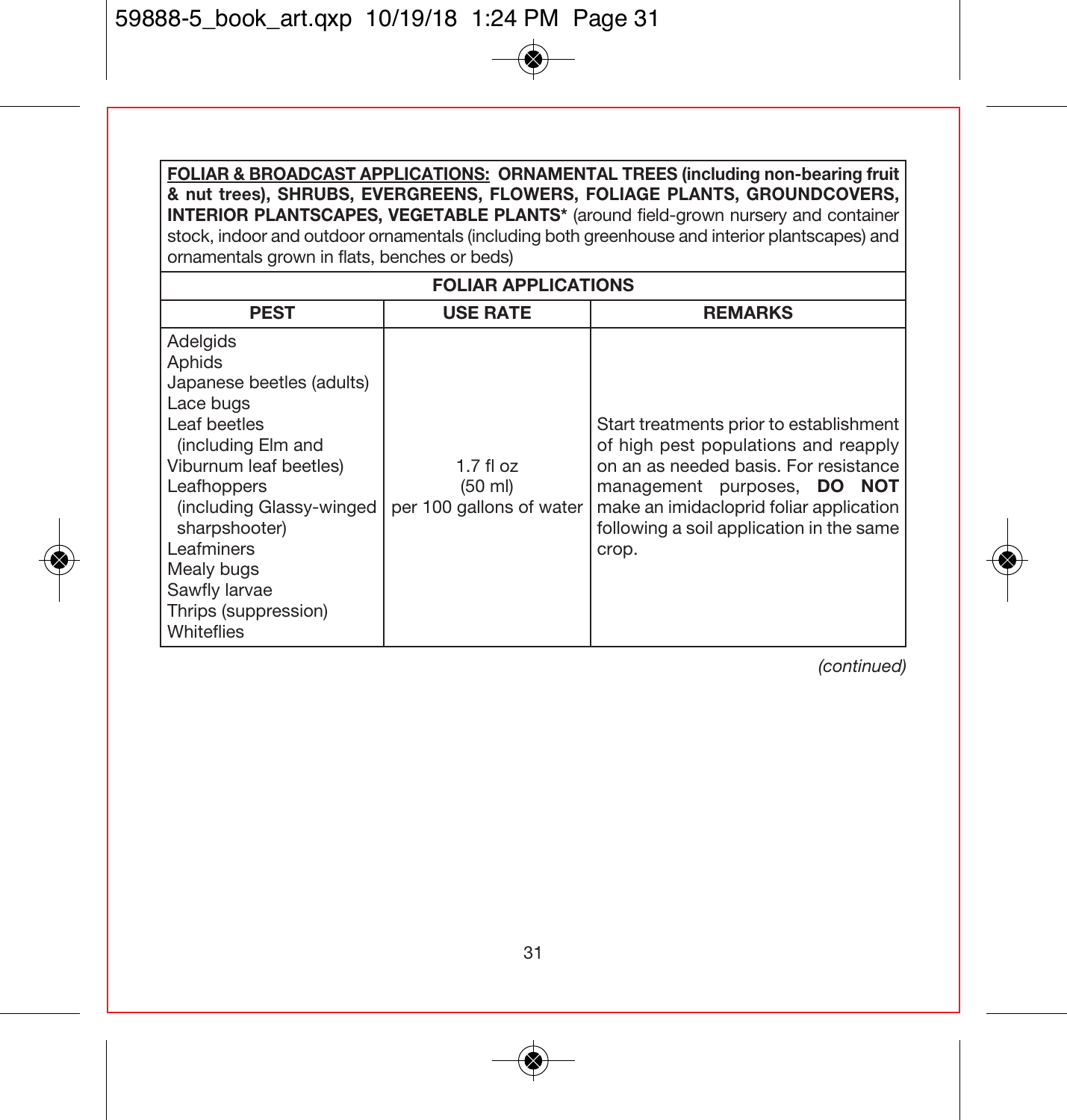**FOLIAR & BROADCAST APPLICATIONS: ORNAMENTAL TREES (including non-bearing fruit & nut trees), SHRUBS, EVERGREENS, FLOWERS, FOLIAGE PLANTS, GROUNDCOVERS, INTERIOR PLANTSCAPES, VEGETABLE PLANTS\*** (around field-grown nursery and container stock, indoor and outdoor ornamentals (including both greenhouse and interior plantscapes) and ornamentals grown in flats, benches or beds) (continued)

| <b>BROADCAST APPLICATIONS</b>                                                                                                     |                                                           |                                                                                                                                                                                                                                                                                                                                                                        |  |
|-----------------------------------------------------------------------------------------------------------------------------------|-----------------------------------------------------------|------------------------------------------------------------------------------------------------------------------------------------------------------------------------------------------------------------------------------------------------------------------------------------------------------------------------------------------------------------------------|--|
| <b>PEST</b>                                                                                                                       | <b>USE RATE</b>                                           | <b>REMARKS</b>                                                                                                                                                                                                                                                                                                                                                         |  |
| White grub larvae (such as<br>Japanese beetle larvae.<br>chafers, Phyllophaga spp.,<br>Asiatic garden beetle.<br>Oriental beetle) | $0.46$ to $0.6$ fl oz<br>(14 to 17 ml)<br>per 1,000 sq ft | Mix required amount of product in<br>sufficient water to uniformly and<br>accurately cover the area being<br>treated. DO NOT use less than 2<br>gallons of water per 1,000 square feet.<br>Irrigate thoroughly to incorporate this<br>insecticide into the upper soil profile.<br>Refer to specific use directions (found<br>below), for Flowers and Ground<br>Covers. |  |

#### **RESTRICTIONS:**

- Only for use on vegetable plants intended for resale including: Broccoli, Chinese Broccoli, Broccoli Raab, Brussel Sprouts, Cabbage, Chinese Cabbage, Cauliflower, Collards, Eggplant, Ground Cherry, Kale, Kohlrabi, Lettuce, Mustard Greens, Pepinos, Peppers, Potatoes, Rape Greens, Sorghum, Sugarbeets Tomatillo, and Tomato.
- For outdoor plants grown in ground, applications of this product cannot exceed a total of 25.6 fluid ounces (1.6 pints) (0.4 lb of active ingredient) per acre per year.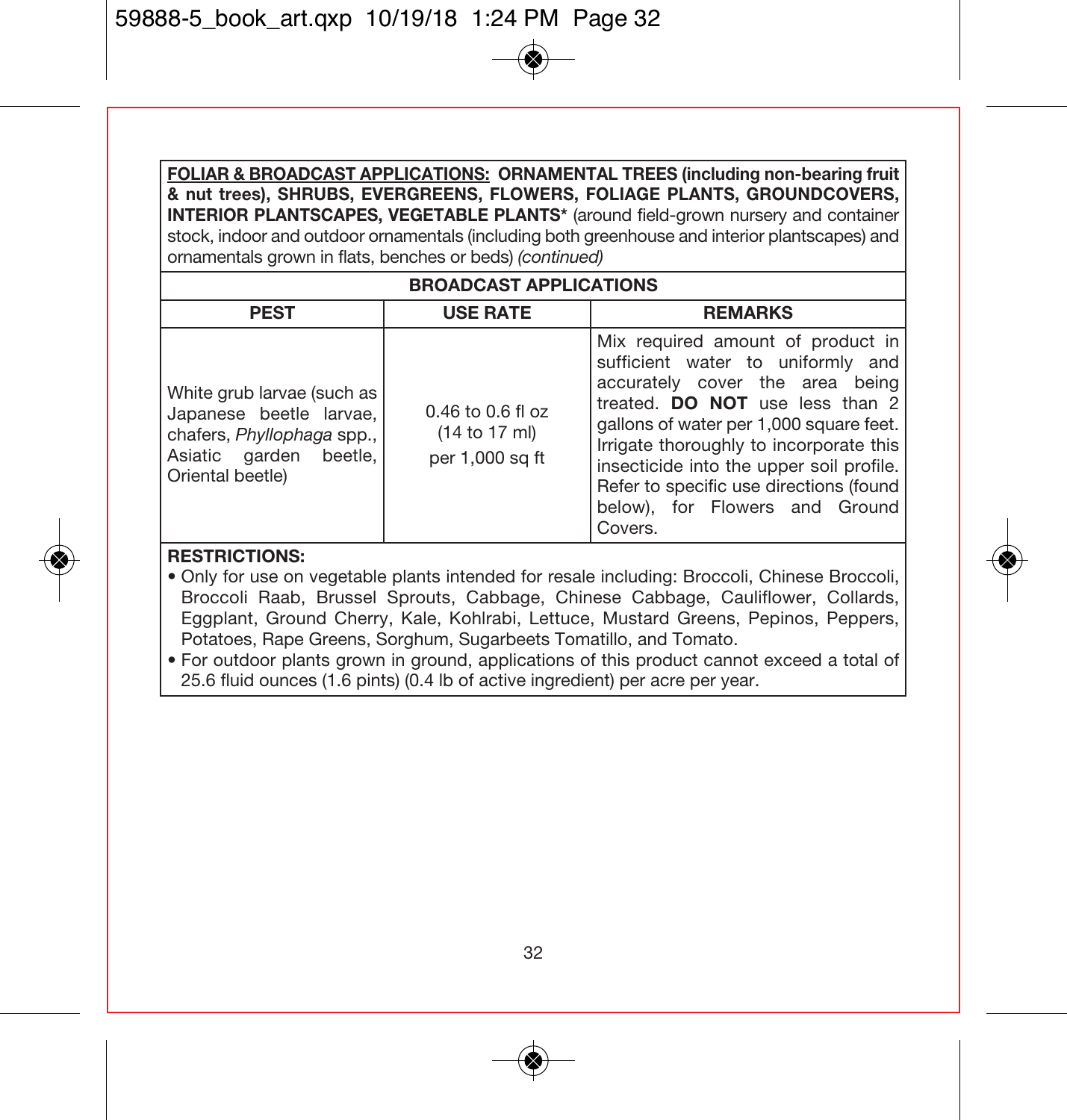| SOIL APPLICATIONS: NURSERY, GREENHOUSE AND INTERIORSCAPE PLANTS                                                                                                                                                                                                                                                                                                                                                                                                               |                                                                                                                                                                                                                                                                                                                                                                                                                                                              |                                                                                                                                                                                                                                                                                                                                                                                                                                                                                                                                                                                                                                                                                                                                                                        |  |
|-------------------------------------------------------------------------------------------------------------------------------------------------------------------------------------------------------------------------------------------------------------------------------------------------------------------------------------------------------------------------------------------------------------------------------------------------------------------------------|--------------------------------------------------------------------------------------------------------------------------------------------------------------------------------------------------------------------------------------------------------------------------------------------------------------------------------------------------------------------------------------------------------------------------------------------------------------|------------------------------------------------------------------------------------------------------------------------------------------------------------------------------------------------------------------------------------------------------------------------------------------------------------------------------------------------------------------------------------------------------------------------------------------------------------------------------------------------------------------------------------------------------------------------------------------------------------------------------------------------------------------------------------------------------------------------------------------------------------------------|--|
| <b>PEST</b>                                                                                                                                                                                                                                                                                                                                                                                                                                                                   | <b>USE RATE</b>                                                                                                                                                                                                                                                                                                                                                                                                                                              | <b>APPLICATION SITE</b>                                                                                                                                                                                                                                                                                                                                                                                                                                                                                                                                                                                                                                                                                                                                                |  |
| Adelgids<br>Alder borer<br>Aphids<br>Armored scales<br>(suppression)<br>Asian longhorned beetle<br>Black vine weevil larvae<br>Bronze birch borer<br>Emerald ash borer<br>Eucalyptus longhorned<br>borer<br><b>Flatheaded borers</b><br>(including Bronze birch<br>and Alder)<br>Japanese beetles (adult)<br>Lace bugs<br>Leaf beetles<br>(including elm and<br>viburnum leaf beetles)<br>Leafhoppers<br>(including glassy-winged<br>sharpshooter)<br>Leafminers<br>Mealybugs | For TREES:<br>Use the following rates as<br>a function of tree diameter<br>at breast height (DBH):<br>Apply 0.1 - 0.4 fl.oz. (3 to<br>12 mL) per inch of trunk<br>diameter (DBH)<br>You may use the higher<br>rate $(0.3 - 0.4$ fl.oz.) only<br>for trees >15 inches (DBH)<br>to control:<br>Asian longhorned beetle,<br>Emerald<br>borer,<br>ash<br>Eucalyptus<br>longhorned<br>borer. Bronze birch borer.<br>and Alder borer<br><b>RESTRICTION: DO NOT</b> | <b>TREES</b><br>Soil Injection: GRID SYSTEM: Holes<br>must be spaced on 2.5 foot centers, in<br>a grid pattern, extending to the drip<br>line of the tree. CIRCLE SYSTEM:<br>Apply in holes evenly spaced in circles,<br>(use more than one circle dependent<br>upon the size of the tree) beneath the<br>drip line of the tree extending in from<br>that line. BASAL SYSTEM: Space<br>injection holes evenly around the base<br>of the tree trunk no more than 6 to 12<br>inches out from the base.<br>Mix required dosage in sufficient water<br>to inject an equal amount of solution in<br>each hole. Maintain a low pressure and<br>use sufficient solution for distribution<br>of the liquid into the treatment zone.<br>Keep the treated area moist for 7 to 10 |  |
| Pine tip moth larvae<br><b>Psyllids</b><br>Royal palm bugs                                                                                                                                                                                                                                                                                                                                                                                                                    | apply more than 25.6<br>fl.oz. (0.4 lb Al) per acre<br>per year.                                                                                                                                                                                                                                                                                                                                                                                             | days. DO NOT use less than 4 holes<br>per tree.                                                                                                                                                                                                                                                                                                                                                                                                                                                                                                                                                                                                                                                                                                                        |  |
| Sawfly larvae*<br>Soft scales<br>Thrips (suppression)<br>White grub larvae<br>Whiteflies                                                                                                                                                                                                                                                                                                                                                                                      | Diameter at Breast Height<br>(DBH) is measured at 4.5<br>feet from the ground.                                                                                                                                                                                                                                                                                                                                                                               | <b>NEW YORK SPECIFIC RESTRICTION:</b><br><b>No Soil Injection Applications Allowed</b><br>in Nassau or Suffolk Counties of New<br>York.                                                                                                                                                                                                                                                                                                                                                                                                                                                                                                                                                                                                                                |  |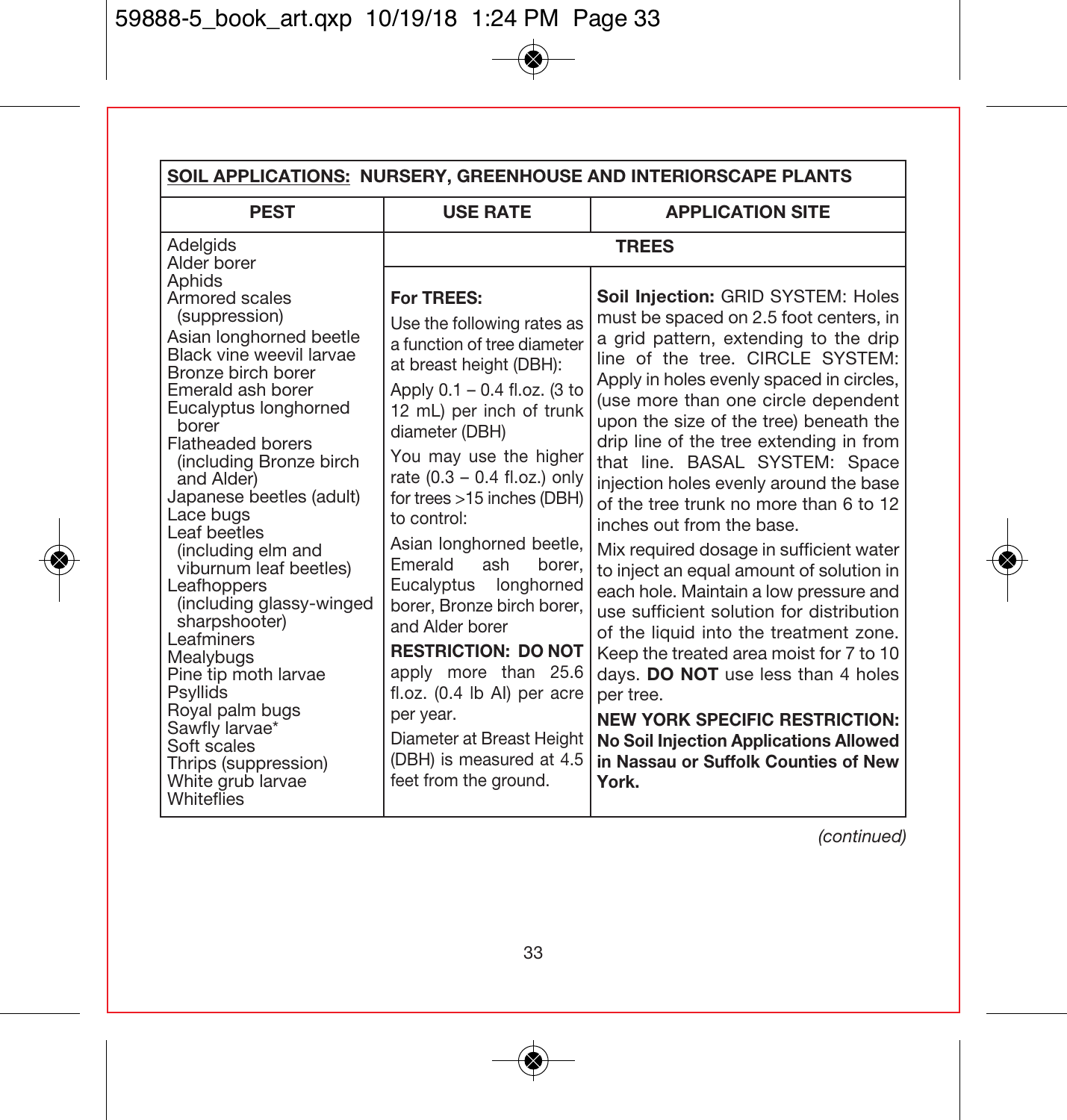| SOIL APPLICATIONS: NURSERY, GREENHOUSE AND INTERIORSCAPE PLANTS (continued) |                                            |                                                                                                                                                                                                                                                                                                                                                                                                                                       |  |
|-----------------------------------------------------------------------------|--------------------------------------------|---------------------------------------------------------------------------------------------------------------------------------------------------------------------------------------------------------------------------------------------------------------------------------------------------------------------------------------------------------------------------------------------------------------------------------------|--|
| <b>PEST</b>                                                                 | <b>USE RATE</b><br><b>APPLICATION SITE</b> |                                                                                                                                                                                                                                                                                                                                                                                                                                       |  |
|                                                                             | <b>TREES</b> (continued)                   |                                                                                                                                                                                                                                                                                                                                                                                                                                       |  |
|                                                                             |                                            | Soil Drench: Uniformly apply the<br>dosage in no less than 10 gallons of<br>water per 1,000 square feet as a drench<br>around the base of the tree, directed to<br>the root zone. Remove plastic or any<br>other barrier that will stop solution from<br>reaching the root zone.                                                                                                                                                      |  |
| (continued from<br>previous page)                                           | (continued from                            | For Control of Specified Borers:<br>Application to trees already heavily<br>infested may not prevent the eventual<br>loss of the trees due to existing pest<br>damage and tree stress.                                                                                                                                                                                                                                                |  |
|                                                                             | previous page)                             | Basal Soil Drench using Slow Release<br>Irrigation Bags (such as Treegator®<br>15, 20, or 50 Gallon capacity): Follow<br>manufacturer's<br>instructions<br>for<br>installation and setup of drip irrigation<br>water bag. Fill bag to 1/4 capacity with<br>irrigation water. Add the specified rate<br>of this product for the tree diameter to<br>which the bag is attached. Add<br>remaining volume of water needed to<br>fill bag. |  |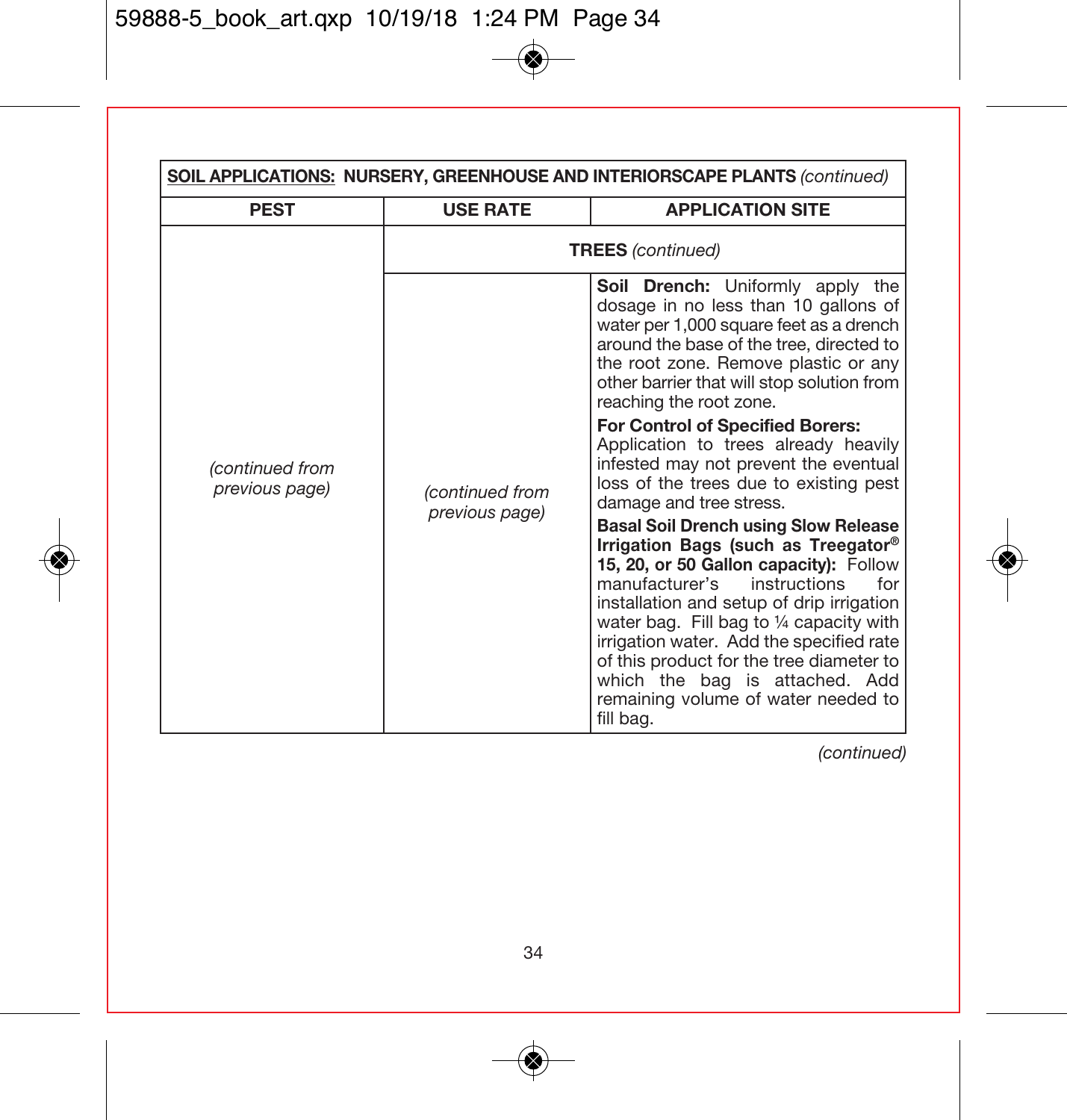| SOIL APPLICATIONS: NURSERY, GREENHOUSE AND INTERIORSCAPE PLANTS (continued) |                                                                    |                                                                                                                                                                                                                                                                                                                                                                                                                                                                                                                                 |  |
|-----------------------------------------------------------------------------|--------------------------------------------------------------------|---------------------------------------------------------------------------------------------------------------------------------------------------------------------------------------------------------------------------------------------------------------------------------------------------------------------------------------------------------------------------------------------------------------------------------------------------------------------------------------------------------------------------------|--|
| <b>PEST</b>                                                                 | <b>USE RATE</b>                                                    | <b>APPLICATION SITE</b>                                                                                                                                                                                                                                                                                                                                                                                                                                                                                                         |  |
|                                                                             |                                                                    | <b>SHRUBS</b>                                                                                                                                                                                                                                                                                                                                                                                                                                                                                                                   |  |
|                                                                             |                                                                    | Soil Injection: Apply to individual<br>plants using dosage indicated.<br>Mix required dosage in sufficient water<br>to inject an equal amount of solution in<br>each hole. Maintain a low pressure and<br>use sufficient solution for distribution<br>of the liquid into the treatment zone.<br>Keep the treated area moist for 7 to 10<br>days. DO NOT use less than 4 holes<br>per shrub.<br><b>NEW YORK SPECIFIC RESTRICTION:</b><br>No Soil Injection Applications Allowed<br>in Nassau or Suffolk Counties of New<br>York. |  |
| (continued from<br>previous page)                                           | $0.1$ to $0.2$ fl oz<br>(3 to 6 ml)<br>per foot of<br>shrub height | Soil Drench: Uniformly apply the<br>dosage in no less than 10 gallons of<br>water per 1,000 square feet as a<br>drench around the base of the tree.<br>directed to the root zone. Remove<br>plastic or any other barrier that will<br>stop solution from reaching the root<br>zone.                                                                                                                                                                                                                                             |  |
|                                                                             |                                                                    | Basal Soil Drench Using Slow<br>Release Irrigation Bags (such as<br>Treegator <sup>®</sup> 15, 20, or 50 Gallon<br>capacity): Follow manufacturer's<br>instructions for installation and setup<br>of drip irrigation water bag. Fill bag to<br>1/4 capacity with irrigation water. Add<br>the specified rate of this product for<br>the shrub height to which the bag is<br>attached. Add remaining volume of<br>water needed to fill bag.                                                                                      |  |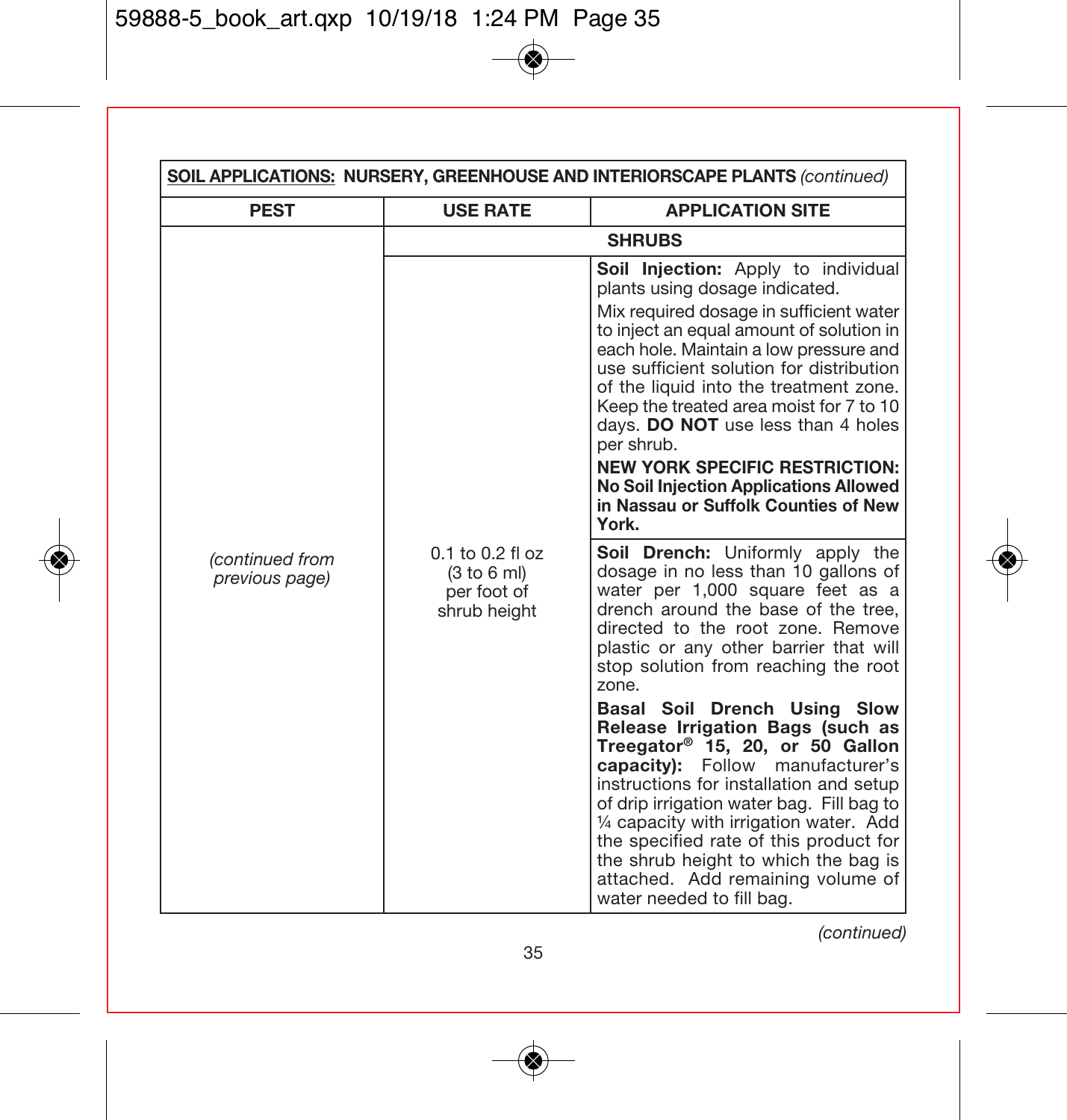| SOIL APPLICATIONS: NURSERY, GREENHOUSE AND INTERIORSCAPE PLANTS (continued)                                                                                                                  |                 |                                                                                                                                                                                                                                                                                |  |
|----------------------------------------------------------------------------------------------------------------------------------------------------------------------------------------------|-----------------|--------------------------------------------------------------------------------------------------------------------------------------------------------------------------------------------------------------------------------------------------------------------------------|--|
| <b>PEST</b>                                                                                                                                                                                  | <b>USE RATE</b> | <b>APPLICATION SITE</b>                                                                                                                                                                                                                                                        |  |
|                                                                                                                                                                                              |                 | <b>FLOWERS &amp; GROUNDCOVERS</b>                                                                                                                                                                                                                                              |  |
| $0.46$ to $0.6$ fl oz<br>(continued from<br>(14 to 17 ml)<br>previous page)<br>per 1000 sq ft                                                                                                |                 | Apply as a broadcast treatment and<br>incorporate into the soil before<br>planting or apply prior to bloom or after<br>all flower petals have fallen off for<br>established plants. If application is<br>made to established plants, irrigate<br>thoroughly after application. |  |
| <b>Remarks</b>                                                                                                                                                                               |                 |                                                                                                                                                                                                                                                                                |  |
| *Pine sawfly larvae feed on mature foliage beginning in early spring. Make treatments in the<br>fall before sawfly emergence in spring to allow adequate time for imidacloprid translocation |                 |                                                                                                                                                                                                                                                                                |  |

into mature foliage.

#### **RESTRICTION:**

**• DO NOT** apply more than 25.6 fluid ounces (1.6 pints) (0.4 lbs AI) per acre per year.

| <b>SOIL APPLICATIONS: FIELD AND FOREST NURSERIES</b>                                                                                                                                         |                                   |                                             |  |
|----------------------------------------------------------------------------------------------------------------------------------------------------------------------------------------------|-----------------------------------|---------------------------------------------|--|
| <b>Pests</b>                                                                                                                                                                                 | Fluid ounces / 1,000 ft<br>of row | Fluid ounces / 1,000<br>square ft           |  |
| For control of:<br>White grub larvae <sup>1</sup><br>(such as Japanese beetle, Masked<br>$1.7$ fl $oz$<br>chafers, European chafer,<br>(50 ml)<br>Oriental beetle.<br>Asiatic garden beetle) |                                   | $0.6f$ l oz<br>(17 ml)<br>25.6 fl oz / Acre |  |
| <b>Application methods</b>                                                                                                                                                                   |                                   |                                             |  |
| Apply as a uniform band on either side of the row using a band width six (6) inches wider than<br>the actual root ball diameter to be duq. DO NOT allow bands in adjacent rows to overlap.   |                                   |                                             |  |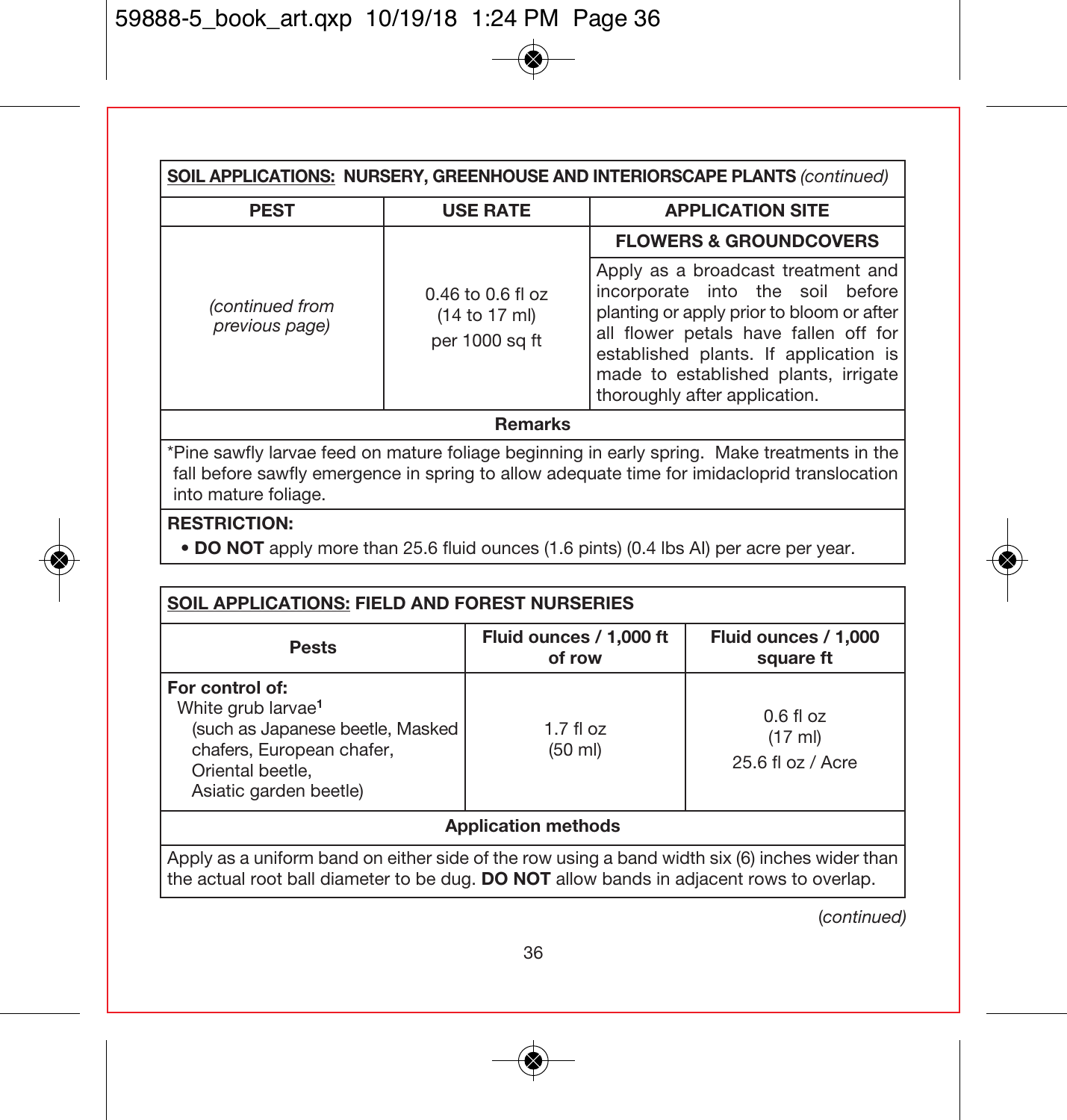#### **SOIL APPLICATIONS: FIELD AND FOREST NURSERIES** (continued)

#### **Remarks**

Mowing of the vegetation in the area to be treated to a height of 3 inches or less prior to application will improve the consistency of control.

Apply May through July. Time the treatment so that rainfall or irrigation occurs within 24 hours following the application.

**<sup>1</sup>**For grub control in areas of turf, apply as a broadcast application using 0.46 – 0.60 fluid ounces (14 – 17 ml) per 1,000 square feet (19.6 – 25.6 fluid ounces / Acre)

#### **RESTRICTIONS:**

- **DO NOT** use less than 2 gallons of spray volume per 1,000 square feet (85 GPA).
- **DO NOT** exceed 25.6 fluid ounces / acre per year (1.6 pints) (0.4 lbs AI/A).

#### **EBB & FLOOD APPLICATIONS**

This product may be applied through Ebb and Flood applications to Ornamental and Vegetable Plants (intended for resale only) grown in containers. To assure accurate uptake, prior to treatment, bring a minimum of 10 plants up to a known field capacity and allow to dry out for one or two days. Re-wet these plants to determine how much water on average each plant will absorb to bring it back at field capacity. Use the volume absorbed per plant (keeping pot sizes uniform) multiplied by the number of pots being treated. Add to this volume a required minimum to flood your smallest treatment area. This will minimize the return back to the storage tank. Re-use the returned volume with subsequent irrigation or nutrients on the same plants.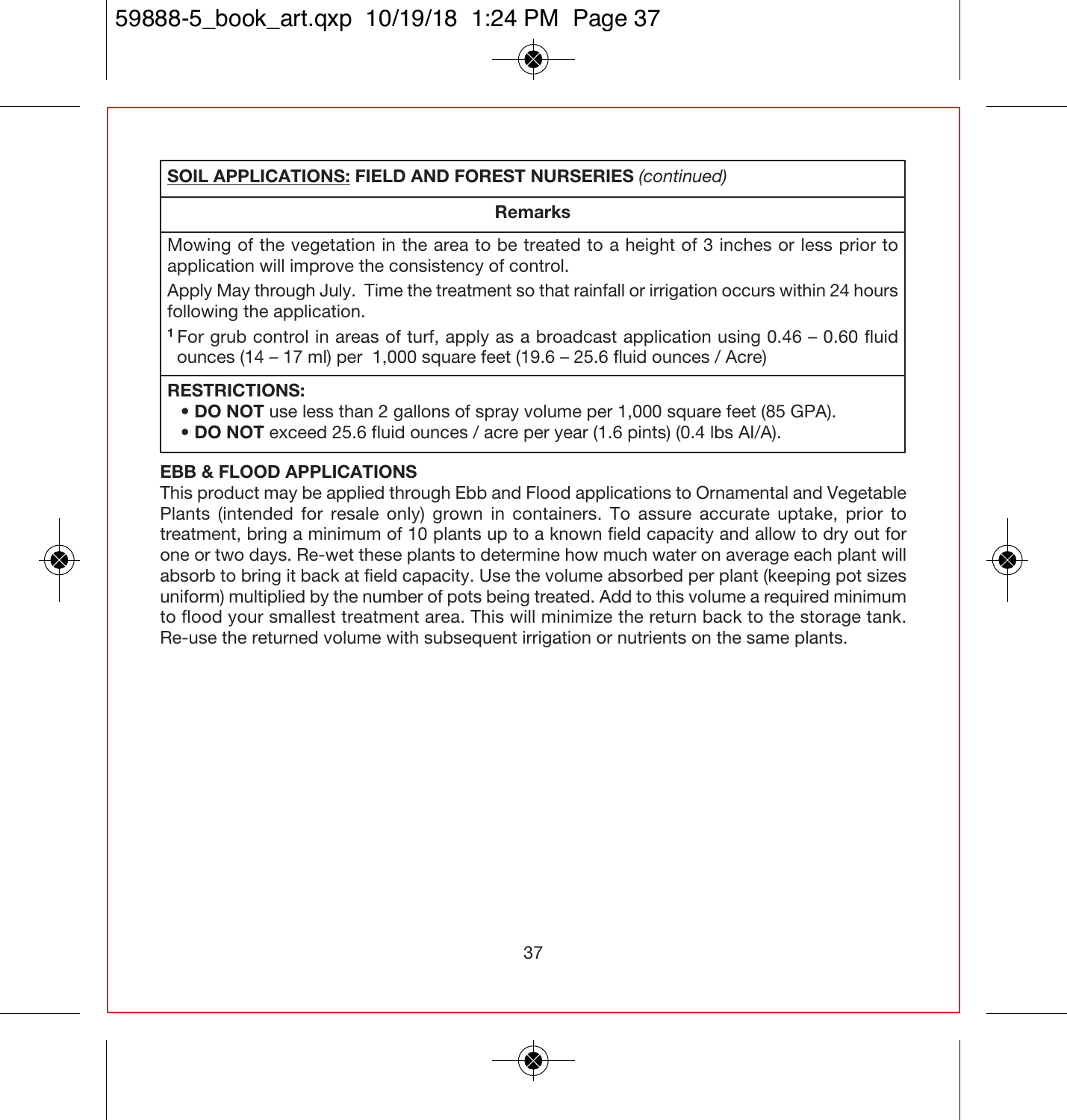# **EBB & FLOOD APPLICATIONS: ORNAMENTAL AND VEGETABLE PLANTS GROWN IN CONTAINERS**

| <b>PEST</b>                                                                                                                                                                                                                                                                                                                                                                                                                                           | Container<br>size<br>(inches) | <b>Herbaceous</b><br>species including<br>vegetable plants<br>(1 or 2 plants/pot) | Woody perennials,<br><b>Herbaceous species</b><br>including vegetable plants<br>(3 or more/pot) |
|-------------------------------------------------------------------------------------------------------------------------------------------------------------------------------------------------------------------------------------------------------------------------------------------------------------------------------------------------------------------------------------------------------------------------------------------------------|-------------------------------|-----------------------------------------------------------------------------------|-------------------------------------------------------------------------------------------------|
|                                                                                                                                                                                                                                                                                                                                                                                                                                                       |                               |                                                                                   | ml / 100 plants                                                                                 |
| Adelgids<br>Aphids                                                                                                                                                                                                                                                                                                                                                                                                                                    | $\overline{2}$                | 1.6                                                                               | 2.5                                                                                             |
| Armored scales (suppression)<br>Fungus gnats (larvae only) <sup>1</sup>                                                                                                                                                                                                                                                                                                                                                                               | 3                             | 2.5                                                                               | 3.7                                                                                             |
| Japanese beetles (adults)<br>Lacebugs<br>Leaf Beetles (including Elm<br>and Viburnum)<br>Leafhoppers/Glassy-winged<br>Sharpshooters<br>Leafminers<br>Mealybugs<br>Psyllids<br>Root mealybugs <sup>2</sup><br>Root weevil complex:<br>(such as Apopka, Black vine,<br>Citrus root) <sup>3</sup><br>Soft scales<br>Thrips (suppression) <sup>4</sup><br><b>Whiteflies</b><br>White grub larvae<br>(such as Japanese beetle,<br>Masked chafers, European | 4                             | 3.3                                                                               | 5.0                                                                                             |
|                                                                                                                                                                                                                                                                                                                                                                                                                                                       | 5                             | 4.2                                                                               | 6.3                                                                                             |
|                                                                                                                                                                                                                                                                                                                                                                                                                                                       | 6                             | 5.0                                                                               | 7.7                                                                                             |
|                                                                                                                                                                                                                                                                                                                                                                                                                                                       | $\overline{7}$                | 5.9                                                                               | 9.1                                                                                             |
|                                                                                                                                                                                                                                                                                                                                                                                                                                                       | 8                             | 6.6                                                                               | 10.0                                                                                            |
|                                                                                                                                                                                                                                                                                                                                                                                                                                                       | 9                             | 7.4                                                                               | 11.1                                                                                            |
|                                                                                                                                                                                                                                                                                                                                                                                                                                                       | 10                            | 8.3                                                                               | 12.5                                                                                            |
|                                                                                                                                                                                                                                                                                                                                                                                                                                                       | 11                            | 9.0                                                                               | 14.3                                                                                            |
| chafer. Oriental beetle.<br>Asiatic garden beetle)                                                                                                                                                                                                                                                                                                                                                                                                    | 12                            | 10.0                                                                              | 16.7                                                                                            |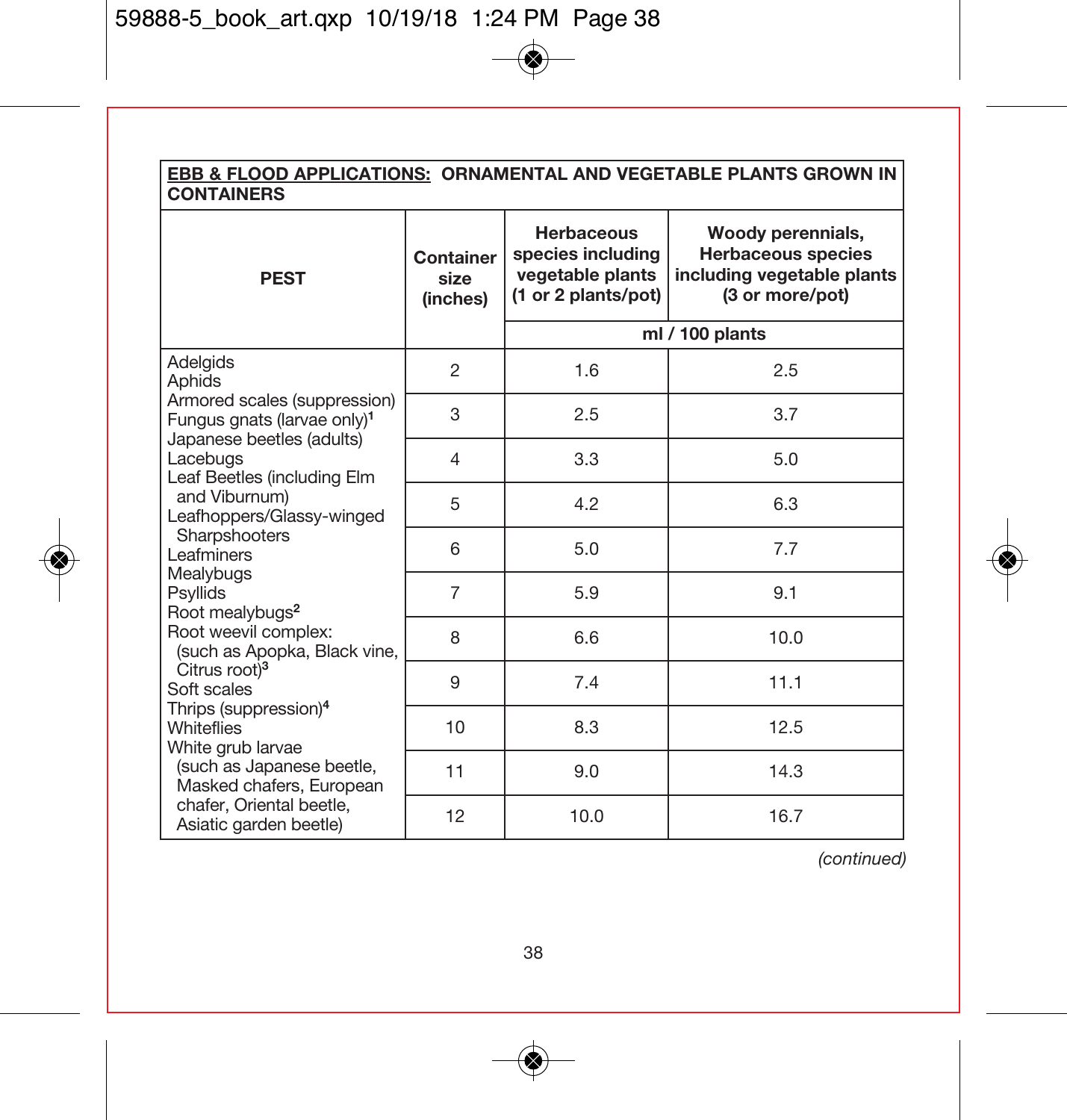#### **EBB & FLOOD APPLICATIONS: ORNAMENTAL AND VEGETABLE PLANTS GROWN IN CONTAINERS** (continued)

#### **Remarks**

- **<sup>1</sup> Fungus gnat larvae** in the soil will be controlled by drench or incorporation. **No adult Fungus Gnat control.** Other foliar insect control is achieved by the uptake of this product from a healthy root system translocating the active ingredient up into the plant.
- **<sup>2</sup> Root Mealybug** control will require a thorough drenching of containerized media. Coverage is essential for control while minimizing the amount of leachate. Rate: 1.7 fluid ounces (50 ml) in 150 gallons of water.
- **<sup>3</sup> Citrus Root Weevil:** For use on non-bearing citrus nursery stock.
- **<sup>4</sup> Thrips** suppression on foliage only. Thrips in buds and flowers will not be suppressed.

#### **RESTRICTIONS:**

- For outdoor plants grown in ground, applications of this product cannot exceed a total of 25.6 fluid ounces (1.6 pints) (0.4 lb of active ingredient) per acre per year.
- Use only on vegetable plants intended for resale including: Broccoli, Chinese Broccoli, Broccoli Raab, Brussels Sprouts, Cabbage, Chinese Cabbage, Cauliflower, Collards, Eggplant, Ground Cherry, Kale, Kohlrabi, Lettuce, Mustard Greens, Pepinos, Peppers, Potatoes, Rape Greens, Sorghum, Sugarbeets, Tomatillo, and Tomato.

#### **DRENCH & IRRIGATION APPLICATIONS**

This product may be applied through Drench and Flood applications. See instructions above "**For Application Through Irrigation Systems**". Apply only to greenhouse and nursery grown ornamentals, vegetable plants (intended for resale only), and interiorscape plants using soil drenches, mircoirrigation, drip irrigation, overhead irrigation, ebb and flood irrigation, or handheld or motorized calibrated irrigation equipment.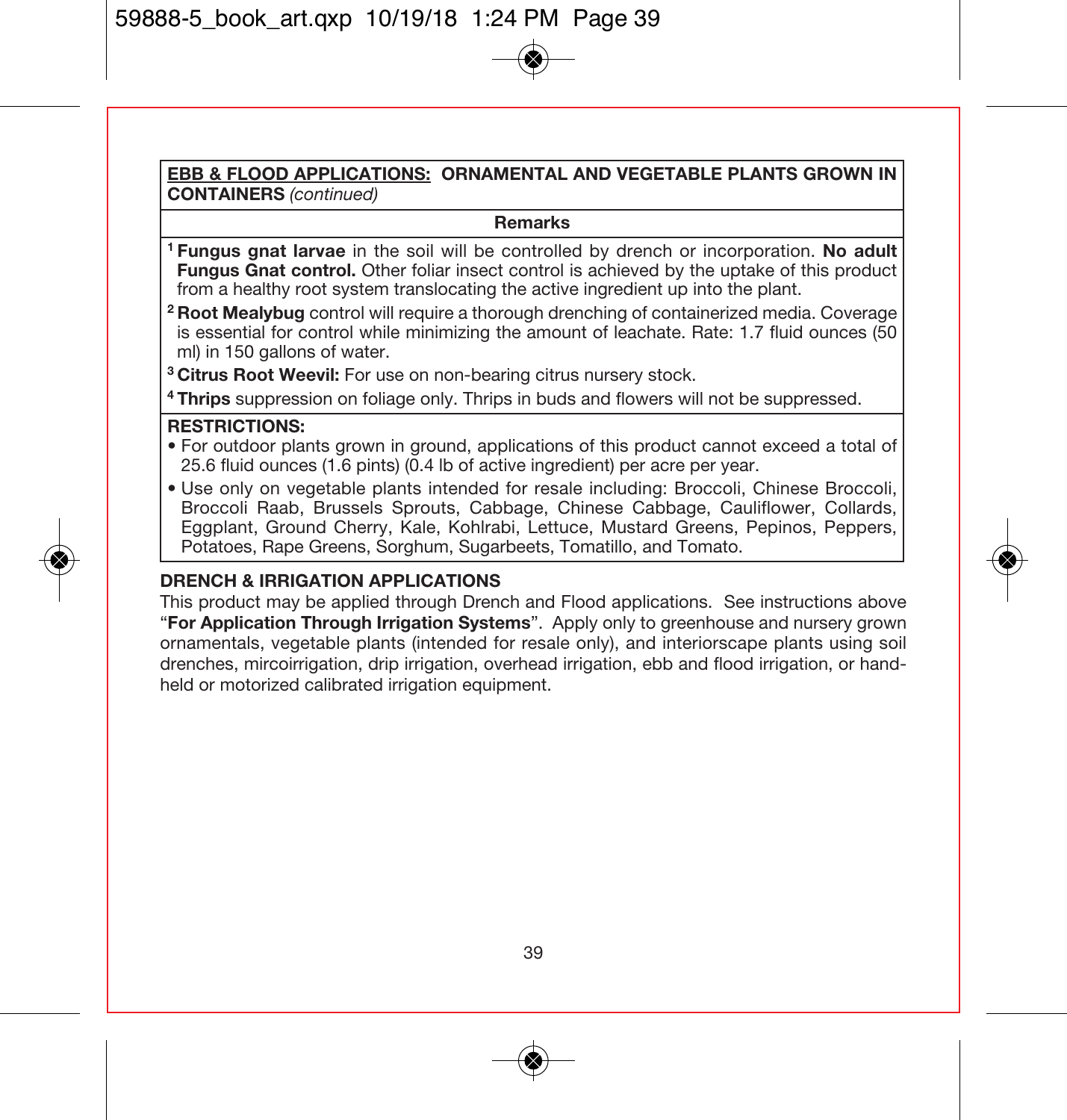| DRENCH & IRRIGATION APPLICATIONS: ORNAMENTAL AND VEGETABLE PLANTS<br>GROWN IN SMALL CONTAINERS, IN FLATS, ON BENCHES, OR IN BEDS                                                                                                                                                                                                                                                                               |                                                                                                                                                                                                                                                                                                                          |                                                                            |                                                                                                 |  |  |
|----------------------------------------------------------------------------------------------------------------------------------------------------------------------------------------------------------------------------------------------------------------------------------------------------------------------------------------------------------------------------------------------------------------|--------------------------------------------------------------------------------------------------------------------------------------------------------------------------------------------------------------------------------------------------------------------------------------------------------------------------|----------------------------------------------------------------------------|-------------------------------------------------------------------------------------------------|--|--|
|                                                                                                                                                                                                                                                                                                                                                                                                                | <b>CONTAINERIZED PLANTS (small containers)</b>                                                                                                                                                                                                                                                                           |                                                                            |                                                                                                 |  |  |
| <b>PEST</b>                                                                                                                                                                                                                                                                                                                                                                                                    | Container<br>size<br>(inches)                                                                                                                                                                                                                                                                                            | Herbaceous<br>species including<br>vegetable plants<br>(1 or 2 plants/pot) | Woody perennials,<br><b>Herbaceous species</b><br>including vegetable plants<br>(3 or more/pot) |  |  |
|                                                                                                                                                                                                                                                                                                                                                                                                                |                                                                                                                                                                                                                                                                                                                          | # of Containers treated with 2.0 fluid ounces<br>$(60 \text{ ml})$         |                                                                                                 |  |  |
| Adelgids<br>Aphids<br>Fungus gnats (larvae only) <sup>1</sup><br>Japanese beetles (adults)<br>Lacebugs<br>Leaf Beetles (including Elm<br>and Viburnum leaf beetles)<br>Leafhoppers (including<br>glassy-winged sharpshooter)<br>Leafminers<br>Mealybugs<br>Psyllids<br>Root mealybugs <sup>2</sup><br>Root weevil complex:<br>(such as Apopka, Black<br>vine, Citrus root weevils) <sup>3</sup><br>Soft scales | $\overline{2}$                                                                                                                                                                                                                                                                                                           | 3000                                                                       | 2000                                                                                            |  |  |
|                                                                                                                                                                                                                                                                                                                                                                                                                | 3                                                                                                                                                                                                                                                                                                                        | 2000                                                                       | 1350                                                                                            |  |  |
|                                                                                                                                                                                                                                                                                                                                                                                                                | 4                                                                                                                                                                                                                                                                                                                        | 1500                                                                       | 1000                                                                                            |  |  |
|                                                                                                                                                                                                                                                                                                                                                                                                                | 5                                                                                                                                                                                                                                                                                                                        | 1200                                                                       | 800                                                                                             |  |  |
|                                                                                                                                                                                                                                                                                                                                                                                                                | 6                                                                                                                                                                                                                                                                                                                        | 1000                                                                       | 650                                                                                             |  |  |
|                                                                                                                                                                                                                                                                                                                                                                                                                | $\overline{7}$                                                                                                                                                                                                                                                                                                           | 850                                                                        | 550                                                                                             |  |  |
|                                                                                                                                                                                                                                                                                                                                                                                                                | 8                                                                                                                                                                                                                                                                                                                        | 750                                                                        | 500                                                                                             |  |  |
|                                                                                                                                                                                                                                                                                                                                                                                                                | 9                                                                                                                                                                                                                                                                                                                        | 675                                                                        | 450                                                                                             |  |  |
|                                                                                                                                                                                                                                                                                                                                                                                                                | 10                                                                                                                                                                                                                                                                                                                       | 600                                                                        | 400                                                                                             |  |  |
|                                                                                                                                                                                                                                                                                                                                                                                                                | 11                                                                                                                                                                                                                                                                                                                       | 550                                                                        | 350                                                                                             |  |  |
|                                                                                                                                                                                                                                                                                                                                                                                                                | 12                                                                                                                                                                                                                                                                                                                       | 500                                                                        | 300                                                                                             |  |  |
| Thrips (suppression) <sup>4</sup><br>Whiteflies                                                                                                                                                                                                                                                                                                                                                                | <b>Application methods</b>                                                                                                                                                                                                                                                                                               |                                                                            |                                                                                                 |  |  |
| White grub larvae<br>(such as Japanese beetle,<br>Masked chafers, European<br>chafer, Oriental beetle,<br>Asiatic garden beetle)                                                                                                                                                                                                                                                                               | Use sufficient volume to wet most of the potting medium<br>without loss of liquid from the bottom of the container. Apply<br>according to label directions. Follow application with<br>moderate irrigation. Irrigate carefully during the next 10 days<br>in order to prevent loss of active ingredient due to leaching. |                                                                            |                                                                                                 |  |  |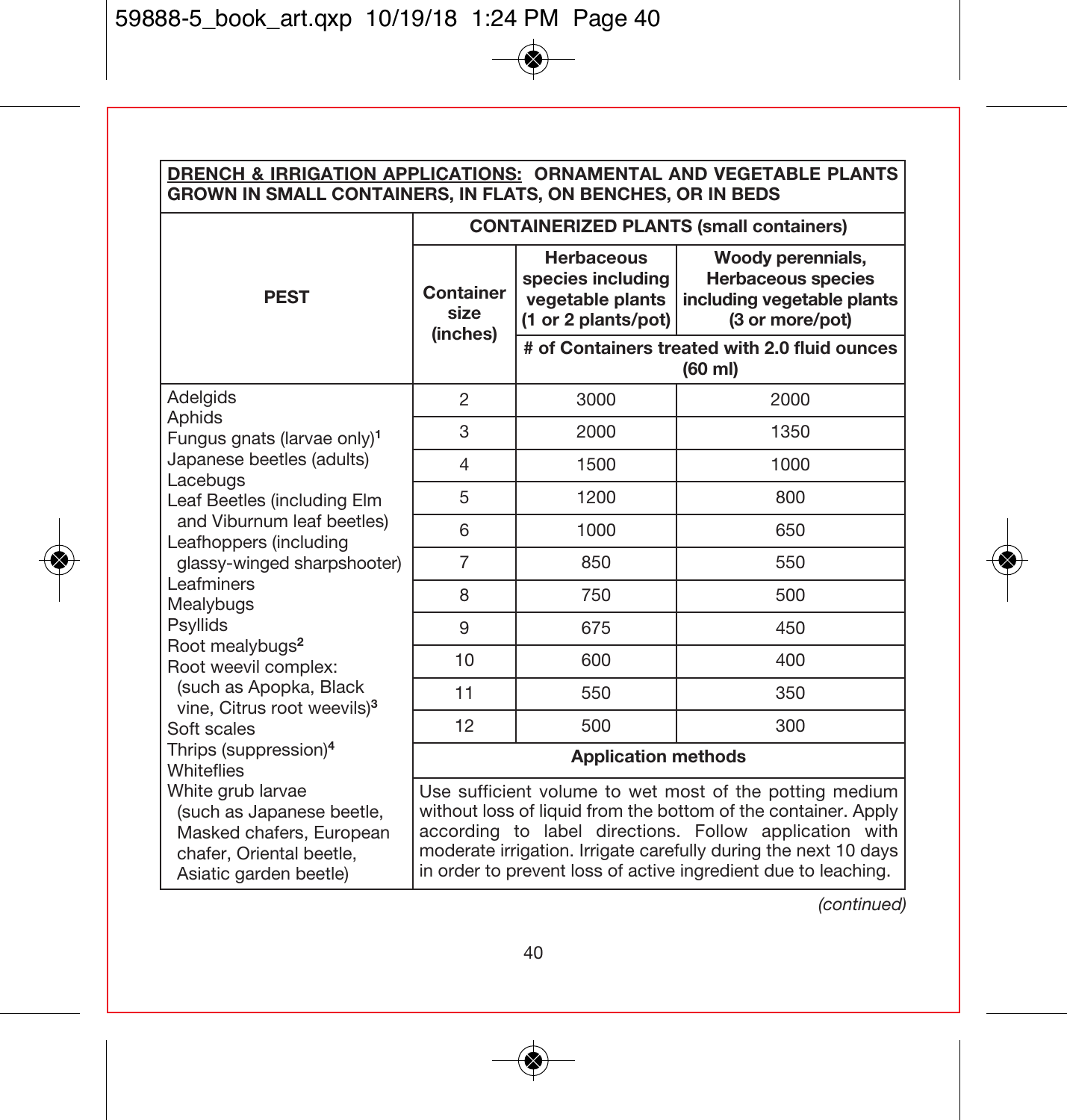| DRENCH & IRRIGATION APPLICATIONS: ORNAMENTAL AND VEGETABLE PLANTS<br>GROWN IN SMALL CONTAINERS, IN FLATS, ON BENCHES, OR IN BEDS (continued)                                                                                                                                                                                                |                                                                                                                                                                                                                                                                                                                                                                                                                                      |  |  |  |
|---------------------------------------------------------------------------------------------------------------------------------------------------------------------------------------------------------------------------------------------------------------------------------------------------------------------------------------------|--------------------------------------------------------------------------------------------------------------------------------------------------------------------------------------------------------------------------------------------------------------------------------------------------------------------------------------------------------------------------------------------------------------------------------------|--|--|--|
| <b>PEST</b>                                                                                                                                                                                                                                                                                                                                 | PLANTS IN FLATS, ON BENCHES, OR IN BEDS                                                                                                                                                                                                                                                                                                                                                                                              |  |  |  |
|                                                                                                                                                                                                                                                                                                                                             | 0.67 fluid ounces (20 ml) per 1,000 square feet                                                                                                                                                                                                                                                                                                                                                                                      |  |  |  |
|                                                                                                                                                                                                                                                                                                                                             | <b>Application methods</b>                                                                                                                                                                                                                                                                                                                                                                                                           |  |  |  |
| (continued from<br>previous page)                                                                                                                                                                                                                                                                                                           | Mix required amount in sufficient water to uniformly cover the<br>area being treated. DO NOT use less than 2 gallons of mixture<br>per 1,000 square feet. Apply as a broadcast treatment and<br>incorporate into the medium before planting or apply after<br>plants are established. Lightly water the treated areas if<br>application is made to established plants. Allow no leaching<br>or runout for 10 days after application. |  |  |  |
| <b>Remarks</b>                                                                                                                                                                                                                                                                                                                              |                                                                                                                                                                                                                                                                                                                                                                                                                                      |  |  |  |
| <sup>1</sup> Fungus gnat larvae in the soil will be controlled by drench or incorporation. No adult Fungus<br>Gnat control. Other foliar insect control is achieved by the uptake of this product from a<br>healthy root system translocating the active ingredient up into the plant.                                                      |                                                                                                                                                                                                                                                                                                                                                                                                                                      |  |  |  |
| <sup>2</sup> Root Mealybug control will require a thorough drenching of containerized media. Coverage<br>is essential for control while minimizing the amount of leachate. Rate: 1.7 fluid ounces (50<br>ml) in 150 gallons of water.                                                                                                       |                                                                                                                                                                                                                                                                                                                                                                                                                                      |  |  |  |
| <sup>3</sup> Citrus Root Weevil: For use on non-bearing citrus nursery stock.                                                                                                                                                                                                                                                               |                                                                                                                                                                                                                                                                                                                                                                                                                                      |  |  |  |
| <sup>4</sup> Thrips suppression on foliage only. Thrips in buds and flowers will not be suppressed.                                                                                                                                                                                                                                         |                                                                                                                                                                                                                                                                                                                                                                                                                                      |  |  |  |
| <b>RESTRICTIONS:</b>                                                                                                                                                                                                                                                                                                                        |                                                                                                                                                                                                                                                                                                                                                                                                                                      |  |  |  |
| . For outdoor plants grown in ground, applications of this product cannot exceed a total of<br>25.6 fluid ounces (1.6 pints) (0.4 lb of active ingredient) per acre per year.                                                                                                                                                               |                                                                                                                                                                                                                                                                                                                                                                                                                                      |  |  |  |
| • Use only on vegetable plants intended for resale including: Broccoli, Chinese Broccoli,<br>Broccoli Raab, Brussels Sprouts, Cabbage, Chinese Cabbage, Cauliflower, Collards,<br>Eggplant, Ground Cherry, Kale, Kohlrabi, Lettuce, Mustard Greens, Pepinos, Peppers,<br>Potatoes, Rape Greens, Sorghum, Sugarbeets, Tomatillo, and Tomato. |                                                                                                                                                                                                                                                                                                                                                                                                                                      |  |  |  |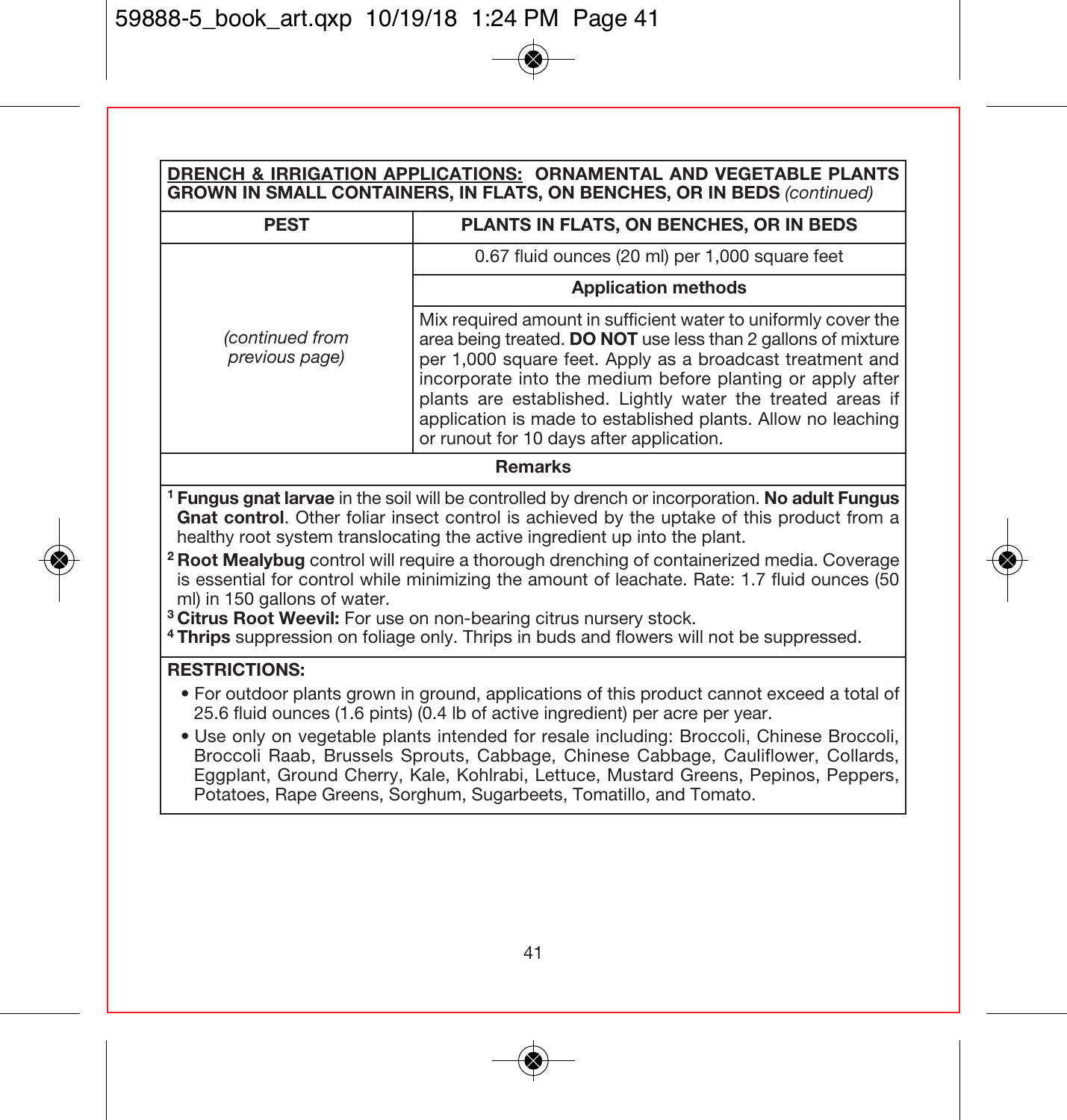# **DRENCH AND IRRIGATION APPLICATIONS: ORNAMENTAL AND VEGETABLE PLANTS GROWN IN LARGE CONTAINERS**

**Application instructions:** Use 1.7 fl oz (50 ml) of product in an appropriate amount of water to prevent leaching. 1.7 fl oz (50 ml) will treat the number of containers specified below, based on container size.

| Pests                                                                                                                                                                                                                                                                                                                                                                                                                                                                                                                                                                                                | <b>Container Size</b><br>(gallons) | # of Containers treated with<br>1.7 fluid ounces (50 ml) |
|------------------------------------------------------------------------------------------------------------------------------------------------------------------------------------------------------------------------------------------------------------------------------------------------------------------------------------------------------------------------------------------------------------------------------------------------------------------------------------------------------------------------------------------------------------------------------------------------------|------------------------------------|----------------------------------------------------------|
| Adelgids<br>Aphids<br>Fungus gnats (larvae only) <sup>1</sup><br>Japanese beetles (adults)<br>Lacebugs<br>Leaf Beetles (including Elm and<br>Viburnum leaf beetles)<br>Leafhoppers (including<br>glassy-winged sharpshooter)<br>Leafminers<br>Mealybugs<br>Psyllids<br>Root mealybugs <sup>2</sup><br>Root weevil complex:<br>(such as Apopka, Black vine,<br>Citrus root) <sup>3</sup><br>Soft scales<br>Thrips (suppression) <sup>4</sup><br><b>Whiteflies</b><br>White grub larvae<br>(such as Japanese beetle,<br>Masked chafers, European<br>chafer, Oriental beetle, Asiatic<br>garden beetle) | 1                                  | $340 - 244$                                              |
|                                                                                                                                                                                                                                                                                                                                                                                                                                                                                                                                                                                                      | $\overline{2}$                     | $280 - 210$                                              |
|                                                                                                                                                                                                                                                                                                                                                                                                                                                                                                                                                                                                      | 3                                  | $220 - 165$                                              |
|                                                                                                                                                                                                                                                                                                                                                                                                                                                                                                                                                                                                      | 5                                  | $160 - 110$                                              |
|                                                                                                                                                                                                                                                                                                                                                                                                                                                                                                                                                                                                      | 7                                  | $100 - 75$                                               |
|                                                                                                                                                                                                                                                                                                                                                                                                                                                                                                                                                                                                      | 10                                 | $60 - 45$                                                |
|                                                                                                                                                                                                                                                                                                                                                                                                                                                                                                                                                                                                      | 15                                 | $40 - 30$                                                |
|                                                                                                                                                                                                                                                                                                                                                                                                                                                                                                                                                                                                      | 20                                 | $20 - 15$                                                |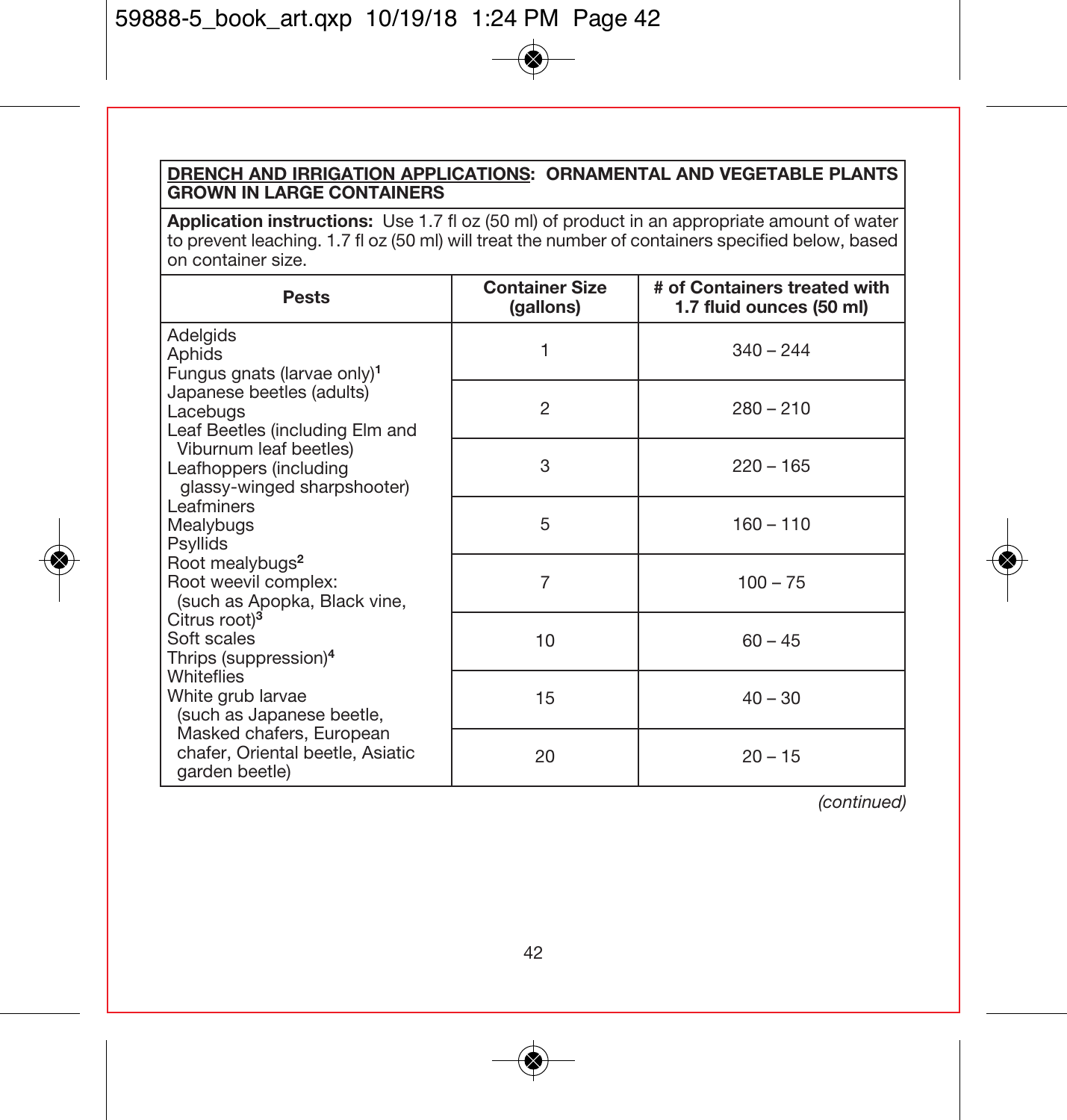**DRENCH AND IRRIGATION APPLICATIONS: ORNAMENTAL AND VEGETABLE PLANTS GROWN IN LARGE CONTAINERS** (continued)

#### **Application methods**

Apply in sufficient water to wet the potting medium. Make applications prior to egg hatch of the target pest. Irrigate moderately after application to move the active ingredient into the root zone.

#### **Remarks**

- **1 Fungus gnat larvae** in the soil will be controlled by drench or incorporation. **No adult Fungus Gnat control**. Other foliar insect control is achieved by the uptake of this product from a healthy root system translocating the active ingredient up into the plant.
- **2 Root Mealybug** control will require a thorough drenching of containerized media. Coverage is essential for control while minimizing the amount of leachate. Rate: 1.7 fluid ounces (50 ml) in 150 gallons of water.
- **3 Citrus Root Weevil:** For use on non-bearing citrus nursery stock.

**4 Thrips** suppression on foliage only. Thrips in buds and flowers will not be suppressed.

#### **RESTRICTIONS:**

- For outdoor plants grown in ground, applications of this product cannot exceed a total of 25.6 fluid ounces (1.6 pints) (0.4 lb of active ingredient) per acre per year.
- Use only on vegetable plants intended for resale including: Broccoli, Chinese Broccoli, Broccoli Raab, Brussels Sprouts, Cabbage, Chinese Cabbage, Cauliflower, Collards, Eggplant, Ground Cherry, Kale, Kohlrabi, Lettuce, Mustard Greens, Pepinos, Peppers, Potatoes, Rape Greens, Sorghum, Sugarbeets, Tomatillo, and Tomato.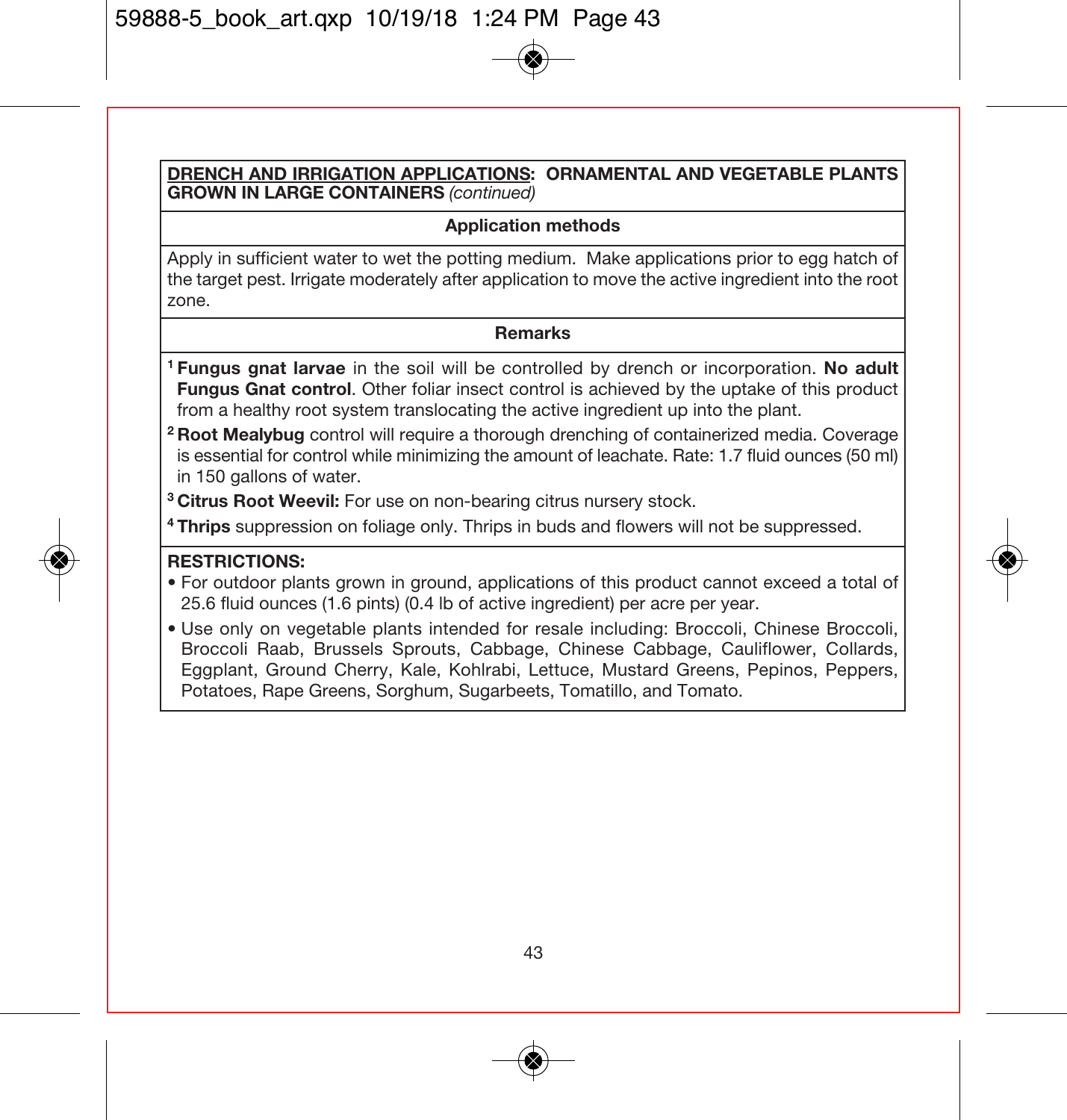# **STORAGE AND DISPOSAL**

Do not contaminate water, food, or feed by storage or disposal.

**PESTICIDE STORAGE:** Store in cool, dry place and in such a manner as to prevent cross contamination with other pesticides, fertilizers, food and feed. Store in original container and out of the reach of children, preferably in a locked storage area.

**PESTICIDE DISPOSAL:** Wastes resulting from the use of this product may be disposed of on site or at an approved waste disposal facility.

#### **CONTAINER DISPOSAL:**

**Nonrefillable container.** Do not reuse or refill this container. Offer for recycling if available. Triple rinse container (or equivalent) promptly after emptying. **Triple rinse as follows:** Empty the remaining contents into application equipment or a mix tank and drain for 10 seconds after the flow begins to drip. Fill the container 1/4 full with water and recap. Shake for 10 seconds. Pour rinsate into application equipment or a mix tank or store rinsate for later use or disposal. Drain for 10 seconds after the flow begins to drip. Repeat this procedure two more times. Then offer for recycling or reconditioning, or puncture and dispose of in a sanitary landfill, or by other procedures approved by State and local authorities. Plastic containers are also disposable by incineration. Do not burn unless allowed by state and local ordinance. If burned stay out of smoke.

# **WARRANTY DISCLAIMER**

The directions for use of this product must be followed carefully. TO THE EXTENT CONSISTENT WITH APPLICABLE LAW, (1) THE GOODS DELIVERED TO YOU ARE FURNISHED "AS IS" BY MANUFACTURER OR SELLER AND (2) MANUFACTURER AND SELLER MAKE NO WARRANTIES, GUARANTEES, OR REPRESENTATIONS OF ANY KIND TO BUYER OR USER, EITHER EXPRESS OR IMPLIED, OR BY USAGE OF TRADE, STATUTORY OR OTHERWISE, WITH REGARD TO THE PRODUCT SOLD, INCLUDING, BUT NOT LIMITED TO MERCHANTABILITY, FITNESS FOR A PARTICULAR PURPOSE, USE, OR ELIGIBILITY OF THE PRODUCT FOR ANY PARTICULAR TRADE USAGE. UNINTENDED CONSEQUENCES, INCLUDING BUT NOT LIMITED TO INEFFECTIVENESS, MAY RESULT BECAUSE OF SUCH FACTORS AS THE PRESENCE OR ABSENCE OF OTHER MATERIALS USED IN COMBINATION WITH THE GOODS, OR THE MANNER OF USE OR APPLICATION, INCLUDING WEATHER, ALL OF WHICH ARE BEYOND THE CONTROL OF MANUFACTURER OR SELLER AND ASSUMED BY BUYER OR USER. THIS WRITING CONTAINS ALL OF THE REPRESENTATIONS AND AGREEMENTS RETWEEN BUYER. MANUFACTURER AND SELLER, AND NO PERSON OR AGENT OF MANUFACTURER OR SELLER HAS ANY AUTHORITY TO MAKE ANY REPRESENTATION OR WARRANTY OR AGREEMENT RELATING IN ANY WAY TO THESE GOODS.